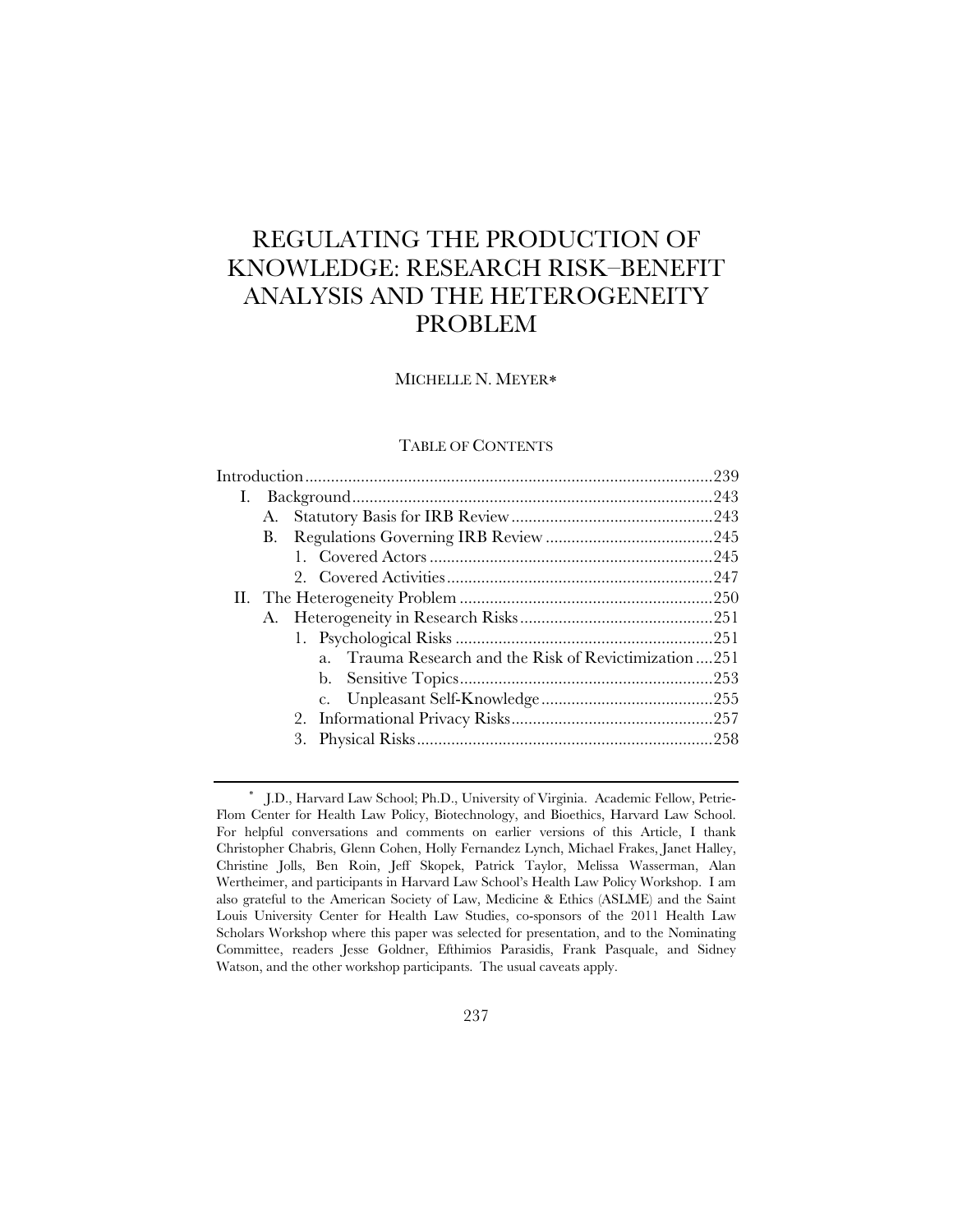238 *ADMINISTRATIVE LAW REVIEW* [65:2

| h. 1. 2 |
|---------|
|         |

|      |           | a.                                                          |  |
|------|-----------|-------------------------------------------------------------|--|
|      |           | Heterogeneity in Other Aspects of Physical Risk261<br>b.    |  |
|      | В.        |                                                             |  |
|      |           | 1.                                                          |  |
|      |           | 2.                                                          |  |
|      |           | Beyond "For Love or Money": Other Benefits267<br>3.         |  |
|      | C.        |                                                             |  |
|      |           | 1. What Risk-Benefit "Reasonableness" in HSR Is Not269      |  |
|      |           | Reasonableness as Social Welfare Maximization269<br>a.      |  |
|      |           | Reasonableness as Participant Welfare<br>b.                 |  |
|      |           |                                                             |  |
|      |           | 2. Heterogeneity in Risk-Benefit Tradeoff Preferences273    |  |
| III. |           | IRB Responses to the Heterogeneity Problem and Their Costs: |  |
|      |           |                                                             |  |
|      | A.        |                                                             |  |
|      | В.        |                                                             |  |
|      |           | Altruism and Other Intangible Benefits278<br>1.             |  |
|      |           | 2.                                                          |  |
|      |           | 3.                                                          |  |
|      | $C$ .     |                                                             |  |
|      |           | 1.                                                          |  |
|      |           | 2.                                                          |  |
| IV.  |           | Proposals to Reform IRBs and Why They Will Not Solve (and   |  |
|      |           |                                                             |  |
|      | А.        | Increased Lay Input into IRB Decisionmaking287              |  |
|      |           |                                                             |  |
|      |           | Public Transparency and Accountability 289<br>2.            |  |
|      | <b>B.</b> | Rigorous, Evidence-Based IRB Decisionmaking 291             |  |
|      |           | Improved IRB Risk-Benefit Methodology291<br>1.              |  |
|      |           | Evidence-Based Risk-Benefit Analysis and<br>2.              |  |
|      |           |                                                             |  |
|      |           |                                                             |  |
|      |           |                                                             |  |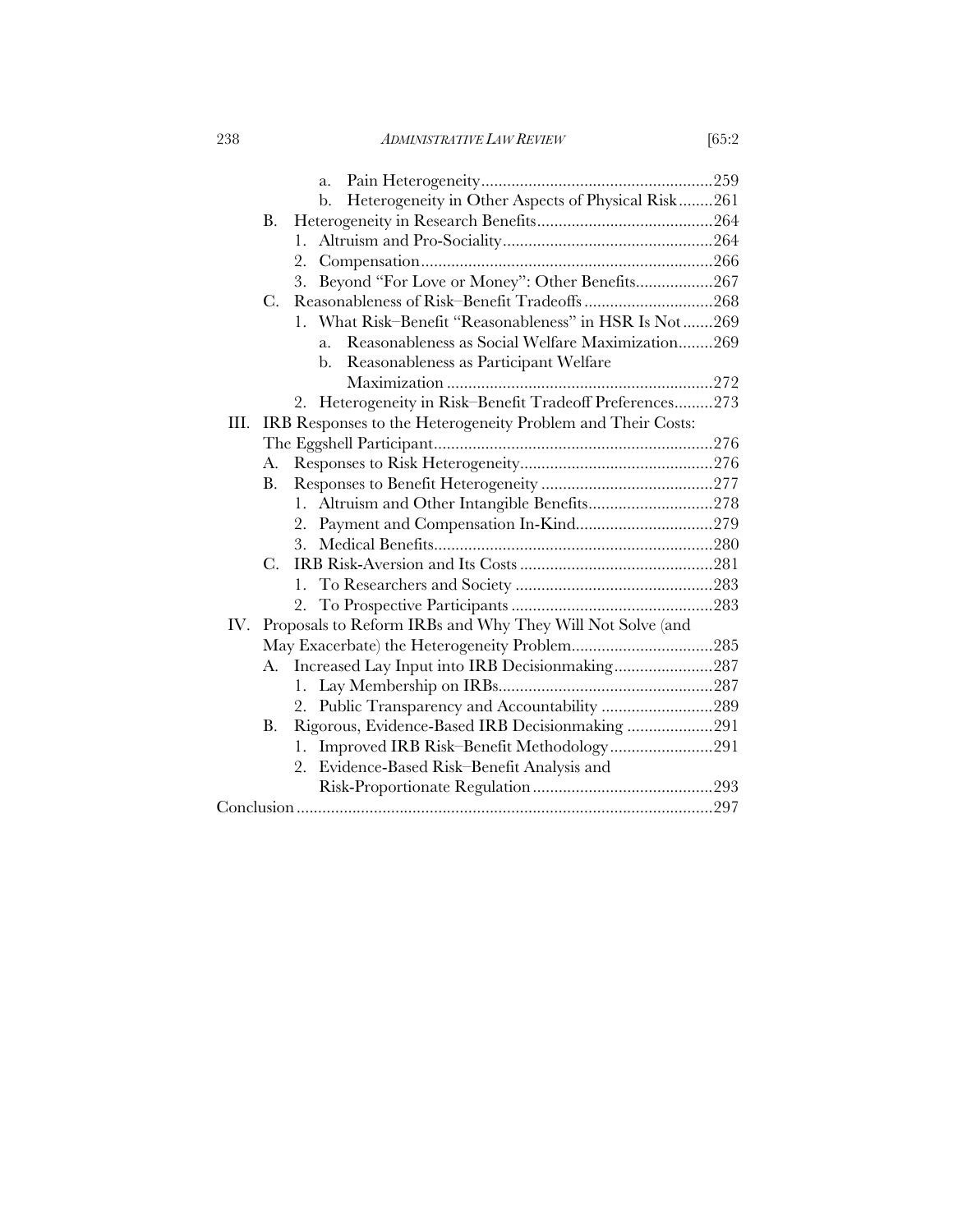The perception that agencies are out of control arises from the fact that in being called on to make fundamental value judgments they have moved outside their accustomed sphere of activity, outside their expertise, and outside the established system of controls. This perturbation of the regulatory process will not be corrected until the regulatory agencies are relieved of the necessity of making judgments they are not equipped to make.

—Richard M. Cooper, Food and Drug Administration (FDA) Chief Counsel, 19781

## **INTRODUCTION**

Scholars and lawmakers expend considerable effort determining optimal incentives for innovation.2 They expend similar effort ensuring that socially useful knowledge, once produced, is widely<sup>3</sup> and accurately<sup>4</sup> disseminated and implemented.5 Yet, if knowledge-producing activities themselves are suboptimally regulated, neither upstream incentives to engage in them nor downstream mechanisms to disseminate their fruits will fully achieve their desired effects. And so it is both curious and problematic that the optimal regulation of knowledge-producing activities themselves is almost entirely neglected in this literature.

This Article critically examines the regulation of those knowledge-producing activities with the greatest potential to affect human welfare: research involving human beings, or "human subjects research" (HSR).6 A single, neglected regulatory framework adopted by more than one dozen federal agencies<sup>7</sup> governs the production of the vast majority of our most important knowledge—from drug trials, to quality improvement

 <sup>1.</sup> Richard M. Cooper, *The Role of Regulatory Agencies in Risk-Benefit Decision-Making,* 33 FOOD DRUG COSM. L.J. 755, 772 (1978).

 <sup>2.</sup> In legal scholarship, innovation policy is virtually synonymous with intellectual property law in general, and with patents in particular. Other incentives include market exclusivity, trade secrets, prizes, research grants, and subsidized education.

 <sup>3.</sup> For example, First Amendment law and free speech norms, education law, mandatory disclosure rules, data sharing rules and open source norms, patent and copyright limits and reversion to the public domain, patent disclosure, compulsory licenses, and fair use.

 <sup>4.</sup> For example, prohibitions on false or misleading information, regulation of labeling, and libel and defamation law.

 <sup>5.</sup> For example, direct funding of translational science and subsidized education in translation-relevant sciences.

 <sup>6.</sup> Although an individual about whom research is conducted is traditionally called a "subject," I follow more recent usage and refer to research "participants." I revert to "subject" only when quoting other sources, when use of "participant" would be ambiguous, or when referring to "human subject research" (HSR), a locution that has not evolved to reflect the change from "subject" to "participant."

 <sup>7.</sup> *See infra* note 26.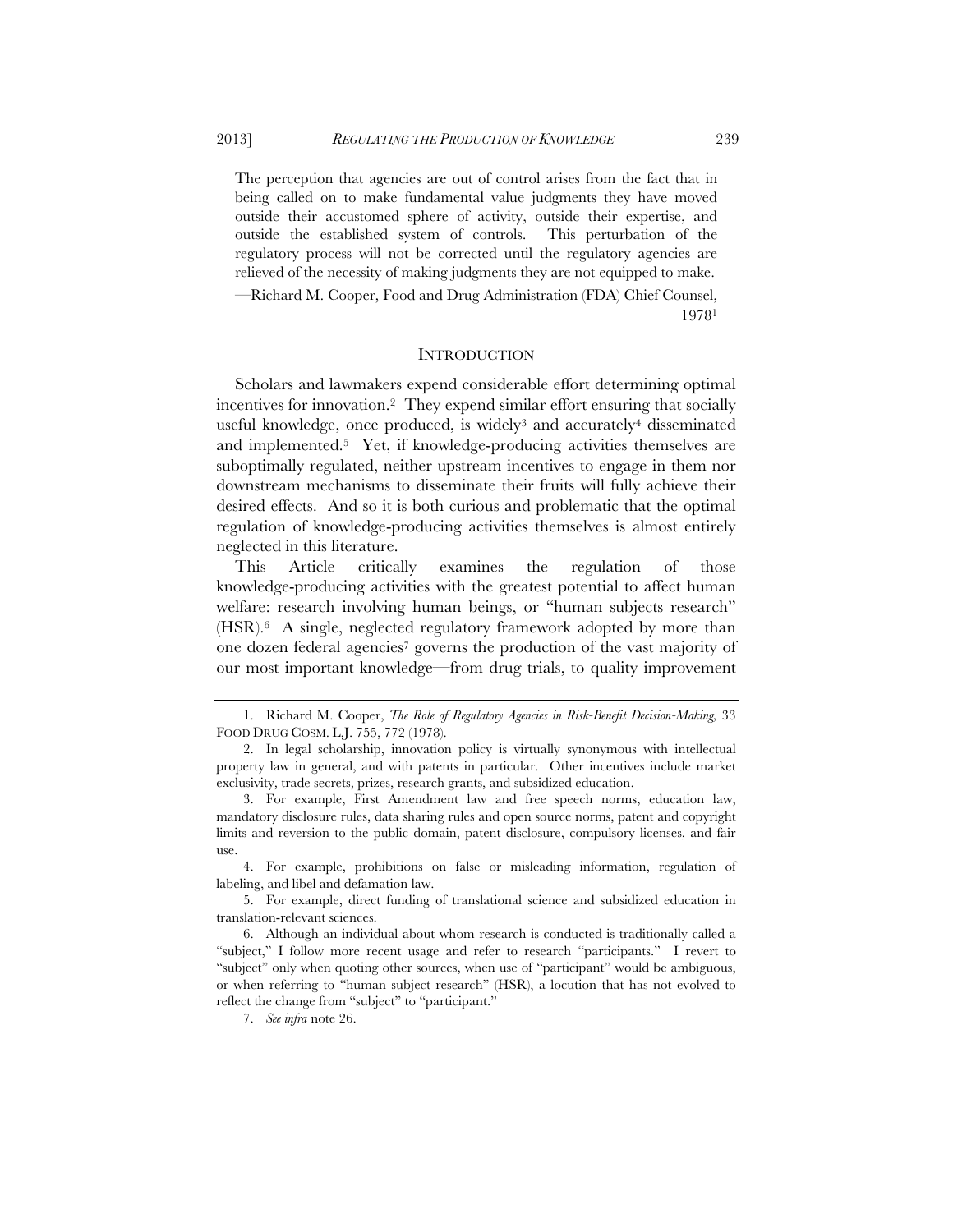studies designed to reduce medical errors, to policy experiments that test the effectiveness and efficiency of governmental programs and regulations, to studies of the causes and effects of cognitive biases and implicit bias. Although this Article refers to U.S. regulations for convenience, its argument is equally applicable to the research governance of most other industrialized (and, increasingly, developing) countries.8 As a result, the heterogeneity problem is equally applicable to these governance systems.<sup>9</sup>

The Article focuses, furthermore, on the primary actors in the regulation of HSR—licensing committees called Institutional Review Boards (IRBs), which, pursuant to federal statutes and regulations, review and must approve each study before it may proceed. Although the regulation of HSR is largely overlooked by scholars of innovation policy, this Article is hardly the first to critique IRBs. For decades, critics of IRBs have tended to fall within one of two broad camps.10 One camp, comprised chiefly of bioethicists<sup>11</sup> who, in this context, appeal to deontological norms such as justice and anti-exploitation, charges IRBs with *underregulating* research. Whether the culprit in their eyes is institutional capture, conflicts of interest, or insufficient expertise, training, and material resources, these critics argue that IRBs are prone to Type I errors, which allow unreasonably risky research to proceed.12 By contrast, a much smaller camp, comprised chiefly of scholars of regulation, governance, and bureaucracy,13 appeals largely to economic efficiency in arguing that IRBs *overregulate* by rejecting, altering, and delaying reasonable research. Critics say these Type II errors impose administrative, opportunity, and academic freedom<sup>14</sup> costs to

 10. *See* Ezekiel J. Emanuel & Jerry Menikoff, *Reforming the Regulations Governing Research with Human Subjects*, 365 NEW ENG. J. MED. 1145 (2011).

 <sup>8.</sup> *See infra* text accompanying notes 169–71.

 <sup>9.</sup> *See* H.E.M. van Luijn et al., *The Evaluation of the Risks and Benefits of Phase II Cancer Clinical Trials by Institutional Review Board (IRB) Members: A Case Study*, 32 J. INST. MED. ETHICS 170, 174 (2006) ("[T]he structure, objectives, and procedures of IRBs are similar, regardless of whether they are American or European."). Not surprisingly, then, numerous other countries have reported similar problems with their research ethics review systems, including costs, delays, inconsistency, lack of transparency, and disproportionate regulation relative to risk.

 <sup>11.</sup> I include here those who approach HSR from the perspective of law and bioethics.

 <sup>12.</sup> *See, e.g.*, Carl H. Coleman, *Rationalizing Risk Assessment in Human Subject Research*, 46 ARIZ. L. REV. 1, 2 (2004) (noting cases where otherwise healthy individuals died during HSR, which "turned out to be symptoms of deep and pervasive problems" and an "unprecendented crisis" in "our system of protecting human subjects").

 <sup>13.</sup> These scholars are joined by some First Amendment scholars, *see infra* note 14, and by legions of disgruntled researchers.

 <sup>14.</sup> *See, e.g.*, Philip Hamburger, *Getting Permission*, 101 NW. U. L. REV. 405 (2007). *But see* Richard A. Epstein, *Defanging IRBs: Replacing Coercion with Information*, 101 NW. U. L. REV. 735 (2007) (IRBs are constitutional); John A. Robertson, *The Social Scientist's Right to Research and*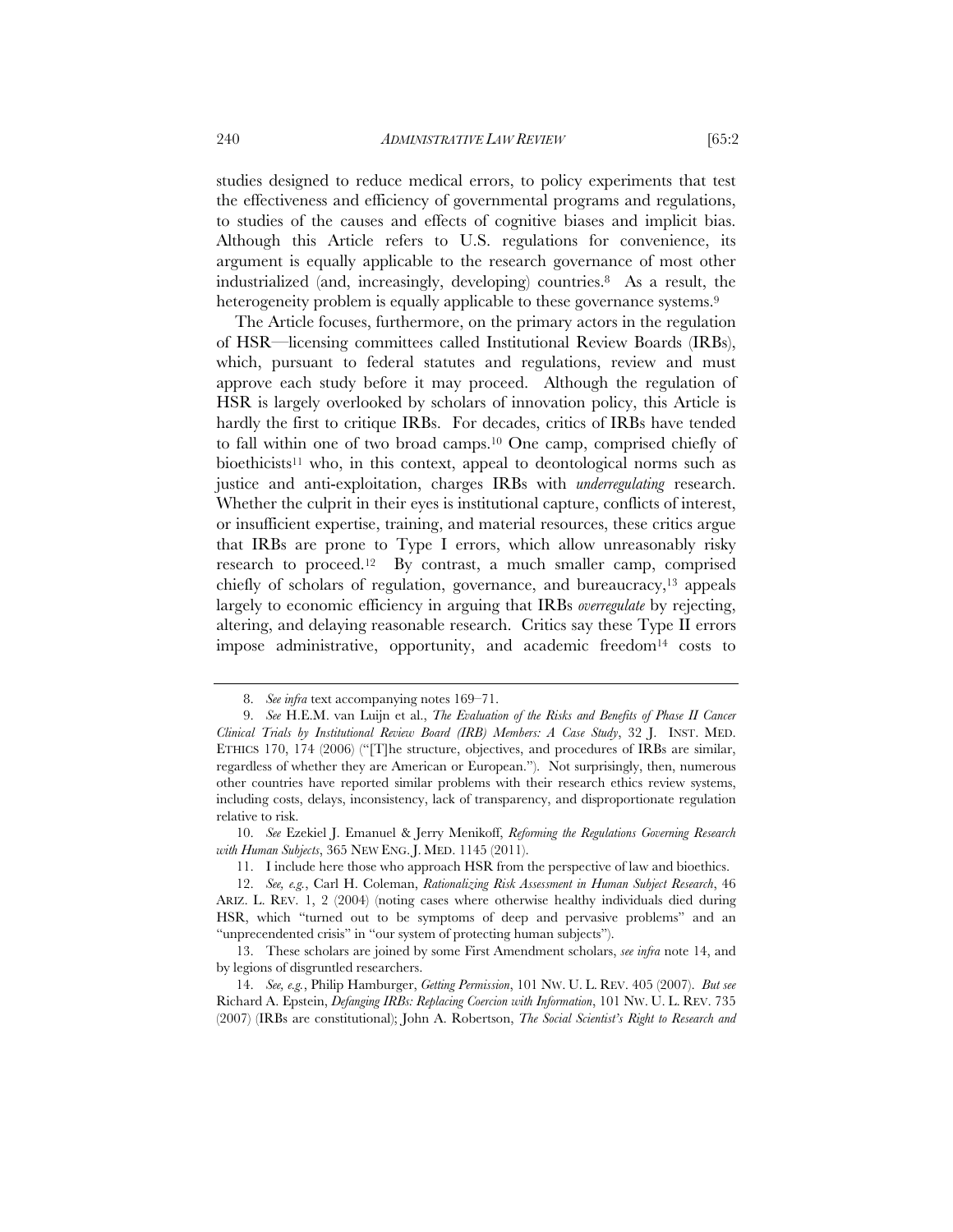researchers and institutions, as well as health and other costs to society from delayed, blocked, or foregone knowledge production, all of which far outweigh any benefits to participants of IRB review.15

IRBs are legally required to approve only those studies whose "[r]isks to subjects are reasonable in relation to anticipated benefits, if any, to subjects, and the importance of the knowledge that may reasonably be expected to result."16 This risk–benefit analysis is therefore critical to the goals of both camps of critics—that is, to preventing reasonable research from being blocked, altered, or delayed, and to preventing unreasonable research from proceeding.17 Yet "determining risk–benefit ratios is one of the most important but least developed areas of determining the ethics of research trials."18 To the extent that both camps indirectly address IRBs' risk– benefit standard, they assume the very premise that this Article argues is unsound. Charges of both Type I and Type II errors, as well as the most popular and seemingly promising proposals to correct these errors, assume that IRBs, regulators, and their critics are capable of correctly determining the single risk–benefit profile of each study for each and every potential participant. This Article argues that what it calls the "heterogeneity problem" renders IRBs intrinsically incapable of meaningfully performing the risk–benefit analysis the regulations demand of them.

The heterogeneity problem has two facets. The first is informational. Both the probability and magnitude of risks and expected benefits—as well as the "reasonableness" of assuming a particular bundle of risks in pursuit

*the IRB System*, *in* ETHICAL ISSUES IN SOCIAL SCIENCE RESEARCH 356 (Tom L. Beauchamp et al. eds., 1982) (same); James Weinstein, *Institutional Review Boards and the Constitution*, 101 NW. U. L. REV. 493 (2007) (same).

 <sup>15.</sup> *See, e.g.*, Scott Burris, *Regulatory Innovation in the Governance of Human Subjects Research: A Cautionary Tale and Some Modest Proposals*, 2 REG. & GOVERNANCE 65, 67–68 (2008); Scott Burris & Jen Welsh, *Regulatory Paradox: A Review of Enforcement Letters Issued by the Office for Human Research Protection*, 101 NW. U. L. REV. 643, 645 (2007); David A. Hyman, *Institutional Review Boards: Is This the Least Worst We Can Do?*, 101 NW. U. L. REV. 749, 753, 756 (2007); Todd J. Zywicki, *Institutional Review Boards as Academic Bureaucracies: An Economic and Experiential Analysis*, 101 NW. U. L. REV. 861, 866, 875, 883 (2007).

 <sup>16. 45</sup> C.F.R. § 46.111(a)(2) (2012).

 <sup>17.</sup> Not surprisingly, an IRB's risk–benefit analysis correlates strongly with its ultimate decision as to the acceptability of the research. van Luijn et al., *supra* note 9, at 172.

 <sup>18.</sup> Manish Agrawal & Ezekiel J. Emanuel, *Ethics of Phase 1 Oncology Studies: Reexamining the Arguments and Data*, 290 J. AM. MED. ASS'N 1075, 1077 (2003); *see also* Coleman, *supra* note 12, at 4 & n.16; C. Lenk et al., *Non-Therapeutic Research with Minors: How Do Chairpersons of German Research Committees Decide?*, 30 J. INST. MED. ETHICS 85, 85–86 (2004); Annette Rid & David Wendler, *Risk-Benefit Assessment in Medical Research—Critical Review and Open Questions*, 9 L. PROBABILITY & RISK 151, 174 (2010); Douglas K. Martin et al., *The Incommensurability of Research Risks and Benefits: Practical Help for Research Ethics Committees*, IRB: ETHICS & HUM. RES., Mar.–Apr. 1995, at 8.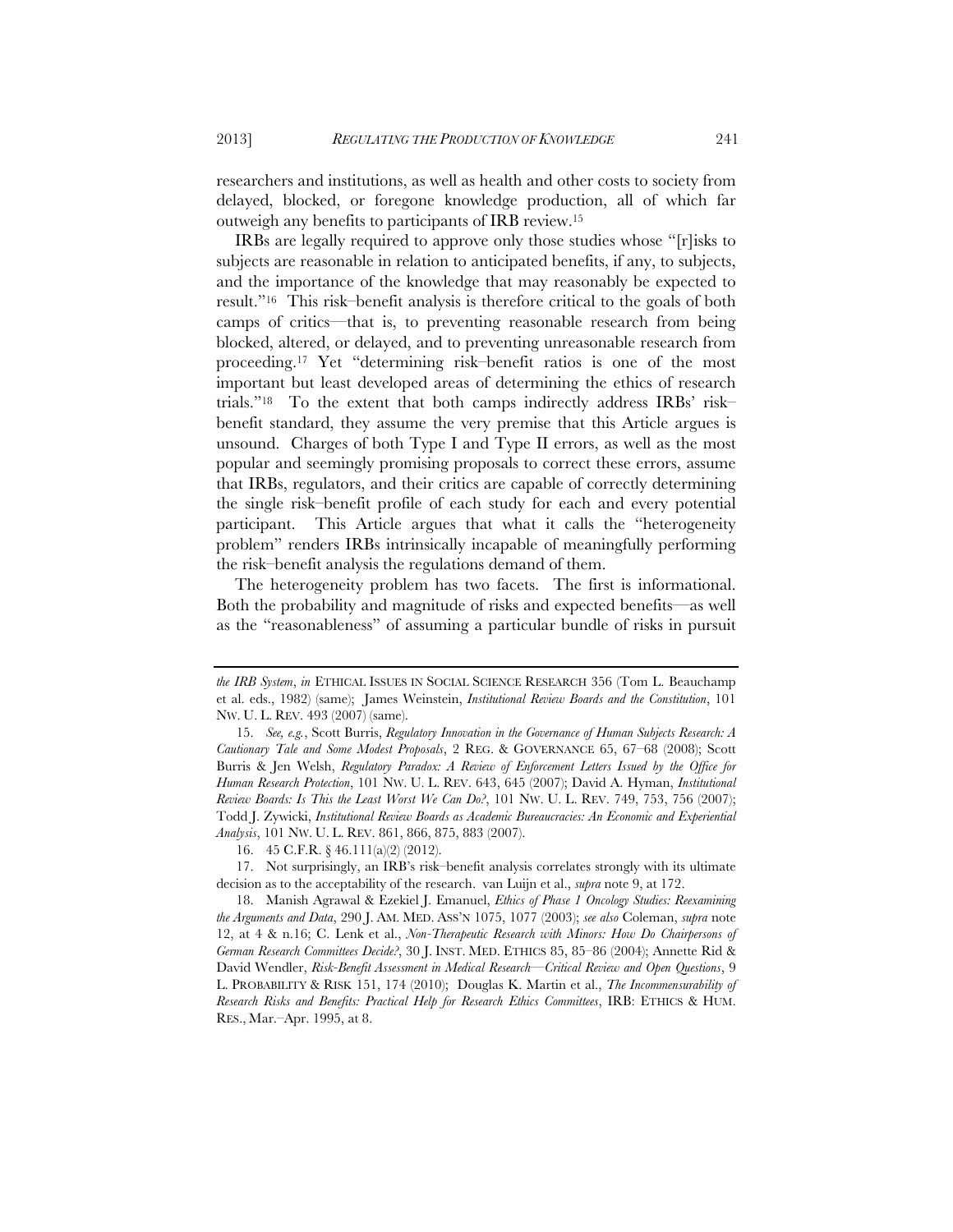of a particular bundle of potential benefits for oneself or others—depend significantly (though not exclusively) on the preferences and other personal circumstances of individual prospective participants. Because IRBs assess risks and benefits before individual prospective participants are even identified, they lack access to these critical inputs. IRBs thus face a classic "central planner's problem": they are charged with making decisions about the acceptability of research based largely on participants' welfare, yet much of the information necessary to meaningfully predict the extent to which research participation would further or set back participants' interests is local information that resides with prospective participants, not IRBs.

Moreover, even if IRBs could solve their information problem, they face a second problem: aggregation. Because of prospective participant-will heterogeneity, a study that imposes a "low" risk on one participant will likely impose a "high" risk on another—and an expected benefit on still another. Finally, even if all prospective participants could expect the same costs and benefits from participating in a study, they are very likely to differ in their willingness to assume those risks in pursuit of those benefits. Yet IRBs must assign a single risk–benefit profile to each study, and then determine, for all prospective participants, whether that risk–benefit profile is "reasonable."

This Article proceeds in four parts. Part I offers a brief overview of the procedural and substantive rules that govern HSR and of the surprisingly broad range of actors and activities to which they apply. Part II shows how participant heterogeneity renders impossible the well-intentioned attempts of IRBs to determine, for each and every potential participant, a study's risks, its expected benefits, and the "reasonableness" of the former relative to the latter. This Part draws on empirical research in several fields that finds considerable individual differences in susceptibility to a variety of research-related harms and in benefits and risk–benefit tradeoff preferences.

Although regulators, no less than academic commentators, generally fail to acknowledge participant heterogeneity, the IRB system has developed strategies for assessing risks and expected benefits that implicitly respond to participant heterogeneity, and take very different forms in the risk and benefit contexts. Part III articulates these strategies and argues that their net effect is significant IRB risk aversion relative to the preferences of many—and in the case of some studies, likely most—prospective participants. This Part then describes some of the costs of this risk aversion.

Part IV considers several popular, seemingly promising proposed reforms of IRBs, many of which are designed to address perceived "errors" in IRB risk–benefit analysis. It argues that none would significantly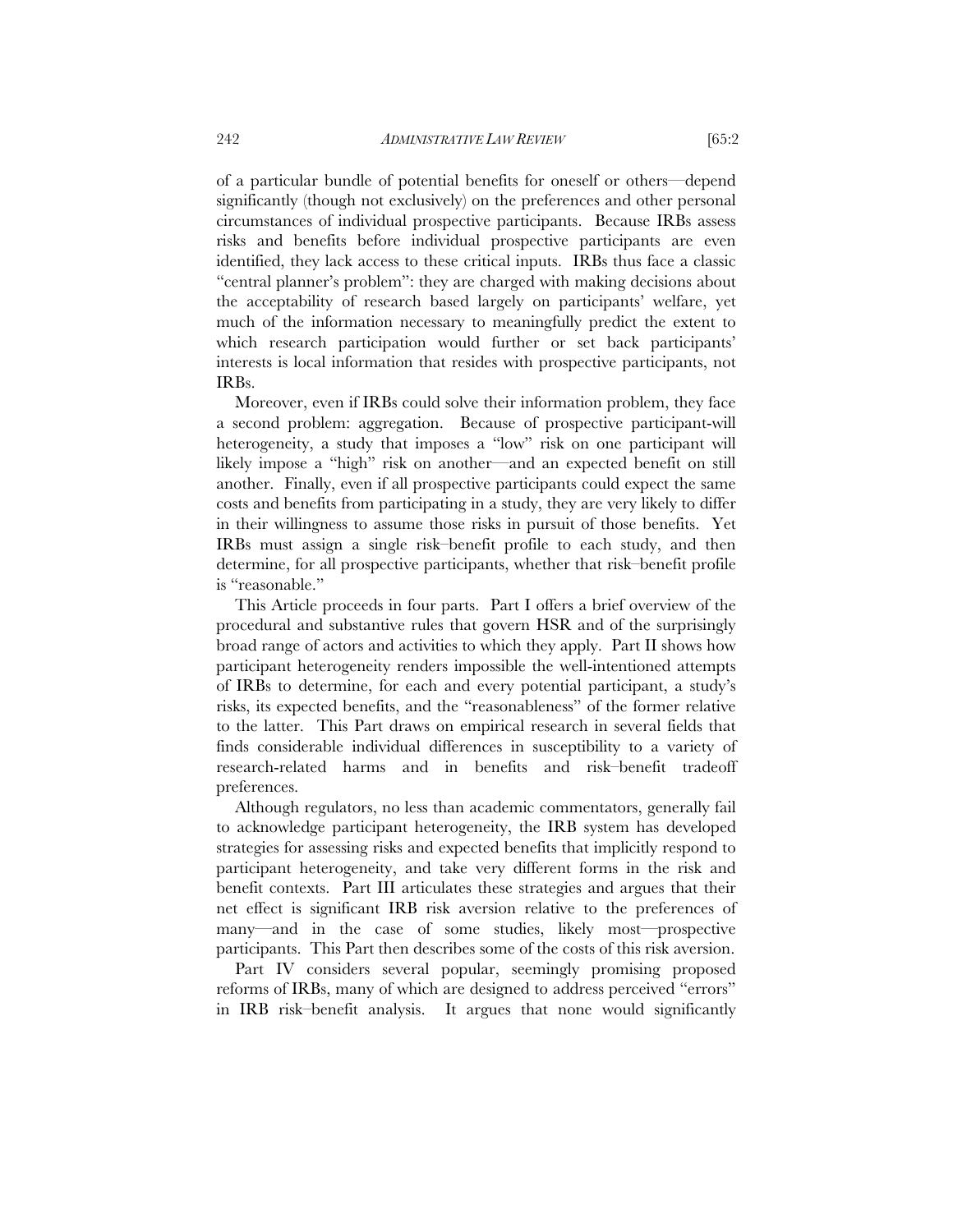mitigate, much less solve, the heterogeneity problem, and that some would exacerbate it. The Article concludes by sketching the broad policy choices we face in light of the intractability of the heterogeneity problem.

## I. BACKGROUND

## *A. Statutory Basis for IRB Review*

Title II of the National Research Act of 1974,19 Protection of Human Subjects of Biomedical and Behavioral Research, covers any entity applying for a grant or contract to conduct research involving humans under the Public Health Services Act. It requires those entities to provide "assurances satisfactory to the Secretary" of the (then) Department of Health, Education and Welfare that the entity has established an IRB to review that research "in order to protect the rights of the human subjects."20 The Act directed the Secretary to promulgate within 240 days regulations pertaining to IRBs and assurances,<sup>21</sup> and established the Office for Protection from Research Risks (OPRR), an agency within the National Institutes of Health, to oversee assurances and IRBs. In 2000, OPRR was renamed the Office for Human Research Protections (OHRP) and relocated to a more prominent, less capture-prone position within the Office of the Secretary of the Department of Health and Human Services (HHS).

The Act also established a powerful ad hoc commission, the National Commission for the Protection of Human Subjects of Biomedical and Behavioral Research (Commission), to which Congress delegated most substantive policy questions regarding IRB review.22 Among the items the Act directed the Commission to consider was the "role of assessment of risk–benefit criteria in the determination of the appropriateness of research involving human subjects."23 Between 1975 and 1978, the Commission published a series of reports24 that, with only modest changes, formed the

 24. The most well-known of these is NAT'L COMM'N FOR THE PROT. OF HUM. SUBJECTS OF BIOMED. & BEHAVIORAL RES., THE PROTECTION OF HUMAN SUBJECTS OF

 <sup>19.</sup> Pub. L. 93–348, 88 Stat. 342 (1974).

 <sup>20.</sup> *Id.* § 212(a), 88 Stat. at 352–53.

 <sup>21.</sup> *Id.* § 212(b), 88 Stat. at 353.

 <sup>22.</sup> *Id.* § 201(a)–(b)(1), 88 Stat. at 348. For more on Congress's delegation to the Commission, see Michelle N. Meyer, Research Contracts: Towards a Paternalistic Market in Research Risks and Benefits (Aug. 29, 2012) (unpublished manuscript) (on file with author) (detailing Congress's delegation to the Commission).

 <sup>23. §§ 202(</sup>a)(1)(B)(i)–(v), 202(a)(1)(C), 88 Stat. at 349; *see also* Meyer, *supra* note 22 (arguing that regulations requiring prospective third-party risk–benefit analysis was not responsive to the abuses in HSR that Congress had identified).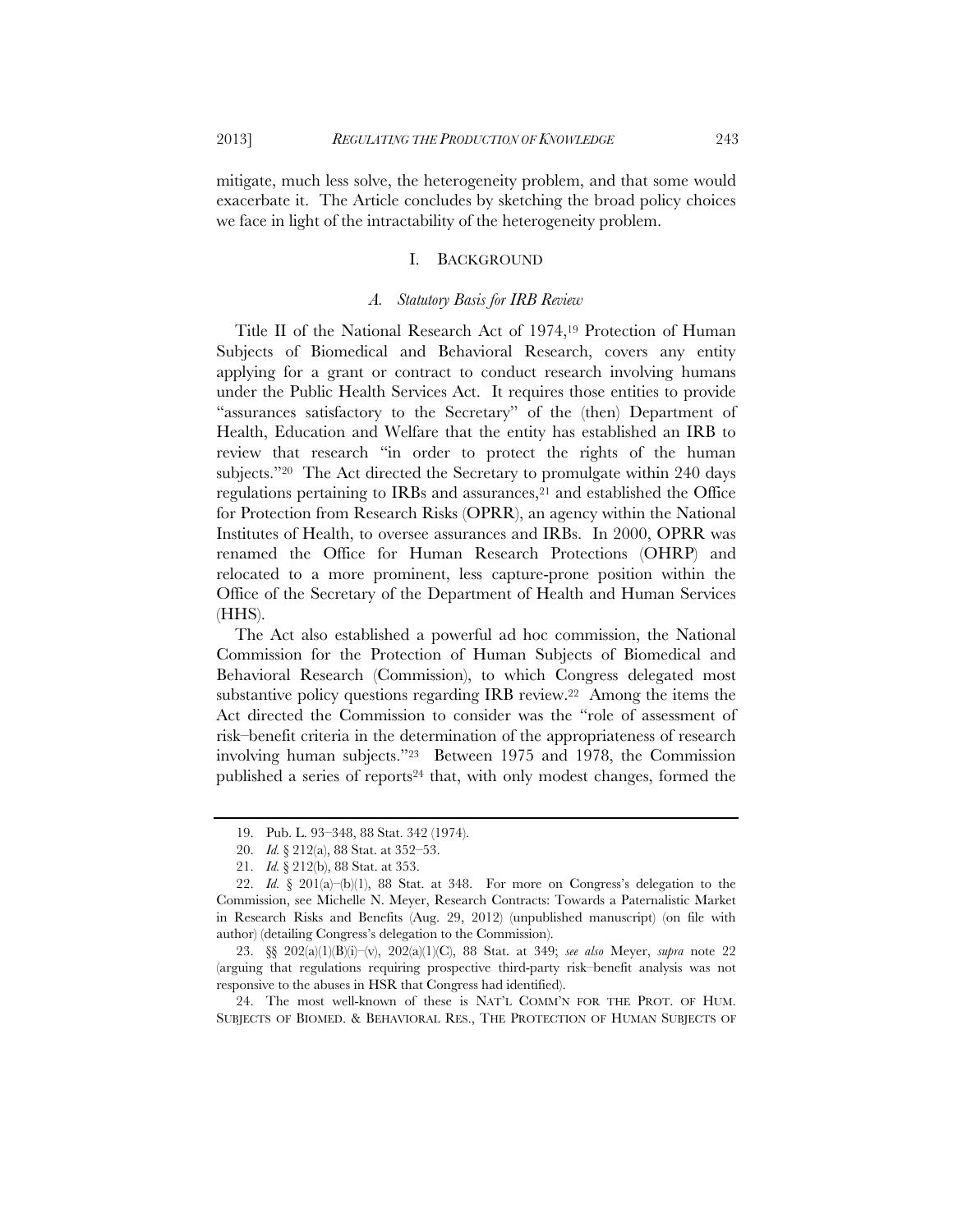basis for HHS's 1981 regulations.25 In 1991, in order to achieve a consistent federal policy on HSR, virtually every federal department and agency that conducts or funds HSR adopted HHS's regulations.<sup>26</sup> Officially entitled *The Federal Policy for the Protection of Human Subjects*, the regulations have, since their widespread adoption, been better known as the "Common Rule." At the same time, the FDA amended its regulations to conform as closely as possible to the Common Rule, commensurate with its enabling statute.27

 25. The Department of Health, Education and Welfare (HEW) promulgated the first federal regulations for the protection of subjects on May 30, 1974, just weeks before Congress passed the National Research Act, and codified them at 45 C.F.R. pt. 46 (1975). *See* Protection of Human Subjects, 39 Fed. Reg. 18,913 (May 30, 1974). In 1981, it revised them in light of the Commission's work. *See* 45 C.F.R. pt. 46 (1981).

 26. *See* Federal Policy for the Protection of Human Subjects, 56 Fed. Reg. 28,003 (June 18, 1991), codified at 7 C.F.R. pt. 1c (2013) (Department of Agriculture); 10 C.F.R. pt. 745 (2013) (Department of Energy); 14 C.F.R. pt. 1230 (2013) (National Aeronautics and Space Administration); 15 C.F.R. pt. 27 (2013) (Department of Commerce); 16 C.F.R. pt. 1028 (2012) (Consumer Product Safety Commission); 22 C.F.R. pt. 225 (2012) (Agency for International Development); 24 C.F.R. pt. 60 (2012) (Department of Housing and Urban Development); 28 C.F.R. pt. 46 (2012) (Department of Justice); 32 CFR pt. 219 (2012) (Department of Defense); 34 CFR pt. 97 (2012) (Department of Education); 38 C.F.R. pt. 16 (2012) (Department of Veterans Affairs); 40 C.F.R. pt. 26 (2011) (Environmental Protection Agency); 45 C.F.R. pt. 46(A) (2011) (Department of Health and Human Services (HHS)); 45 C.F.R. pt. 690 (2011) (National Science Foundation); 49 C.F.R. pt. 11 (2011) (Department of Transportation); *see also* NAT'L BIOETHICS ADVISORY COMM'N, 2 ETHICAL AND POLICY ISSUES IN RESEARCH INVOLVING HUMAN PARTICIPANTS J–23 (2001) [hereinafter NBAC] (the Office of Science and Technology Policy has adopted the Common Rule but has not codified it in regulations); Social Security Independence and Program Improvements Act of 1994, Pub. L. No. 103–296, § 106(b), 108 Stat. 1464, 1474–76 (1994) (providing that the Common Rule continues to apply to the Social Security Administration after its 1995 secession from HHS); Exec. Order No. 12,333, 46 Fed. Reg. 59,941, 59,941 (1981) (making the Common Rule applicable to the Central Intelligence Agency). This Article cites the HHS regulations for simplicity. Other federal agencies and departments have adopted their own HSR regulations. *See* 34 C.F.R. § 356.3(c)(1) (2012) (Office of Special Education and Rehabilitation Services); 28 C.F.R. § 512.10 (Bureau of Prisons). A few states have statutes or regulations that govern HSR, either in general, see, e.g., CAL. HEALTH & SAFETY CODE §§ 24170–24181 (West 2012); N.Y. PUB. HEALTH LAW §§ 2440–2446*.* (McKinney 2012); Va. Code Ann. §§ 32.1–162.16*.* (2011); FLA. STAT. ANN. § 381.85(West 2007) (repealed 2010), or in specific research contexts, see, e.g., CAL. HEALTH & SAFETY CODE §§ 24185–24189 (West 2012) (cloning research); OR. REV. STAT. §§ 431.805–431.815*.* (2011) (genetic research). Following convention, when referring to the Common Rule, this Article will henceforth cite to the HHS regulations.

27. *See* 21 C.F.R. pts. 50, 56 (2012).

RESEARCH: THE BELMONT REPORT (1978) [hereinafter BELMONT REPORT], but the Common Rule is essentially a codification of NAT'L COMM'N FOR THE PROT. OF HUM. SUBJECTS OF BIOMED. & BEHAVIORAL RES., INSTITUTIONAL REVIEW BOARDS: REPORT AND RECOMMENDATIONS (1978) [hereinafter NAT'L COMM'N, IRBS].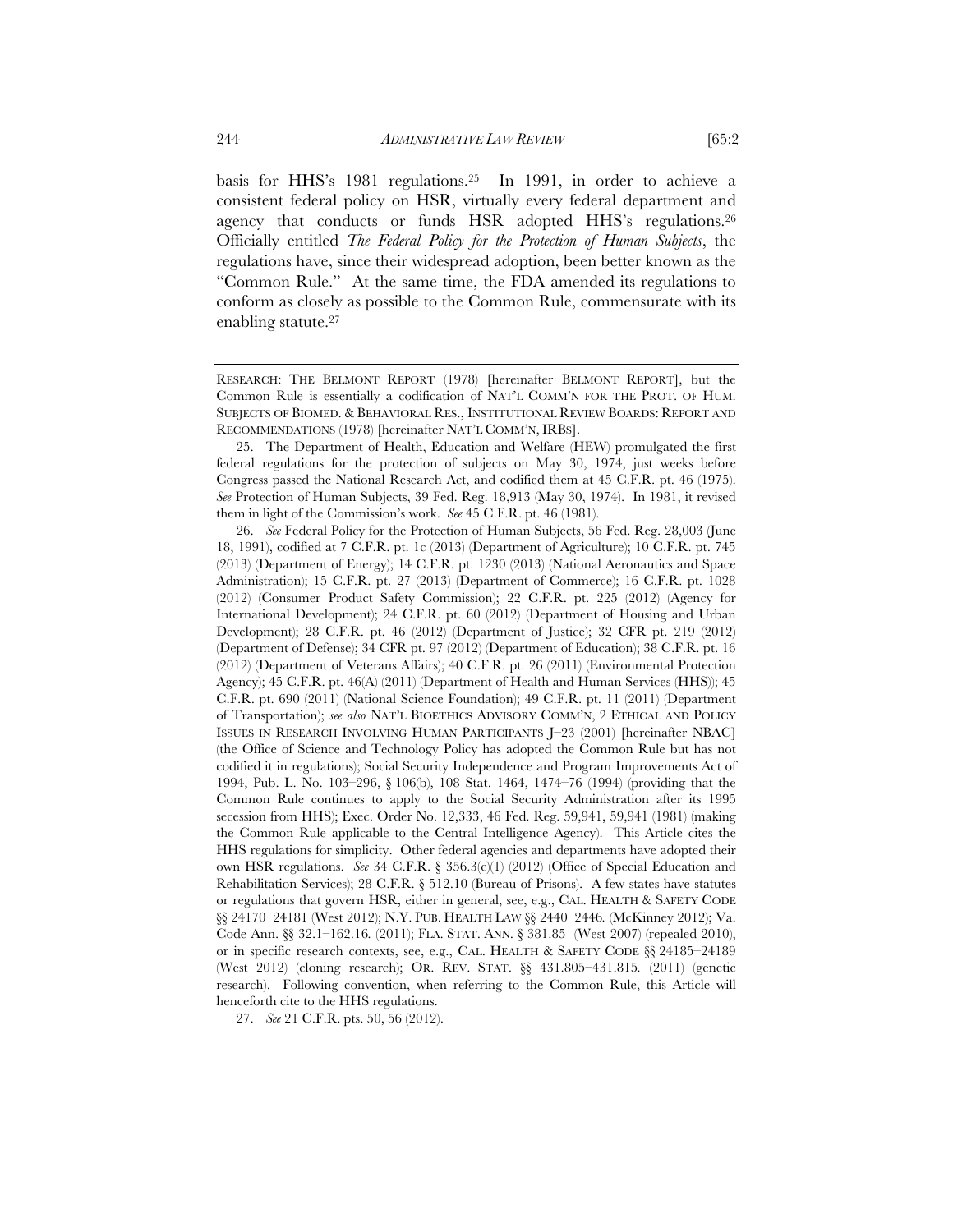#### *B. Regulations Governing IRB Review*

IRB review is designed to protect research participants, and IRBs approve, disapprove, or require changes to each study accordingly.28 Before researchers recruit a single participant, IRBs review their recruitment plans, the detailed information disclosures that form the basis of participants' voluntary, informed consent, and the protocol itself. They ensure that these materials fully, accurately, and in "understandable" language disclose to prospective participants, *inter alia*, "any reasonably foreseeable risks or discomforts to [them]" and "any benefits to [them] or to others which may reasonably be expected from the research."29 They then consider these risks and expected benefits themselves, and approve only those studies whose "[r]isks to subjects are reasonable in relation to anticipated benefits, if any, to subjects, and the importance of the knowledge that may reasonably be expected to result."30

Although many associate IRBs with biomedical research, in the United States, much industry and almost all academic HSR is subject to IRB review, either directly, through federal statute and regulations, or indirectly, through contract. Thus, IRBs license everything from Phase I trials of investigational new drugs to quality improvement activities and experimental economics and philosophy, to sociology surveys, oral history, and the studies that form the basis of the burgeoning empirical legal studies movement. Suboptimal regulation of HSR by IRBs thus has a substantial impact on knowledge production and participant welfare.

## *1. Covered Actors*

By their terms, both the National Research Act and the Common Rule require IRB approval only of HSR conducted, funded, or otherwise subject to regulation by any Common Rule agency or department. In practice, however, a web of contractual relationships ensures that most HSR, including virtually all HSR conducted by academics and their students, is subject to IRB review<sup>31</sup> regardless of the source of funding.

The Act requires each institution engaged in federally funded HSR (for example, a university or academic medical center) to provide assurance that it will adhere to the regulations. The regulations implement this directive

 <sup>28. 45</sup> C.F.R §§ 46.109(a), 46.116(a) (2012).

 <sup>29.</sup> *Id.* § 46.116.

 <sup>30.</sup> *Id.* § 46.111(a)(2); *see also* 21 C.F.R. § 56.111(a)(2) (2012) (same IRB risk–benefit requirement applicable to HSR subject to Food and Drug Administration (FDA) jurisdiction).

 <sup>31.</sup> Whether every researcher whose work is *subject* to IRB review in fact submits it to an IRB is a separate matter.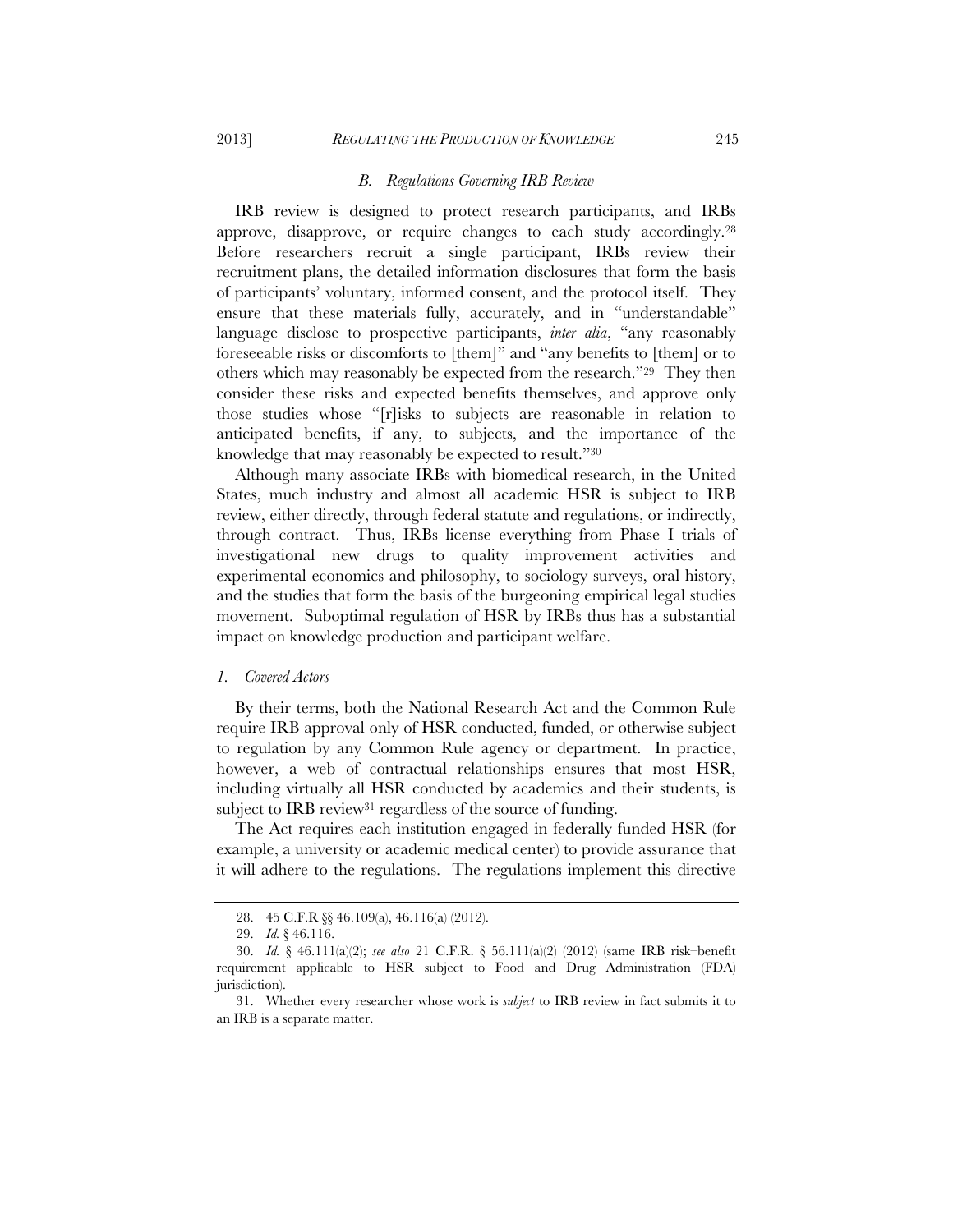by requiring that each institution file a standard form contract between the institution and OHRP called a Federal Wide Assurance (FWA). The standard FWA invites the institution to apply the regulations to *all* HSR in which the institution is "engaged," regardless of whether that research receives federal funding or not.32 This generally has been interpreted to extend to all HSR conducted by any of the institution's faculty or students. Historically, between 74% and 90% of institutions have agreed to this condition.33 Since someone at virtually every academic institution receives federal funding for research, and since the vast majority of institutions agree to apply the regulations throughout their campuses, the overwhelming majority of HSR conducted in academic settings is subject to IRB review. Federal regulators are currently considering proposed reforms of the Common Rule under which federal funding of any investigator's research would be conditioned upon her institution extending IRB review to all HSR in which it is engaged.34

Even of those few institutions that do not contract with OHRP to extend IRB review, "many" nevertheless have adopted a policy under which they extend IRB review to all faculty HSR, student HSR, or both.<sup>35</sup> Similarly, many journals require that research submitted for publication be approved by an IRB.36 Thus, if a researcher is not subject to IRB review directly through a federal grant or contract, she will likely be subject to it indirectly,

 <sup>32. 45</sup> C.F.R. § 46.103. The current version of the Federal Wide Assurance form is available at http://www.hhs.gov/ohrp/assurances/assurances/fwaformpdf.pdf (last visited May 7, 2013). As David Hyman points out, "This mismatch is non-trivial; . . . nearly 80 [percent] of all research projects reviewed by the University of Chicago's Social Science IRB are either personally funded, privately funded, or unfunded." Hyman, *supra* note 15, at 752.

 <sup>33.</sup> Carol Weil et al., *OHRP Compliance Oversight Letters: An Update*, IRB: ETHICS & HUM. RES., Mar.–Apr. 2010, at 1, 5 (finding, based on "informal review of a sample of institutions," that in 2000, over 90% of domestic institutions had agreed to extend the regulations, compared to 74% in 2010); *see also* AM. ASS'N OF UNIV. PROFESSORS, INSTITUTIONAL REVIEW BOARDS AND SOCIAL SCIENCE RESEARCH 5 (2001), *available at* http://www.aaup.org/report/institutional-review-boards-and-social-science-research (about 75% "of the largest American research institutions" have voluntarily extended IRB review).

 <sup>34.</sup> Human Subject Research Protections, 76 Fed. Reg. 44,512, 44,528 (July 26, 2011) [hereinafter ANPRM].

 <sup>35.</sup> Judith Jarvis Thomson et al., *Research on Human Subjects: Academic Freedom and the Institutional Review Board*, ACADEME, Sept.–Oct. 2006, at 95, 99.

 <sup>36.</sup> *See* INT'L COMM. OF MED. JOURNAL EDITORS, *Uniform Requirements for Manuscripts Submitted to Biomedical Journals: Writing and Editing for Biomedical Publication*, 6 (2010), *available at* http://www.icmje.org/urm\_full.pdf. Of 103 major U.S., U.K., and Canadian biomedical journals, the proportion requiring IRB approval for publication increased from 42% in 1995 to 76% in 2005. A. Rowan-Legg et al., *A Comparison of Journal Instructions Regarding Institutional Review Board Approval and Conflict-of-Interest Disclosure Between 1995 and 2005*, 35 J. INST. MED. ETHICS 74, 75 (2009).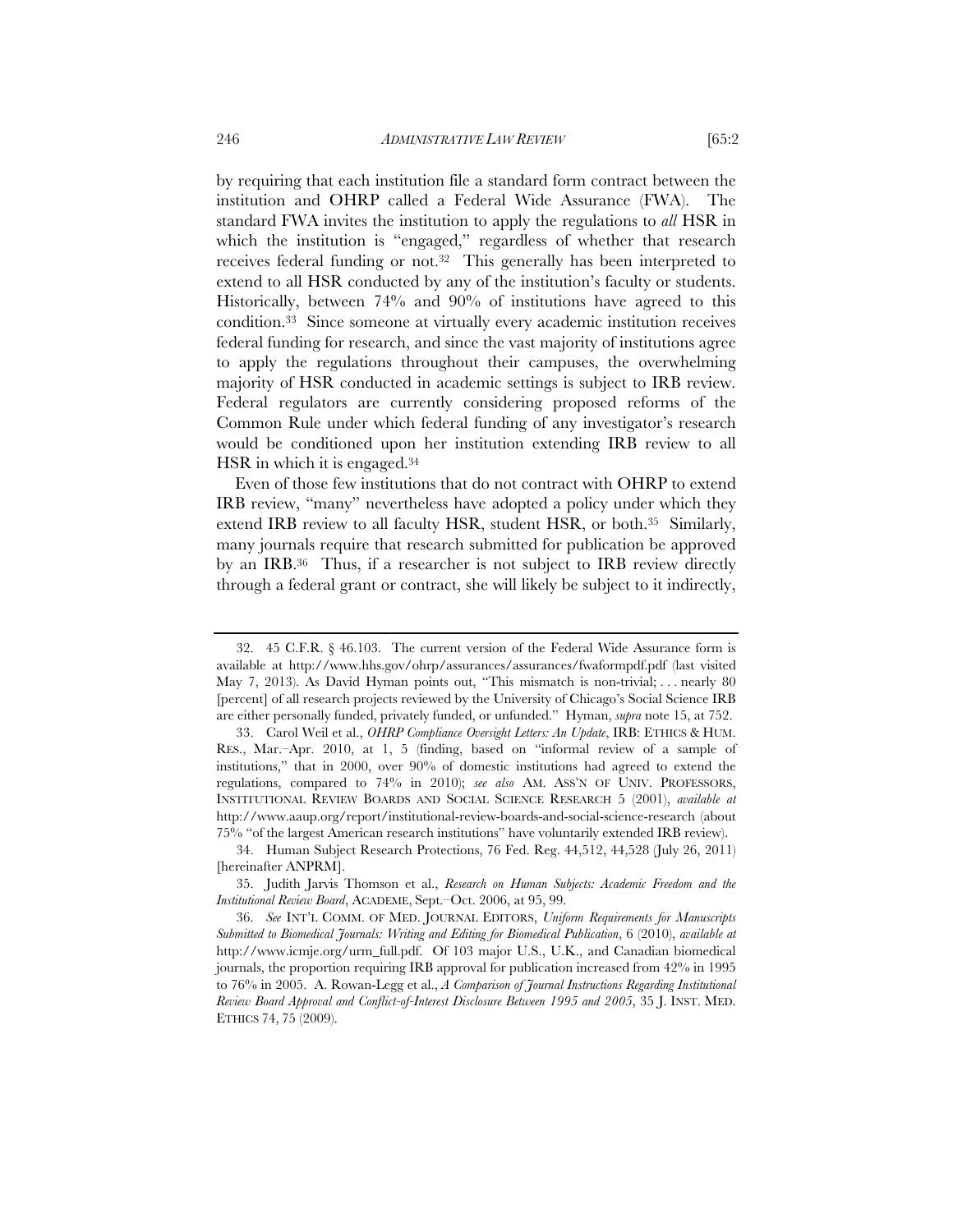through her institution's contract with OHRP, her employment contract, or her publishing contract.

In addition, U.S. regulations have considerable global reach. They apply directly to research conducted or funded by a Common Rule agency that takes place outside the U.S. Foreign researchers who wish to market drugs, devices, or biologicals in the U.S., which is a leading consumer of these products, must comply with the FDA's essentially identical regulations, as do foreign researchers who wish to publish in many U.S. journals or who conduct HSR in one of the many countries that have modeled their own HSR protections on U.S. regulations.<sup>37</sup>

## *2. Covered Activities*

The regulations thus cover a perhaps surprising number of actors. Due to a broad definition of "research," they apply to a similarly broad range of studies. For instance, IRBs review not only biomedicine and psychological research, but also research from virtually every social science, humanities, and professional discipline, including sociology, anthropology, history, economics, philosophy, memoir and biography, and classics. IRBs also review public policy "experiments" and research conducted in professional schools of law, business, education, and journalism. Additionally, they review research using virtually every methodology, from pharmacology and safety studies of investigational new drugs, to research on existing data and tissue, to surveys, interviews, and observation.

An activity is covered by the regulations if it (1) constitutes *research*: "a systematic investigation . . . designed to develop or contribute to generalizable knowledge;"38 and (2) involves a *human subject*: "a living individual about whom an investigator (whether professional or student) . . . obtains [either] [d]ata through intervention or interaction with the individual, or . . . [i]dentifiable private information."39 Formally, the Common Rule categorizes HSR into three levels of regulation: research that is subject to review by a fully convened IRB (the default), ten categories of research eligible for expedited IRB review, and six categories of HSR

 <sup>37.</sup> *See* Maureen H. Fitzgerald et al., *The Research Ethics Review Process and Ethics Review Narratives*, 16 ETHICS & BEHAV. 377, 378–79 (2006) (observing "remarkable commonality" among Australian, Canadian, U.K., and U.S. review boards); Kevin D. Haggerty, *Ethics Creep: Governing Social Science Research in the Name of Ethics*, 27 QUALITATIVE SOC. 391, 393 (2004) (finding that U.S. and Canadian review boards are "comparable").

 <sup>38. 45</sup> C.F.R. § 46.102(d) (2012).

 <sup>39.</sup> *Id.* § 46.102(f). *Intervention* "includes both physical procedures by which data are gathered . . . and manipulations of the subject or the subject's environment that are performed for research purposes," while *interaction* "includes communication or interpersonal contact." *Id.*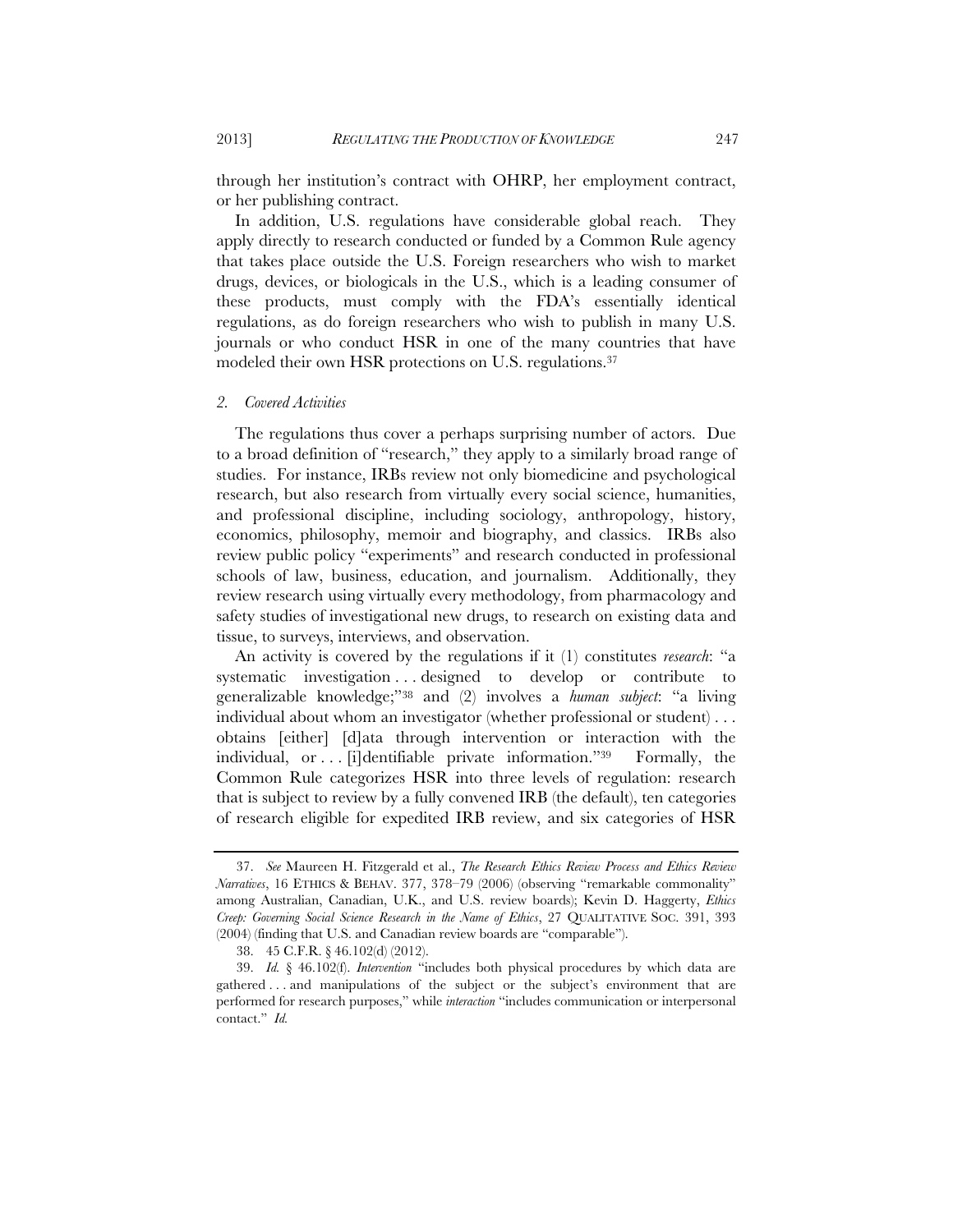that are "exempt" from review.

In practice, however, the second and third of these levels tend to collapse into the first.40 Although the regulations exempt six categories of research from IRB review,41 they do not specify who determines whether a research proposal falls within one of these categories. In 1995, (then) OPRR issued guidance advising that "investigators should not have the authority" to make this decision and "should be cautioned to check with the IRB or other designated authorities."42 By 1998, not surprisingly, nearly three-quarters of surveyed IRB administrators reported routine involvement in exemption determinations. And by 2003, most institutions had formally contracted with OHRP (via the FWA) to require researchers to submit protocols to the IRB to determine their exemption status.<sup>43</sup> Thus, most researchers must submit both exempt and non-exempt research to the IRB.

Moreover, because the regulations constitute a floor, not a ceiling,<sup>44</sup> even if an IRB determines that a protocol is exempt, it is not required to refrain from reviewing it. IRBs may—and regularly do—subject what are more accurately called exempt*ible* proposals to expedited or even full IRB review. The *Bell Report* found, for instance, that 15% of IRB-reviewed proposals were exemptible,<sup>45</sup> and that fewer than half of responding IRBs regularly exempted from review such exemptible research as analysis of existing data, interviews, and surveys.46 Indeed, some IRBs, by policy, simply subject all protocols to full review.47 As one commentator, himself an IRB member,

41. *See* 45 C.F.R. § 46.101(b).

 42. OFFICE FOR PROTECTION FROM RESEARCH RISKS (OPRR), OPRR REPS. 95-02: EXEMPT RESEARCH AND RESEARCH THAT MAY UNDERGO EXPEDITED REVIEW (May 5, 1995), *available at* http://www.hhs.gov/ohrp/policy/hsdc95-02.html.

 <sup>40.</sup> For a more detailed explanation of why IRBs tend to "define up" research into higher strata requiring more extensive review, thereby thwarting efforts at risk-based research regulation, see Michelle N. Meyer, *Three Challenges for Risk-Based (Research) Regulation: Heterogeneity Among Regulated Activities, Regulator Bias, and Stakeholder Heterogeneity*, *in* THE FUTURE OF HUMAN SUBJECTS RESEARCH REGULATION 8–10, 11 (I Glenn Cohen & Holly Fernandez Lynch eds., forthcoming 2014), *available at* http://papers.ssrn.com/sol3/ papers.cfm?abstract\_id=2218549.

 <sup>43.</sup> NAT'L RESEARCH COUNCIL, PROTECTING PARTICIPANTS AND FACILITATING SOCIAL AND BEHAVIORAL SCIENCES RESEARCH, 71–78 (Constance F. Citro et al. eds., 2003).

 <sup>44. 45</sup> C.F.R. § 46.112 (providing that research "may be subject to further appropriate review and approval or disapproval" by institutional officials).

 <sup>45.</sup> JAMES BELL ET AL., FINAL REPORT: EVALUATION OF NIH IMPLEMENTATION OF SECTION 491 OF THE PUBLIC HEALTH SERVICE ACT, MANDATING A PROGRAM OF PROTECTION FOR RESEARCH SUBJECTS 9 (1998).

 <sup>46.</sup> *Id.* at 27–30.

 <sup>47.</sup> *See* Michael J. Meehan & Marleina Thomas Davis, *Key Compliance Issues for*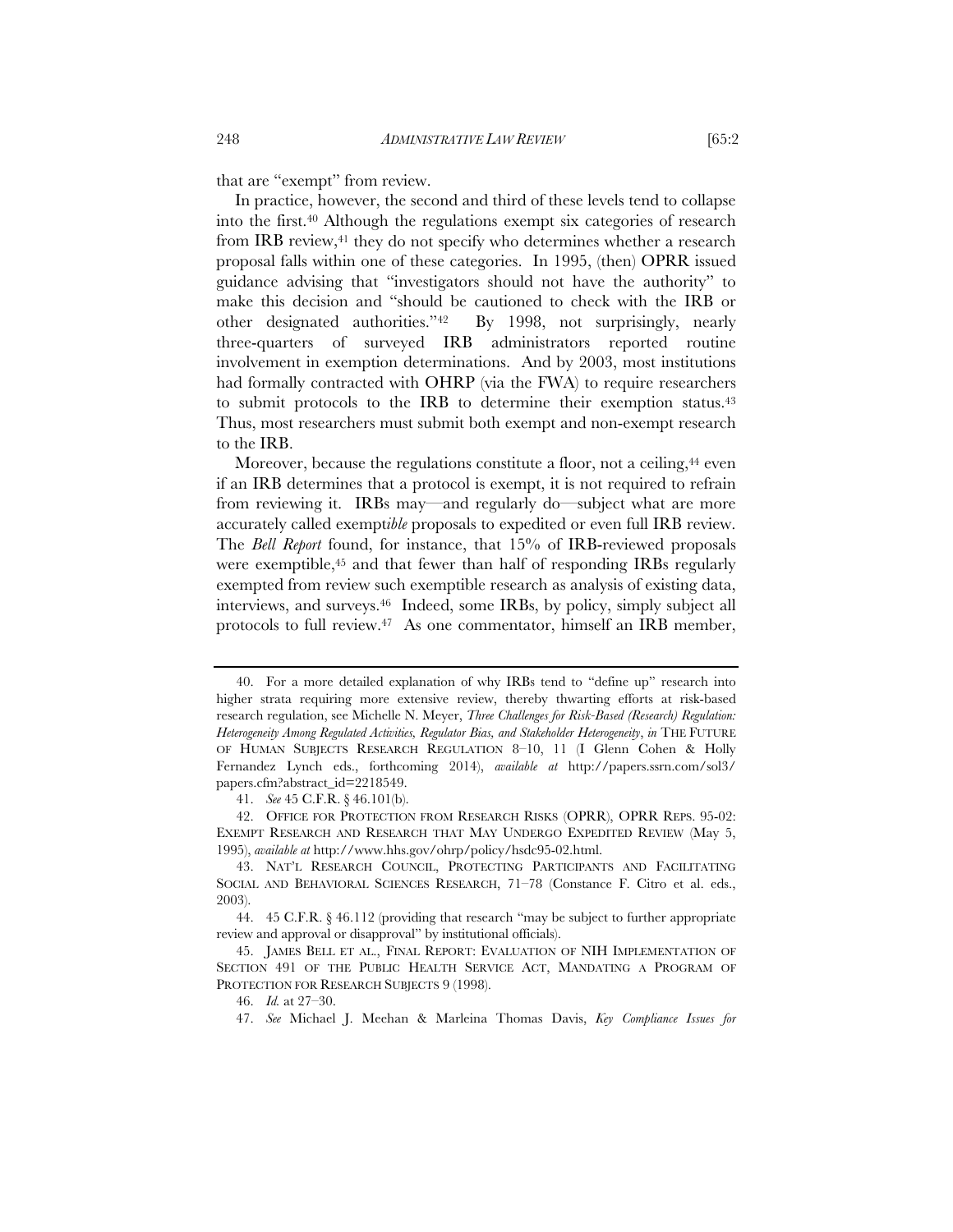put it: "There is no great gain in seeking [exempt] status . . . ."48

Those studies eligible for expedited review fare similarly. Proposed research that imposes "no more than minimal risk" on participants and also falls within one of ten categories specified by the Secretary of HHS is eligible for expedited review.49 Under expedited review, the IRB chairperson or her designate can review the research proposal alone,<sup>50</sup> which is often, but not always, faster than full review. But, as with exemptible research, the IRB determines both whether proposed research falls within an expeditable category and whether it involves "no more than minimal risk." And, as with exemptible research, IRBs "may," but need not, expedite review of expeditable research.51 As a result, much expedit*able* research, like much exempt*ible* research, receives full IRB review. The *Bell Report* found, for instance, that of those high-volume IRBs surveyed, only 52% regularly conducted expedited review of studies involving a simple blood draw, and only 60% did so for studies involving non-invasive data collection from adults.52

A final factor that contributes to the regulations' broad scope is the considerable vagueness of key regulatory language,53 which, when

 48. J. Michael Oakes, *Risks and Wrongs in Social Science Research: An Evaluator's Guide to the IRB*, 26 EVALUATION REV. 443, 457 (2002).

49. 45 C.F.R. § 46.110(a)–(b)(1) (2012).

 50. *Id.* § 46.110(b). The reviewer may approve or require changes to a proposal, but must send the proposal to the full IRB for a determination that the proposal should be rejected. *Id.*

51. *Id.*

52. BELL ET AL., *supra* note 45, at 29–30, fig. 16.

 53. For example, the Common Rule's definition of "research"—"a systematic investigation . . . designed to develop or contribute to generalizable knowledge," 45 C.F.R. § 46.102(d)—has caused considerable consternation among researchers, IRBs, and federal regulators about when investigations are sufficiently "systematic" and "generalizable." It is often unclear whether planning activities prefatory to a study, such as informal "piloting" of a survey instrument, might themselves constitute a "systematic investigation." NAT'L RESEARCH COUNCIL, *supra* note 43, at 147. Case studies also fall into a grey area with respect to whether they constitute a "systemic investigation." *See, e.g.*, UNIVERSITY OF MICHIGAN HUMAN RESEARCH PROTECTION PROGRAM, ACTIVITIES SUBJECT TO THE HRPP, OPERATIONS MANUAL—PART 4 (2012)*, available at* http://www.hrpp.umich.edu/

om/Part4.html (defining case studies as not exempt from IRB review, and, as such, not "systemic investigation").

As for generalizability, this criterion of "research" is both undefined in the *Belmont Report* and the Common Rule and yet is also the "cornerstone" of these moral and legal frameworks for regulating HSR. Tom L. Beauchamp & Yashar Saghai, *The Historical Foundations of the Research-Practice Distinction in Bioethics*, 33 THEORETICAL MED. & BIOETHICS 45, 52 (2012). When students conduct research primarily as a learning experience rather

*Institutional Review Boards*, *in* CLINICAL RESEARCH LAW AND COMPLIANCE HANDBOOK 299, 309 (John E. Steiner, Jr. ed., 2006).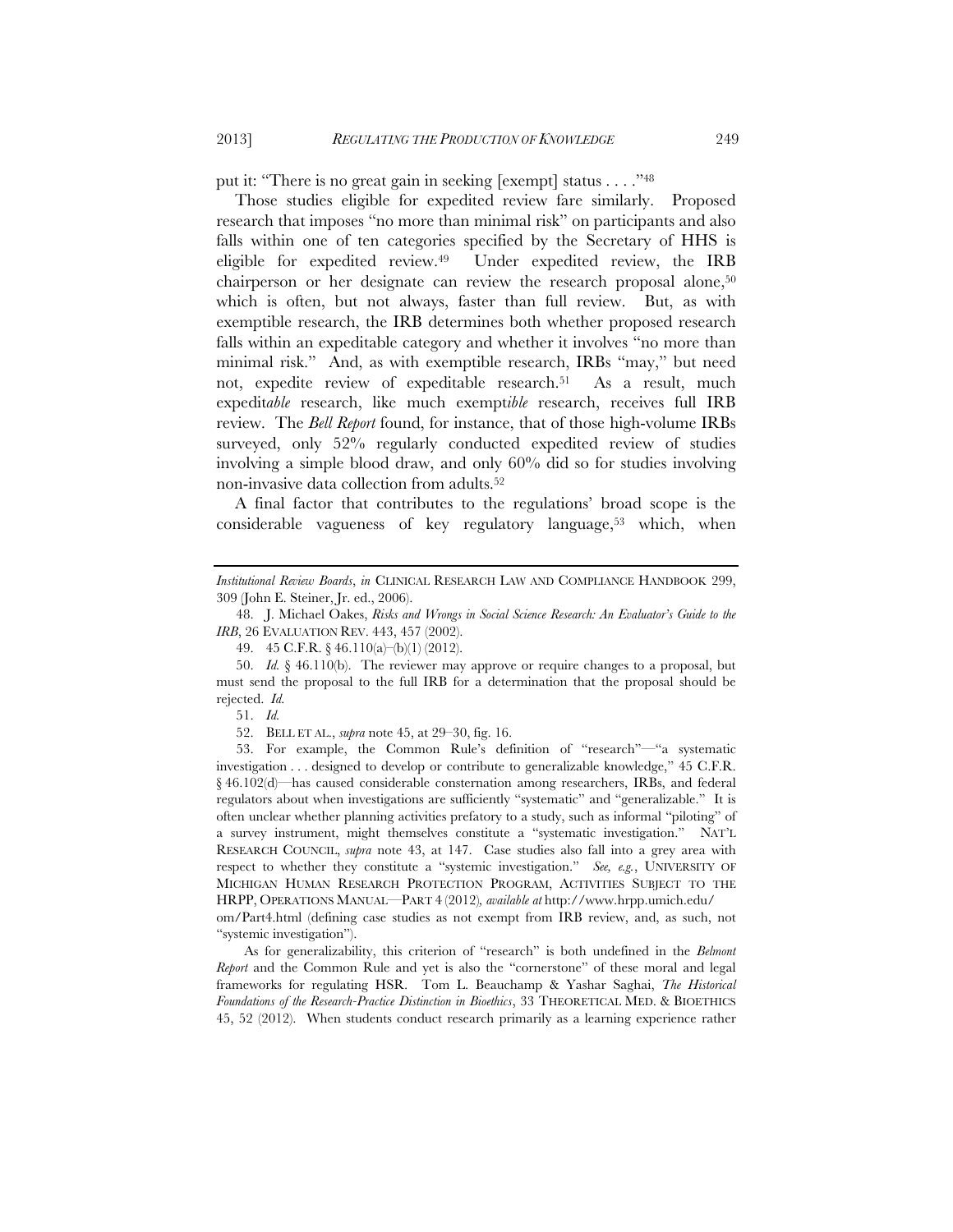combined with IRBs' risk aversion,54 tends to lead IRBs to err on the side of more, rather than less, review.

# II. THE HETEROGENEITY PROBLEM

There is no reason that all human existences should be construed on some one, or some small number of patterns. . . . The same things which are helps to one person towards the cultivation of his higher nature, are hindrances to another. The same mode of life is a healthy excitement to one, . . . while to another it is a distracting burden . . . . Such are the differences among human beings in their sources of pleasure, their susceptibilities of pain, and the operation on them of different physical and moral agencies, that unless there is a corresponding diversity in their modes of life, they neither obtain their fair share of happiness, nor grow up to the mental, moral, and aesthetic stature of which their nature is capable.

# — John Stuart Mill, *On Liberty*<sup>55</sup>

In determining whether a research project's "[r]isks to subjects are reasonable in relation to anticipated benefits, if any, to subjects, and the importance of the knowledge that may reasonably be expected to result,"56 an IRB must (1) determine the magnitude of research-related harms and benefits to participants as well as the value of the resulting knowledge; (2) discount these (dis)utilities by the probability that they will occur;<sup>57</sup> and (3) determine whether the resulting risks to participants are "reasonable in relation to" the project's aggregate expected benefits to participants and

than in an attempt to produce generalizable knowledge, is their work subject to IRB review? *See* NAT'L RESEARCH COUNCIL, *supra* note 43, at 147–48. Whether the lessons learned from quality improvement and quality assurance activities are sufficiently "generalizable" beyond the institutions in which they are conducted to bring these activities within the IRB system is also a perennial problem. *See* David Casarett, Jason H.T. Karlawish & Jeremy Sugarman, *Determining When Quality Improvement Initiatives Should Be Considered Research: Proposed Criteria and Potential Implications*, 283 J. AM. MED. ASS'N 2275 (2000).

Whether a study is "minimal risk" often plays a critical role in the kind of review it receives, and in some cases whether it is permissible at all, *see infra* notes 114–26 and accompanying text, yet the regulatory definition of "minimal risk" is notoriously ambiguous. NAT'L RESEARCH COUNCIL, *supra* note 43, at 32–34. Even knowing when a study involves "human subjects" is "not always straightforward." *Id.* at 149.

 <sup>54.</sup> *See infra* Part III.

 <sup>55.</sup> JOHN STUART MILL, *On Liberty, in* UTILITARIANISM 126, 197–98 (Mary Warnock ed., Fontana 1972) (1962).

 <sup>56. 45</sup> C.F.R. § 46.111(a)(2) (2012).

 <sup>57.</sup> Technically, the regulatory language suggests that IRBs catalog *all* relevant harms and benefits to participants, without regard to their probability, and then discount their (dis)utility accordingly. In assessing the value of the knowledge to be produced, by contrast, IRBs are to employ a threshold of probability, counting 100% of the value only of that knowledge that is "reasonably expected" to result.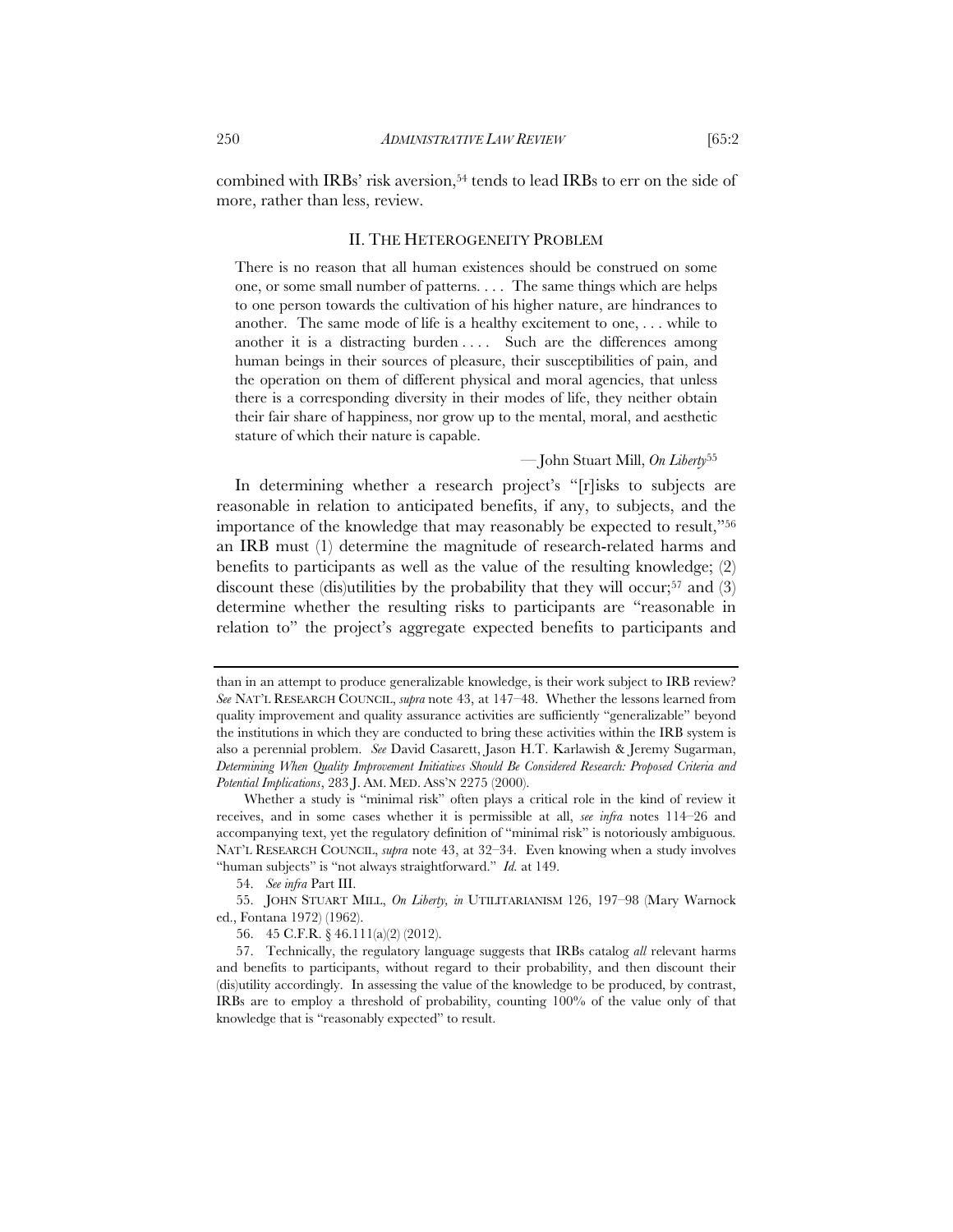society. This Part argues that IRBs lack information about prospective participants' preferences necessary to determine these inputs.58 Even if IRBs could overcome this *information problem*, prospective participant heterogeneity would present them with an *aggregation problem*; IRBs must make a single determination, applicable to all prospective participants, as to a study's risks, expected benefits, and the reasonableness of the ratio between these.

# *A. Heterogeneity in Research Risks*

Research participants can and sometimes do suffer various psychosocial, economic, legal, and physical harms. But what amounts to a serious risk for one prospective participant will often pose a far more modest risk to a second prospective participant, and may even constitute an expected benefit for a third. Consider several common research-related risks.

# *1. Psychological Risks*

#### *a. Trauma Research and the Risk of Revictimization*

Studies of sexual abuse and assault, grief, war, terrorism, natural disasters, and various other traumatic experiences are critical to gaining a better understanding of and addressing these phenomena. But exposure to trauma—whether as a survivor or as a first responder or other third party—often causes substantial psychological morbidity.59 A meta-review of fifty-seven studies of natural disasters and their impacts on mental health, for instance, found that 74% of the victims sampled suffered post-traumatic stress and 39% were depressed.60 Moreover, participants in trauma research may be struggling with medical, economic, or social difficulties secondary to the trauma.<sup>61</sup>

Given their potentially fragile state, IRBs understandably worry that "questioning [or otherwise studying] individuals who have experienced distressing events or who have been victimized in any number of ways . . . might rekindle disturbing memories, producing a form of re-

 <sup>58.</sup> This Article considers only two of these inputs: risks and expected benefits to research participants. In future work, I plan to consider the third input—"the importance of the knowledge that may reasonably be expected to result" from research—which, I argue, involves a similar heterogeneity problem. 45 C.F.R. § 46.111(a)(2).

 <sup>59.</sup> Sandro Galea et al., *Participant Reactions to Survey Research in the General Population After Terrorist Attacks*, 18 J. TRAUMATIC STRESS 461, 461 (2005).

 <sup>60.</sup> FRAN H. NORRIS, RANGE, MAGNITUDE, AND DURATION OF THE EFFECTS OF DISASTERS ON MENTAL HEALTH: REVIEW UPDATE 2005 3 fig. 1 (2005).

 <sup>61.</sup> Galea et al., *supra* note 59, at 461.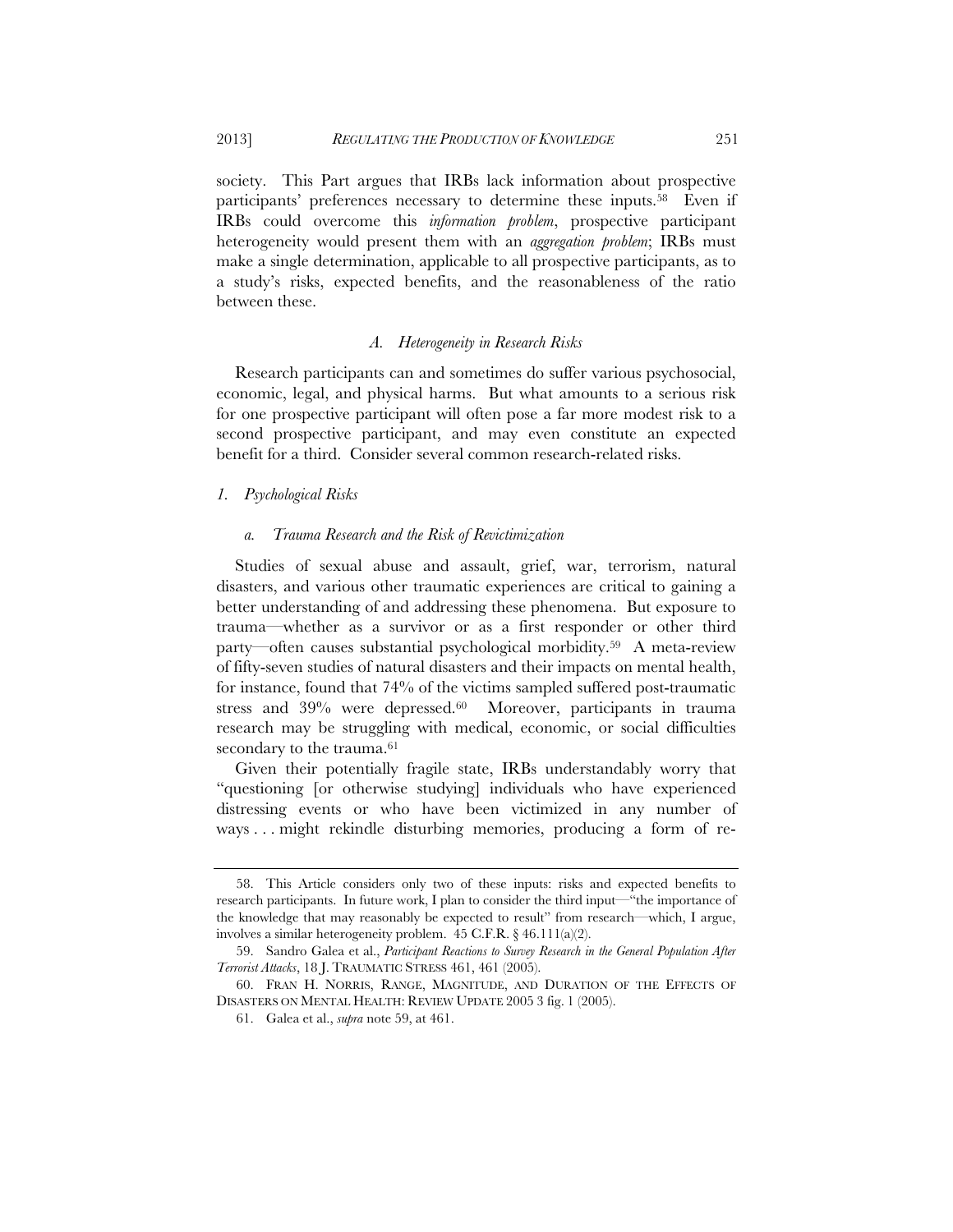victimization."62 In one proposed study, for instance, adults were to be asked to anonymously complete an online survey in which they would recall childhood memories of the death of a family member. Although this study was exemptible, the reviewing IRB member sent the application to full board review, finding that "subjects were at severe psychological risk of experiencing post-traumatic stress disorder."63 The full IRB agreed, and required the researcher to provide participants with access to on-site psychological counseling. However, this meant that the online survey had to be administered locally, which severely limited the generalizability of the results.64

Revictimization and similar risks are sometimes dismissed by critics of IRBs as trivial, if not wholly imagined. IRB review, they say, should be reserved for biomedical research or studies that pose risks of physical harm.<sup>65</sup> Among the general population of trauma-exposed individuals, concerns about revictimization are not borne out; a majority of studies finds that trauma-exposed individuals do not experience severe or lasting distress associated with participation in trauma-focused research.

But there is little doubt that *some* individuals *will* fare worse for having recalled traumatic events. As such, these studies cannot be dismissed as per se "low-risk." Yet, while there is little doubt that participation will harm some significantly, there is equally little doubt that it will harm others only modestly, and benefit still others.

Consider one study involving three surveys of randomly selected residents of New York City conducted 1–2 months, 4–5 months, and 6–9 months after the September 11, 2001 terrorist attacks. Participants were asked about their exposure to the attacks and assessed for probable depression and post-traumatic stress disorder (PTSD). At the end of each interview, participants were asked whether they found any of the questions emotionally upsetting and, if so, whether they were still upset or were "okay now." Those who reported still being upset were asked if they would like a

 <sup>62.</sup> Haggerty, *supra* note 37, at 400.

 <sup>63.</sup> Nat'l Commc'n Ass'n, *Communication Scholars' Narratives of IRB Experiences*, 33 J. APPLIED COMM. RES. 204, 214 (2005) (anonymous narrative #18)*; see also* Wynn W. Gadar-Wilcox Comment to *IRBs and Clean Secrets*, A THAUMATURGICAL COMPENDIUM, (Dec. 9, 2011, 1:01 PM), http://alex.halavais.net/irbs-clean-secrets (IRB rejected study of war veterans' opinions of Bush Administration foreign policy "because of fears that the question might trigger [post-traumatic stress disorder (PTSD)]"); Oakes, *supra* note 48, at 446 (IRB questioned risk/benefit ratio of prisoner survey eliciting "memories of freedom").

 <sup>64.</sup> In addition, requiring an on-site counselor and similar risk management techniques, as IRBs often do, entail nontrivial costs that effectively kill such research for researchers who lack outside funding, such as graduate students and many non-biomedical researchers.

 <sup>65.</sup> These two categories are overlapping, but hardly coextensive.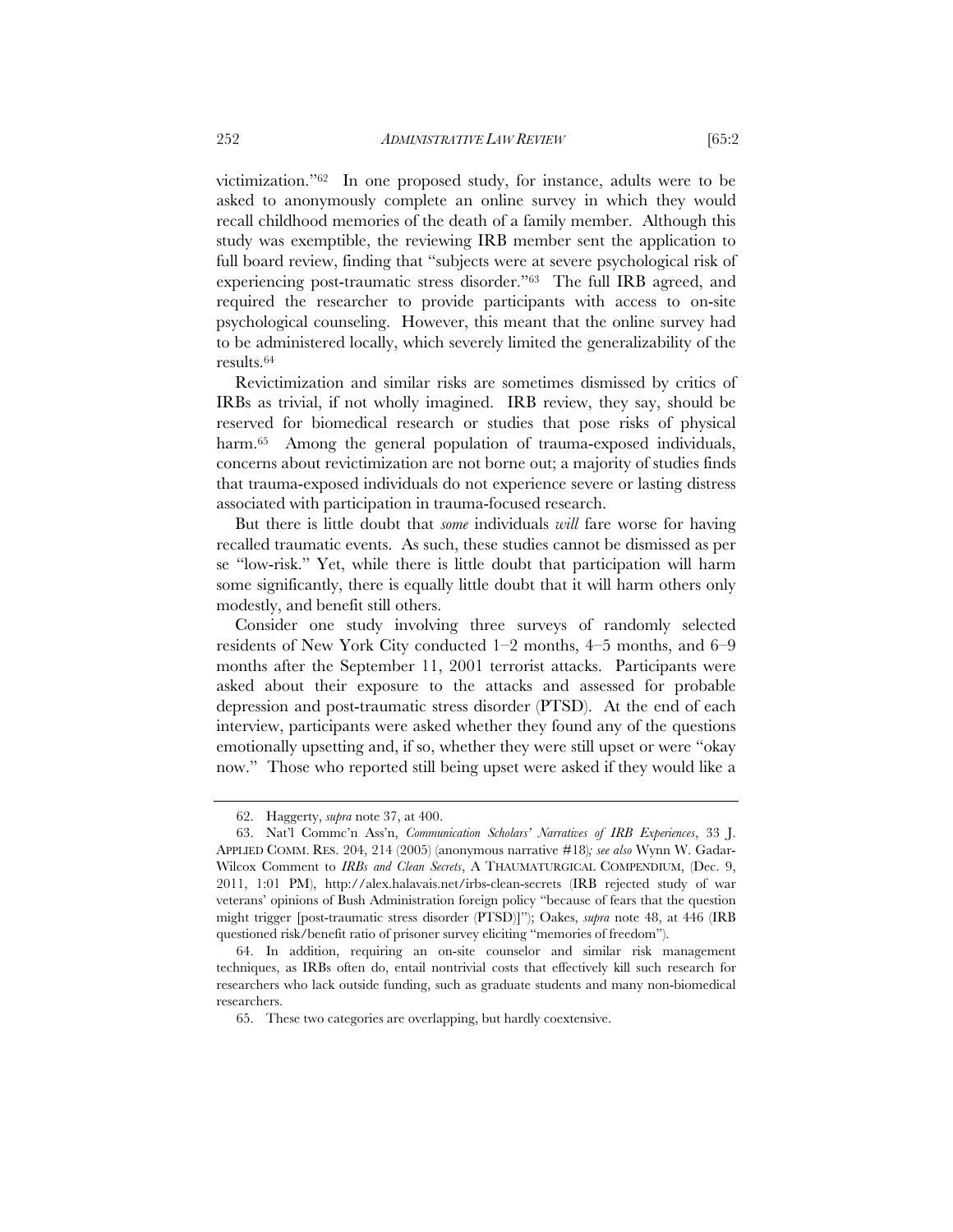counselor to call them. Of the 5,774 total participants surveyed in the three surveys,  $13\%$  said that the questions were upsetting,  $1\%$  were still upset at the end of the interview, and 0.3% were still upset and accepted the offer of counseling.66 Those who were aged 45–64, female, single, lacked health insurance or a regular health care provider, were directly affected by the attacks, had current probable PTSD or depression or probable PTSD or depression since the attacks, or reported previous mental health problems in the year prior to the attacks were more likely to find the survey questions emotionally upsetting.<sup>67</sup> Significant participant heterogeneity remained even within these categories.68

Thus, although many scholars note that "[IRB] members differ on how they evaluate the seriousness of the harms associated with upsetting or traumatizing a research participant,"69 as if this were evidence of errors in IRB risk–benefit analysis, heterogeneity in IRB risk assessment is more likely to reflect a significant degree of arbitrariness in IRB decisionmaking, given prospective participants themselves would likely differ on this question.

## *b. Sensitive Topics*

Many studies ask participants to discuss socially disfavored behavior and other potentially "sensitive" topics such as drug use, gambling, risky or unconventional sexual behavior, HIV seropositivity, criminal behavior, and sexual assault and victimization. IRBs worry that such research will be emotionally arousing for participants, causing them embarrassment, fear, or general discomfort. As a result, a survey of the 450 members of the American Sociological Association Section on Sexualities found, "IRBs routinely block[] research on adult sexual minorities, particularly LGBTQ communities, because of their alleged vulnerability."70 Of those who had submitted sexuality-related proposals to an IRB, 45% reported difficulty getting approval, and 41% reported that other sexuality researchers at their

 <sup>66.</sup> Galea et al., *supra* note 59, at 461. Ninety-six percent of those who began the survey completed it. *Id.* at 462. In addition to the 0.3% of those who completed the survey and requested counseling (nineteen participants), ten participants "who were emotionally upset early in the interview" did not finish the survey, and received counseling. *Id.* at 463.

 <sup>67.</sup> *Id.* at 463.

 <sup>68.</sup> For instance, 45% and 27% of respondents with current probable PTSD or depression, respectively, reported that the survey questions were emotionally upsetting, compared to  $12\%$  and  $11\%$  of those deemed unlikely to currently suffer from these conditions. *Id.* at 464.

 <sup>69.</sup> Haggerty, *supra* note 37, at 400.

 <sup>70.</sup> Janice M. Irvine, *Can't Ask, Can't Tell: How Institutional Review Boards Keep Sex in the Closet*, CONTEXTS, Spring 2012, at 28, 30, 32 (response rate: around 40%).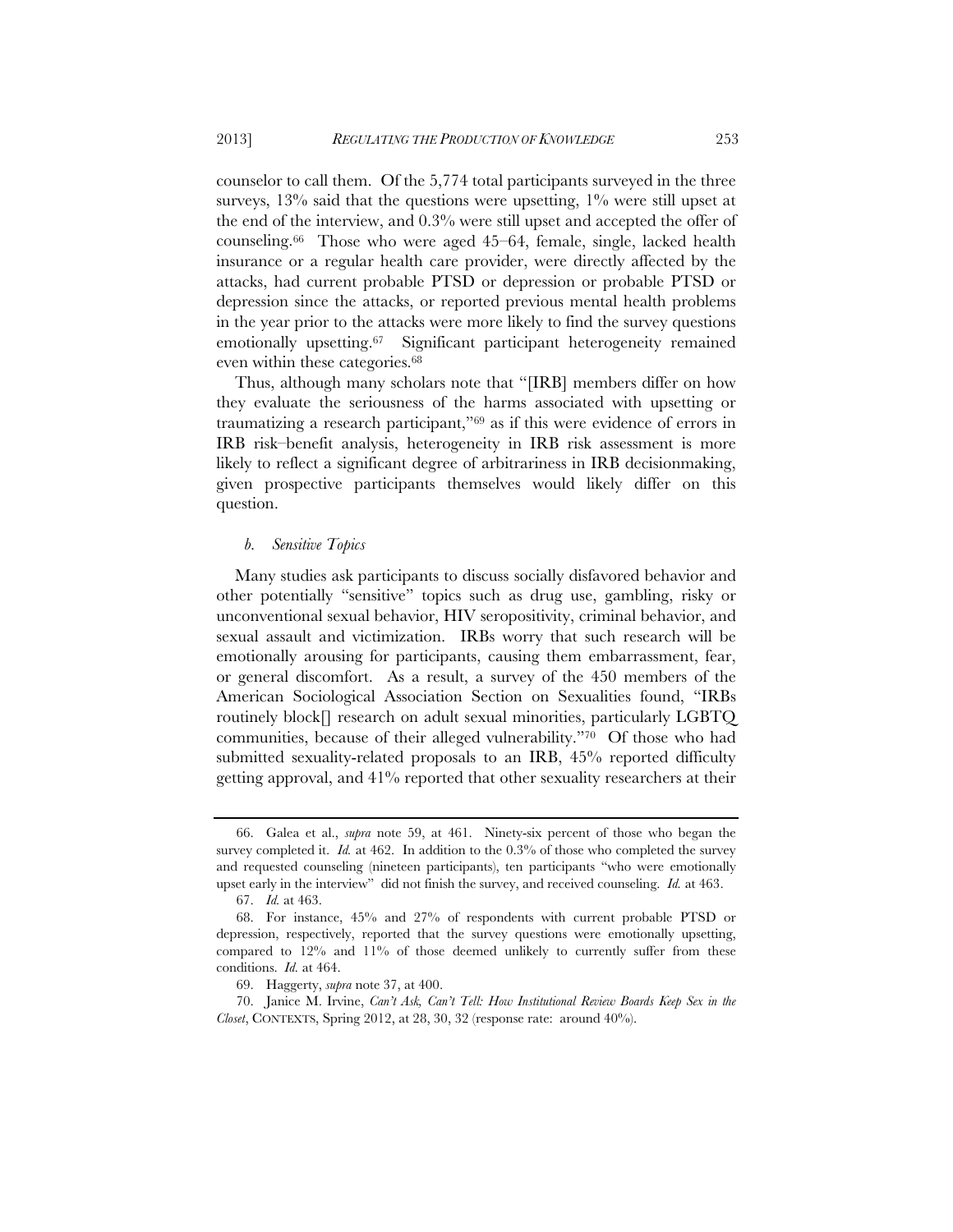university had also had IRB difficulties. Some were merely slowed down in their research, while others yielded to conditions that reduced the value of that research, such as IRB demands that interview tapes be destroyed, which precludes longitudinal follow-ups and use by future historians. Still others reported abandoning research on these topics and counseling students to do likewise.<sup>71</sup> IRBs have responded similarly to other studies involving sensitive topics.72

Again, however, these IRB concerns are not unfounded. One survey asked two groups of men—those in the general population and men who have sex with men (MSM)—to report their level of discomfort after being asked questions about illicit drug use. Although the mean level of discomfort reported by both groups was relatively low (1.78 and 1.66 out of 7 for the general population and MSM samples, respectively), some respondents reported greater discomfort than others.73 Non-white respondents and those who reported having used illicit drugs within the past year, for instance, reported more discomfort than did white respondents and those who did not report having used illicit drugs within the prior year.74 Similarly, when researchers asked female undergraduates about various sensitive topics, those who had experienced child abuse were more likely to report distress due to remembering the past than were other respondents.75

Again, such participant heterogeneity may be reflected in the lack of consensus among IRBs regarding the level of risk posed by sensitive topics.

 73. *See* Michael Fendrich et al., *Respondent Reactions to Sensitive Questions*, J. EMPIRICAL RES. ON HUM. RES. ETHICS, Sept. 2007, at 31, 32 & tbl.1.

 <sup>71.</sup> *Id.* at 30.

 <sup>72.</sup> In one study, an IRB effectively forced an undergraduate under a graduation deadline conducting survey research for her thesis to abandon a question on undergraduates' views of reparations after the IRB decided the study required full review due to the "sensitive" nature of that question. Ross Cheit, Comment to *Outside of Biomed Research, IRBs are Essentially Censorship Agencies*, EMPIRICAL LEGAL STUD. BLOG (July 9, 2006, 9:25 PM), http://www.elsblog.org/the\_empirical\_legal\_studi/2006/03/outsi de\_of\_biom.html. Another IRB prohibited a Caucasian graduate student from asking African-American graduate students about their career expectations for fear that the experience might "be traumatic" for them. Thomson et al., *supra* note 35, at 96. Indeed, researchers who submitted to different IRBs proposals that were identical except for the political significance of the propositions they proposed to test found that IRB decisions varied considerably depending on the presence or absence of political controversy. Stephen J. Ceci et al., *Human Subjects Review, Personal Values, and the Regulation of Social Science Research*, 40 AM. PSYCHOLOGIST 994, 994–95 (1985).

 <sup>74.</sup> *Id.* at 32.

 <sup>75.</sup> Suzanne E. Decker et al., *Ethical Issues in Research on Sensitive Topics: Participants' Experiences of Distress and Benefit*, J. EMPIRICAL RES. ON HUM. RES. ETHICS, Sept. 2011, at 55, 55.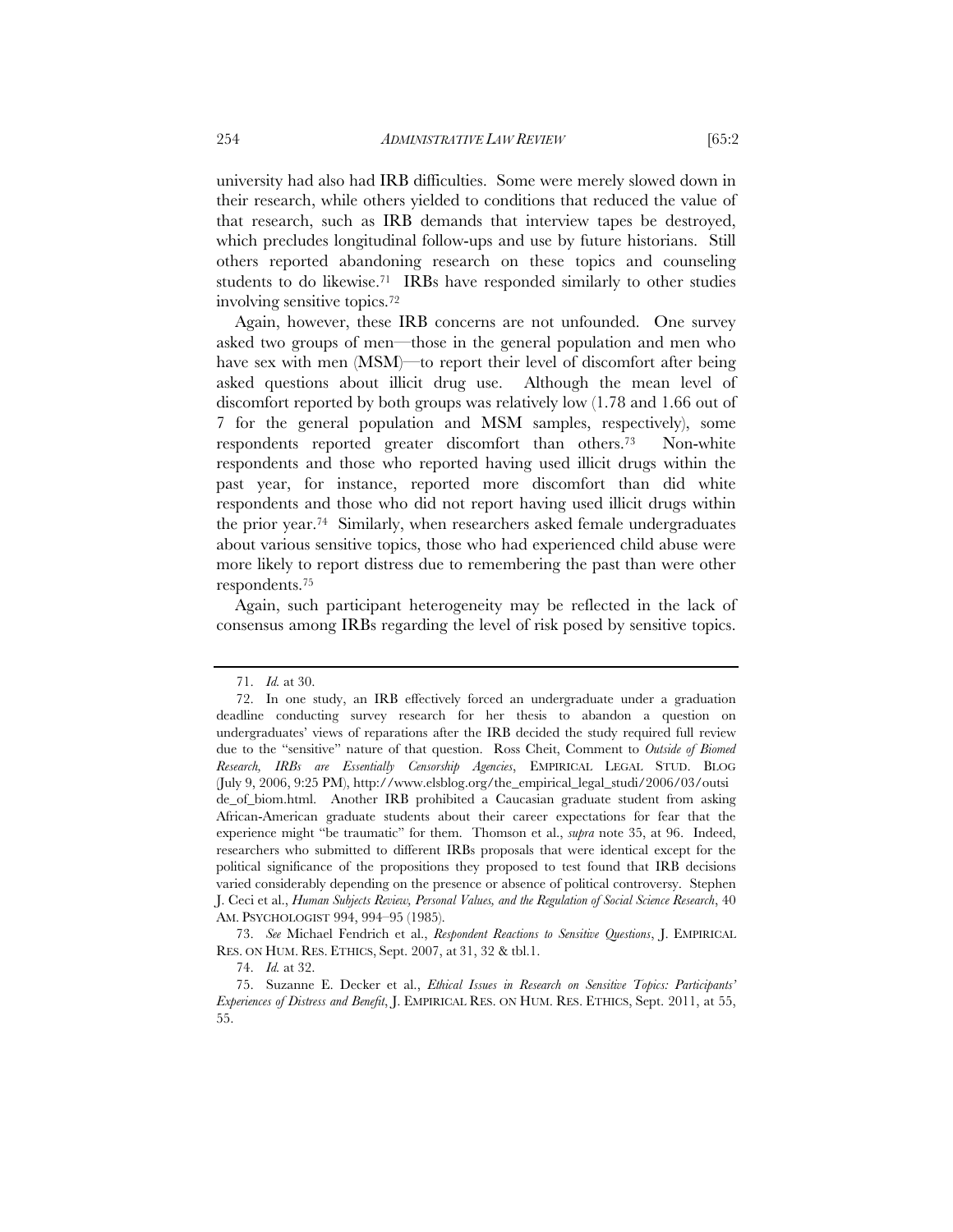A survey of 188 randomly selected IRB chairpersons found that while 44% considered a confidential survey of healthy eleven-year-olds about sexual behavior to pose minimal risk, 29% considered it a minor increase over minimal risk, and 19% considered it more than a minor increase over minimal risk.76 Under federal regulations governing research with minors,77 research that does not "hold out the prospect of direct benefit for the individual" participant78 and is deemed to pose more than minimal risk is usually unapprovable under HHS regulations.

# *c. Unpleasant Self-Knowledge*

Or consider research in which participants may learn something unpleasant about themselves. In order to test the hypothesis that children of alcoholics who are resilient are less likely to become alcoholics than are those who are less resilient, a researcher proposed to survey college students about their alcohol use and measure their resiliency. Although the consent form identified the risk that participants might learn that they may have a drinking problem and provided participants with referral information, the IRB rejected the study because of this risk.79

A college student may well respond negatively to this information, or may reap a net benefit. The information might lead him to pursue formal treatment, obtain a second opinion, increase his self-monitoring, or limit his drinking. Some research even suggests that those with relatively little resilience can increase it through deliberate effort.<sup>80</sup> Conversely, of those participants who score "normally" on the alcoholism screening test, some may benefit from being relieved of a fear that their family history destined them to alcoholism, while others may gain a false sense of security that

 <sup>76.</sup> Seema Shah et al., *How Do Institutional Review Boards Apply the Federal Risk and Benefit Standards for Pediatric Research?*, 291 J. AM. MED. ASS'N 476, 479 & tbl.2 (2004).

 <sup>77.</sup> *See infra* note 114.

 <sup>78.</sup> Such research is approvable under HHS regulations only if it, *inter alia*, poses "a minor increase over minimal risk" and is "likely to yield generalizable knowledge about the subject's disorder or condition," 45 C.F.R. § 46.406 (2012), or, *inter alia*, the IRB finds that it "presents a reasonable opportunity to further the understanding, prevention, or alleviation of a serious problem affecting the health or welfare of children" and a panel specially convened by the Secretary approves it after opportunity for public review and comment. *Id.* § 46.407. Federal regulations governing research with prisoners, see 45 C.F.R. 46 subpart C, are even more stringent, and typically permit such research only if it poses "no more than minimal risk and no more than inconvenience to the subjects." *Id.* § 46.306.

 <sup>79.</sup> *Telling People What They Already Know Can Hurt Them*, IRBWATCH (on file with author).

 <sup>80.</sup> *See* DENNIS S. CHARNEY & CHARLES B. NEMEROFF, THE PEACE OF MIND PRESCRIPTION 18 (2004) (citing research from multiple disciplines showing that resilience can be improved with intentional effort).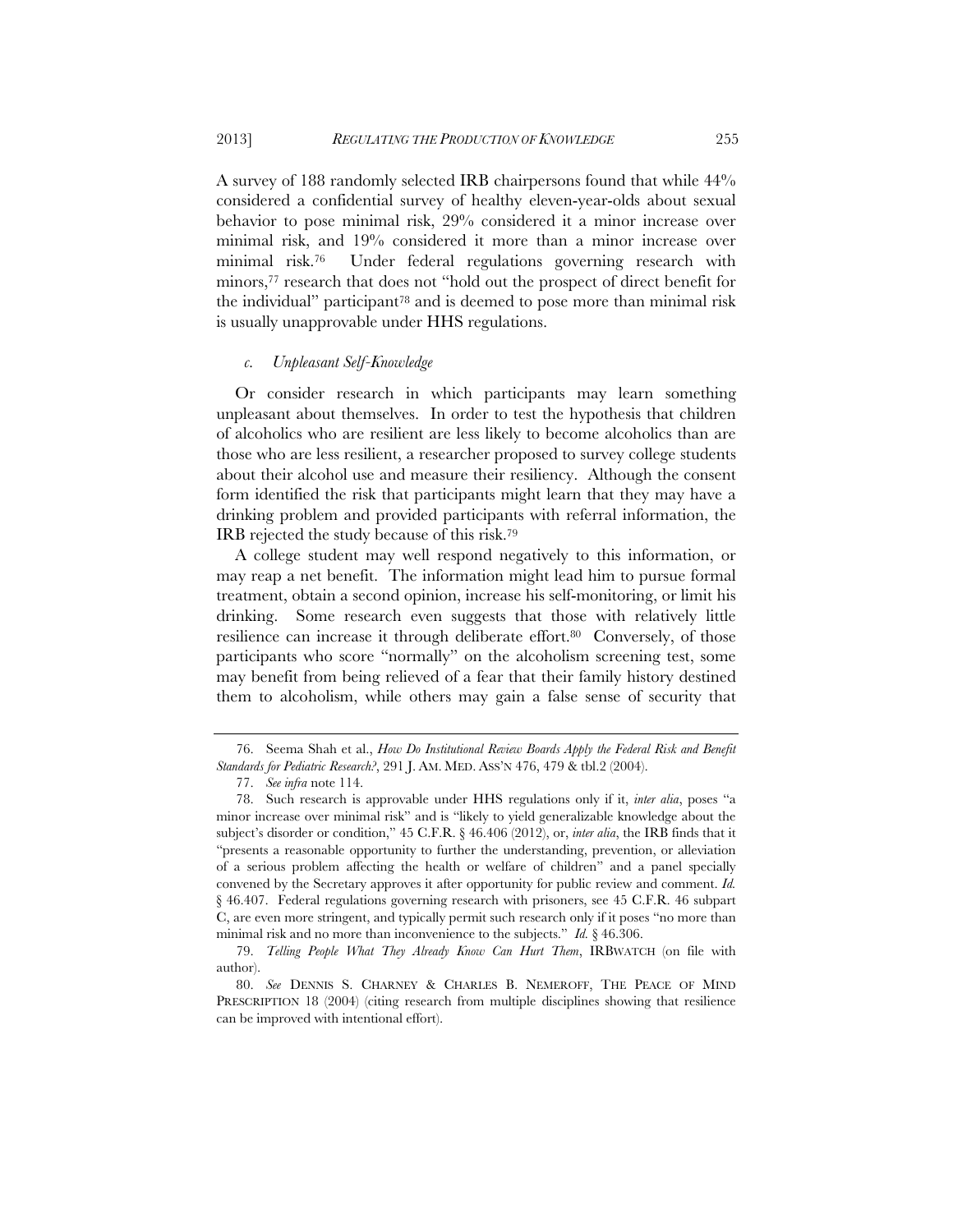emboldens them to abuse alcohol.

In another study, a researcher proposed anonymously surveying college students about their experiences of what the consent materials called "sexual aggression victimization." She deliberately avoided the term "rape" because "*inform*[ing] respondents currently unaware of their rape victim status that indeed they are rape victims may actually instigate trauma rather than prevent it." She also argued that the alteration "could significantly diminish the validity of the results" because "[m]any rape victims may refuse to admit to their victim status, thereby excluding themselves from the study altogether." As a result, the study would "fail to produce findings of potential assistance to the very victims the IRB apparently wants to assist." But the IRB disagreed and required her to refer specifically to "rape" because (in the researcher's words) "victims of rape 'need to know' they are victims of rape."81 As with the alcoholism study, however, different participants will likely have a wide range of reactions to learning that they are rape victims.

The risk of potentially unpleasant self-knowledge is also posed by a growing body of research that many legal academics deem critical to issues as varied as employment discrimination and affirmative action,82 legal decisionmaking,83 and health disparities.84 Implicit bias research uses an interactive, computer-based test in which participants quickly categorize words or images that appear on the screen by pressing a key corresponding to a given category.85 Millions of people have participated in this research online, $86$  and most were told that, whatever they might previously have thought, their "data suggest" that they harbor biased associations about people on the basis of sex, race, or other categories. Like other forms of

 <sup>81.</sup> Nat'l Commc'n Ass'n, *supra* note 63, at 208–09 (anonymous narrative #7).

 <sup>82.</sup> *See* Samuel R. Bagenstos, *Implicit Bias, "Science," and Antidiscrimination Law*, 1 HARV. L. & POL'Y REV. 477, 477–78 (2007) (citing empirical research on implicit bias).

 <sup>83.</sup> *See* Jeffrey J. Rachlinski et al., *Does Unconscious Racial Bias Affect Trial Judges?*, 84 NOTRE DAME L. REV. 1195, 1197 (2009) (finding that trial judges hold implicit racial biases that may influence their judgment); Theodore Eisenberg & Sheri Lynn Johnson, *Implicit Racial Attitudes of Death Penalty Lawyers*, 53 DEPAUL L. REV. 1539, 1542 (2004) (suggesting that defense counsel hold implicit racial biases); Reshma M. Saujani, *"The Implicit Association Test": A Measure of Unconscious Racism in Legislative Decision-Making*, 8 MICH. J. RACE & L. 395, 396 (2003) (arguing that the current legal discrimination framework does not reach unconscious discrimination).

 <sup>84.</sup> *See* Michael S. Shin, *Redressing Wounds: Finding a Legal Framework to Remedy Racial Disparities in Medical Care*, 90 CALIF. L. REV. 2047, 2049 (2002) (asserting that implicit racial bias is a leading cause of medical treatment disparities).

 <sup>85.</sup> This description is based on the Implicit Association Test (IAT), which is the basis for most implicit bias research cited in the legal academic literature. *Id*. at 2066–67.

 <sup>86.</sup> *See, e.g.*, Rachlinski et. al., *supra* note 83, at 1198 ("More than four and a half million people have taken the IAT.").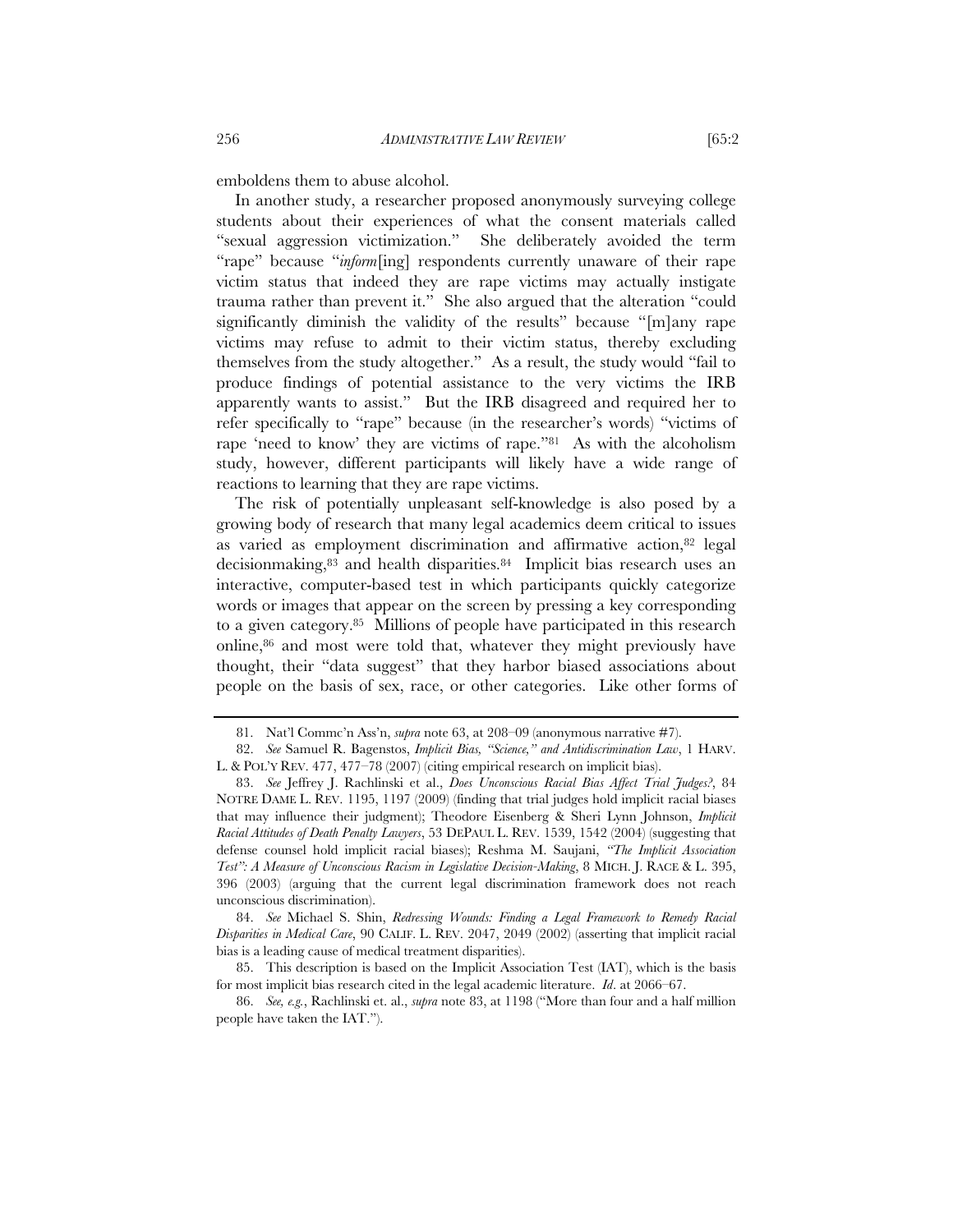risky self-knowledge, learning that one is implicitly biased is likely to produce negative emotions in many participants. They may feel significant shame and powerlessness to change or otherwise respond constructively. Others, however, may dismiss the results as pseudo-science or the result of a bad test day. Still others may have a net positive reaction: though unsettling, the results may prompt them to learn more about implicit bias, to try to debias themselves through increased contact with "the other,"87 or to rethink their positions on issues like affirmative action.88

#### *2. Informational Privacy Risks*

Research often poses risks of personally identifiable information being disclosed. Although estimating the likelihood of inadvertent disclosure will typically be a matter of technical expertise—albeit not the variety that IRBs usually possess<sup>89—the likelihood that disclosure will harm the participant</sup> and the magnitude of that harm depend on individual preferences and circumstances.

Individuals differ widely in their attitudes toward informational privacy. Researchers have found that these differences correlate with gender,<sup>90</sup> age, and extensiveness of social media use.<sup>91</sup> Privacy preferences are even heterogeneous *within* individuals; like many other preferences, they tend to be unstable or context-dependent. For instance, individuals' privacy concerns tend to decrease with more experience.<sup>92</sup> They may also vary depending on the kind of personal information at issue,  $93$  the perceived

 89. ANPRM, *supra* note 34, at 44,516. For this reason, one proposed amendment to the regulations would take assessment of informational risks away from IRBs and require all researchers to comply with Health Insurance Portability and Accountability Act data-security standards. *Id.* at 44,515.

 90. For instance, not surprisingly, girls are more concerned than boys about disclosing information pertaining to their physical location. *See* Ian Brown, Privacy Attitudes, Incentives and Behaviours 2–3 (June 17, 2011) (unpublished manuscript), *available at* http://ssrn.com/abstract=1866299.

 91. *See* Alice E. Marwick et al., *Youth, Privacy and Reputation* 4, 7, 65 (Harvard Law Sch. Pub. Law & Legal Theory Working Paper Series, Paper No. 10-29, 2010), *available at*  http://ssrn.com/abstract=1588163.

92. Brown, *supra* note 90, at 3–4.

 93. *See* Steve Jones et al., *Everyday Life, Online: U.S. College Students' Use of the Internet*, FIRST MONDAY (Oct. 5, 2009), http://firstmonday.org/ojs/index.php/fm/article/view/2649/

 <sup>87.</sup> *See, e.g.*, Christine Jolls & Cass R. Sunstein, *Debiasing Through Law*, 35 J. LEGAL STUD. 199, 201–04 (2006) (asserting that debiasing through law could allow people to change their own behavior).

 <sup>88.</sup> Another example of self-knowledge that gives regulators and commentators pause is the individual results of research, especially genetic research. *See generally* NAT'L INSTS. OF HEALTH, GENOME-WIDE ASSOCIATION STUDIES (GWAS): NIH POINTS TO CONSIDER (2011), gwas.nih.gov/pdf/PTC\_for\_IRBs\_and\_Institutions\_revised5-31-11.pdf.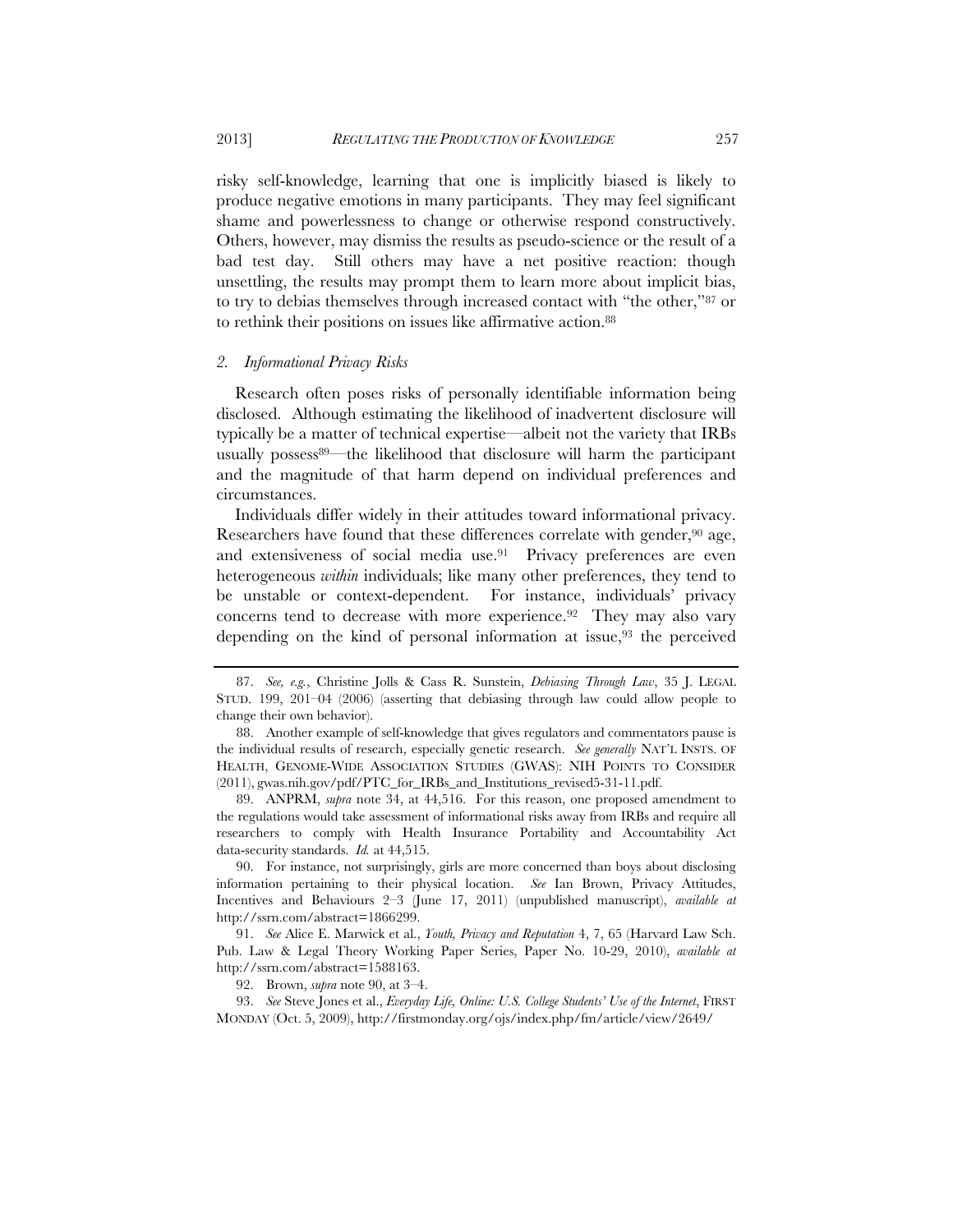tradeoffs involved,94 the intended use of the information,95 the voluntariness of the disclosure, and the perceived trustworthiness of the recipient.

For one dramatic example of individual differences in privacy preferences, consider the Personal Genome Project (PGP), run by Harvard geneticist George Church. Many view genetic and medical information as among the most private kinds of information that exist. Yet, participants in the PGP agree to have their entire genome sequenced and, along with detailed medical and other personal information, *posted on the Internet* for anyone to see, download, and analyze. The first ten participants are identified by name and photograph, and the profiles of most other participants are so rich that they can be easily identified through data mining.96

# *3. Physical Risks*

To date, there has been only one serious attempt to develop a disciplined method of assessing research risks that improves upon IRB (and regulator) intuition. The Systematic Evaluation of Research Risks (SERR) limits itself to physical risks "due to the[] strong context dependence" of economic and social harms.<sup>97</sup> Indeed, those who would concede participant heterogeneity in psychological and social risks may be more skeptical of the existence of significant heterogeneity in seemingly more objective physical risks.<sup>98</sup> But,

<sup>2301 (</sup>finding few students at forty U.S. colleges (n=7,421) were concerned about disclosure of personal information on social networking sites but nearly 75% concerned about security of passwords and social security and credit card numbers).

 <sup>94.</sup> *See, e.g.*, Seounmi Youn, *Teenagers' Perceptions of Online Privacy and Coping Behaviors: A Risk–Benefit Appraisal Approach*, 49 J. BROADCASTING & ELECTRONIC MEDIA 86, 100–01 (2005).

 <sup>95.</sup> *See, e.g.*, Havasupai Tribe v. Ariz. Bd. of Regents, 204 P.3d 1063, 1066–67 (Ariz. Ct. App. 2008) (members of a Native American tribe who provided tissue samples to researchers to study the tribe's diabetes epidemic objected when researchers investigated tribal ancestry and prevalence of schizophrenia and inbreeding); Anne Adams & Martina Angela Sasse, *Privacy in Multimedia Communications: Protecting Users, Not Just Data*, *in* 49 PEOPLE AND COMPUTER XV—INTERACTION WITHOUT FRONTIERS: JOINT PROCEEDINGS OF HCI2001 AND ICM2001 49, 57 (A. Blandford et al. eds., 2001) (describing how some individuals were willing to permit videoconferencing recordings to be shared for purposes of evaluating the technology, but not in order to evaluate the technology's effects on different ethnic groups).

 <sup>96.</sup> Participants' profiles are available at http://www.personalgenomes.org/consent/ whitepaper\_consent\_04302007.pdf. The first ten participants were required to hold an M.A. in genetics or its equivalent. The detailed informed consent process for later participants includes a requirement that enrollees receive a perfect score on a genetics exam.

 <sup>97.</sup> Annette Rid et al., *Evaluating the Risks of Clinical Research*, 304 J. AM. MED. ASS'N 1472, 1473–74 (2010).

 <sup>98.</sup> Legal and economic risks, too, might seem to be the province of technocrats. For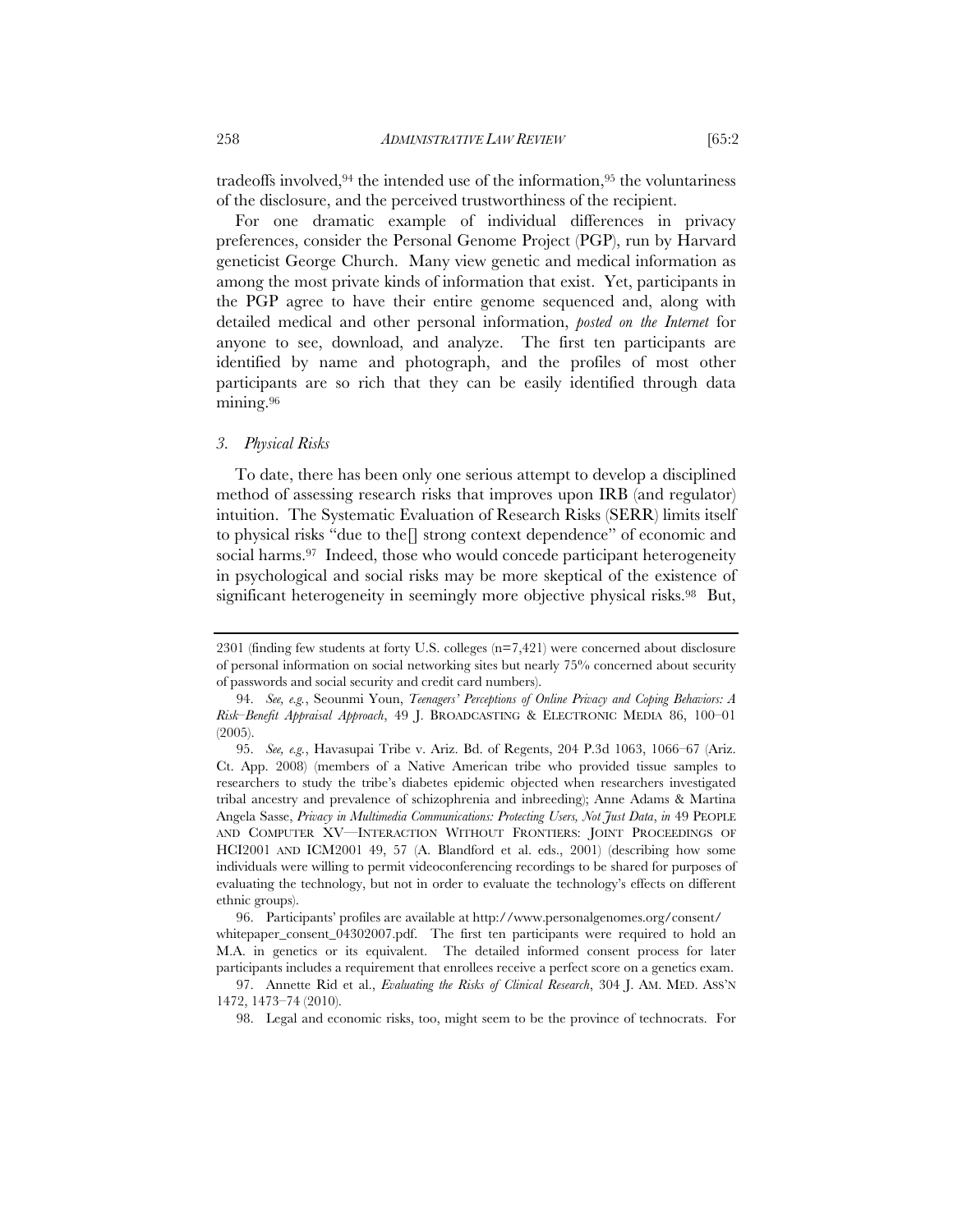in fact, physical risks—no less than psychological, social, legal, and economic risks—depend on preferences and other individual circumstances. Despite a clear role for expertise in assessing physical risks, then, much critical information regarding these risks, too, remains privately held by prospective participants.<sup>99</sup>

# *a. Pain Heterogeneity*

Of the seven dimensions that SERR uses to assess the riskiness of research, the first—"experience, such as pain, associated with the harm"<sup>100—</sup>would seem to vary the least among individuals. Yet "[o]ne of the most striking features of pain is the large range of variation in response to identical stimuli."101 The magnitude of pain caused by an identical stimulus can vary within the same individual over time.<sup>102</sup> It can also vary among individuals. The same injury or disease process, for instance, can result in chronic pain for one individual but minimal deficits for another

100. Rid et al., *supra* note 97, at 1473.

 101. Christopher S. Nielsen et al., *Characterizing Individual Differences in Heat-Pain Sensitivity*, 119 PAIN 65, 65 (2005).

 102. An individual's subjective experience of pain can vary substantially from day to day, despite being evoked by an identical stimulus. *See* Robert C. Coghill et al., *Neural Correlates of Interindividual Differences in the Subjective Experience of Pain*, 100 PNAS 8538, 8538 (2003). This is likely to due to modulating factors such as anxiety. *See* Allan Jones et al., *Dispositional Anxiety and the Experience of Pain: Gender-Specific Effects*, 7 EURO. J. PAIN 387, 388, 393 (2003).

an argument that legal decisions mirror medical treatment (and research participation) decisions in combining expert and individual lay knowledge, see Note, *The Plaintiff as Person: Cause Lawyering, Human Subject Research, and the Secret Agent Problem*, 119 HARV. L. REV. 1510, 1511–12 (2006).

 <sup>99.</sup> Bioethics emerged as a field during the anti-authoritarian 1960s, largely in opposition to medicine's paternalistic Hippocratic tradition. Bioethicists rightly pointed out that although patients rely on experts to tell them the relative "success" of, say, mastectomy versus lumpectomy with radiation in shrinking tumors, they rely on their own knowledge of their values, preferences, and circumstances to decide which of these (or neither) is most likely to be "successful" for them within the broader context of their lives. Given a choice between mastectomy or lumpectomy with radiation, some women may choose the latter because they feel that their breasts are integral to their identity or because they value the experience or option of breastfeeding children, while others may choose the former if it carries even a small relative increase in life expectancy. Bioethicists should be the last to express surprise, then, that IRBs vary markedly in their assessments not only of psychosocial risks but also of physical risks, and it is ironic that this lesson seems to have been largely forgotten in the domain of research. For a history of bioethics, see generally Daniel Callahan, *Bioethics and Policy—A History*, *in* FROM BIRTH TO DEATH AND BENCH TO CLINIC: THE HASTINGS CENTER BIOETHICS BRIEFING BOOK FOR JOURNALISTS, POLICYMAKERS, AND CAMPAIGNS ix (Mary Crowley ed., 2008)*, available at* http://www.thehastingscenter.org/ Publications/BriefingBook/Detail.aspx?id=2412.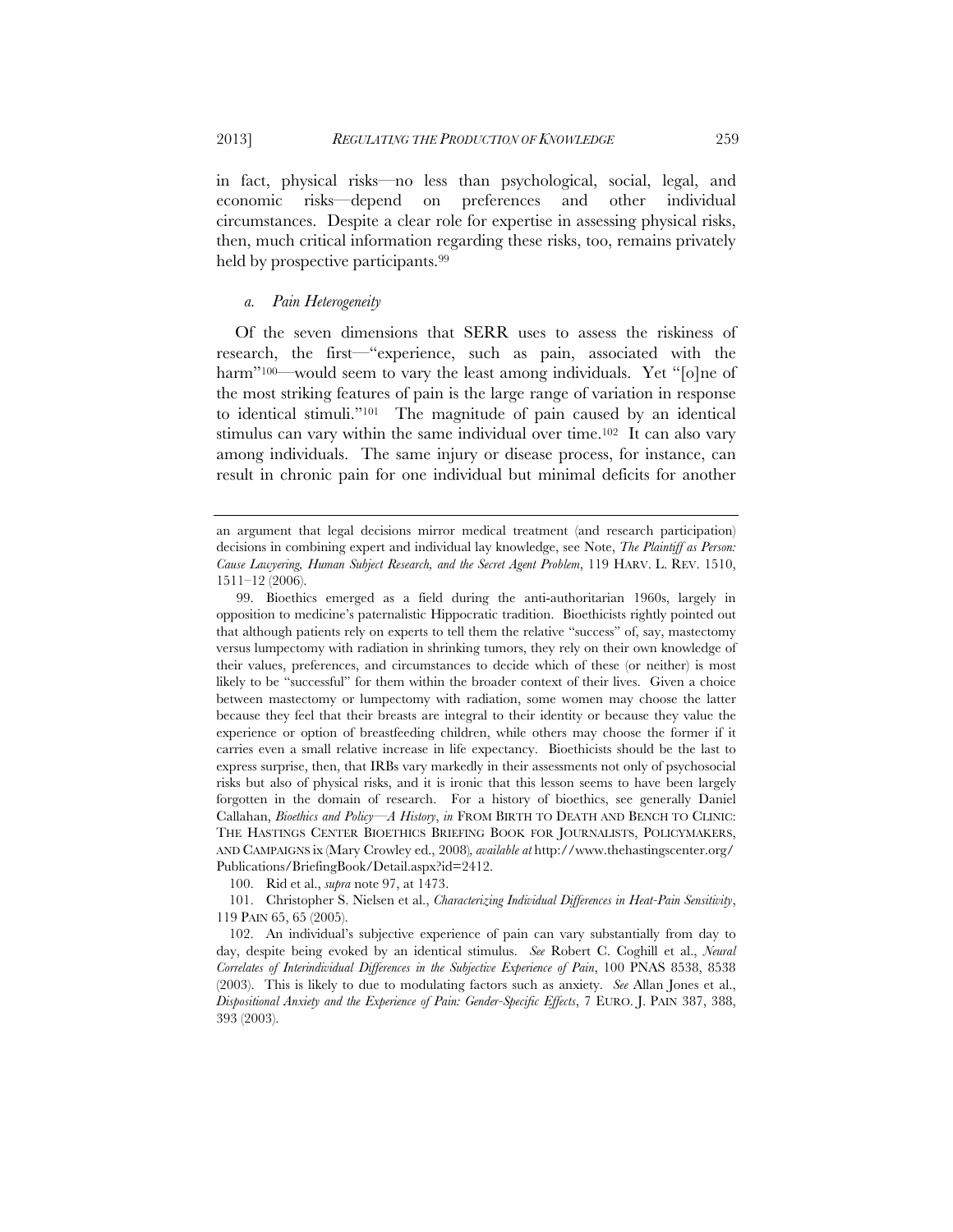(interindividual differences), likely due to a combination of genetic and environmental factors.103

It is not uncommon to hear individuals describe themselves as particularly sensitive to, or tolerant of, pain. Studies have lent credence to such statements, finding that individuals' subjective pain ratings correlate with activity levels in the relevant areas of the brain,<sup>104</sup> thereby providing "crucial evidence that individual differences in *reported* pain reflect actual differences in *experienced* pain."105

Researchers have found individual differences in how individuals perceive both the intensity and the unpleasantness of pain to be "remarkably large."106 Indeed, pain ratings of identical noxious stimuli can cover the entire scale from "no pain" to "the most intense pain [imaginable]."107 And in heat pain and cold-pressure pain studies, researchers have found "no temperature that is painful to all subjects and at the same time tolerable to all subjects."108

In one small study that used brain imaging to try to identify objective neural correlates of subjective experiences of pain, individuals' reports of pain intensity evoked by the same 49°C noxious stimulus delivered to each participant's lower right leg ranged, on a ten-point scale, from 1.05 to 8.9. Moreover, the distribution of these results was remarkably uniform: rather than forming a bell curve of typical individuals, with relatively painsensitive and pain-insensitive outliers on each end, the scatter plot "curve" was actually a straight, diagonal line. In other words, the odds of randomly selecting a pain-sensitive and pain-insensitive participant are about the same, according to the study.<sup>109</sup>

In another study, investigators subjected 175 healthy participants to tests of heat-induced pain in both ascending and random series over three and one-half hours. Immediately following each stimulus, participants were asked to rate both its pain intensity and its discomfort on a scale that ranged from none to the worst intensity or discomfort they could imagine. Their ratings were then converted to a scale of 1 to 100, as is conventional in such studies. Investigators found that individual differences in pain

 <sup>103.</sup> Nielsen et al., *supra* note 101, at 66; *see also* Amanda C. Pustilnik, *Pain as Fact and Heuristic: How Pain Neuroimaging Illuminates Moral Dimensions of Law*, 97 CORNELL L. REV. 801, 810–11 (2012) (pain is "inherently variable, subjective, and individual").

 <sup>104.</sup> Coghill et al., *supra* note 102, at 8538, 8541.

 <sup>105.</sup> Nielsen et al., *supra* note 101, at 66.

 <sup>106.</sup> *Id.* at 68; *see also* Christopher S. Nielsen et al., *Individual Differences in Pain Sensitivity: Genetic and Environmental Contributions*, 136 PAIN 21, 27 (2008).

 <sup>107.</sup> Nielsen et al., *supra* note 101, at 66.

 <sup>108.</sup> *Id.* at 73.

 <sup>109.</sup> Coghill et al., *supra* note 102, at 8539 & fig. 1.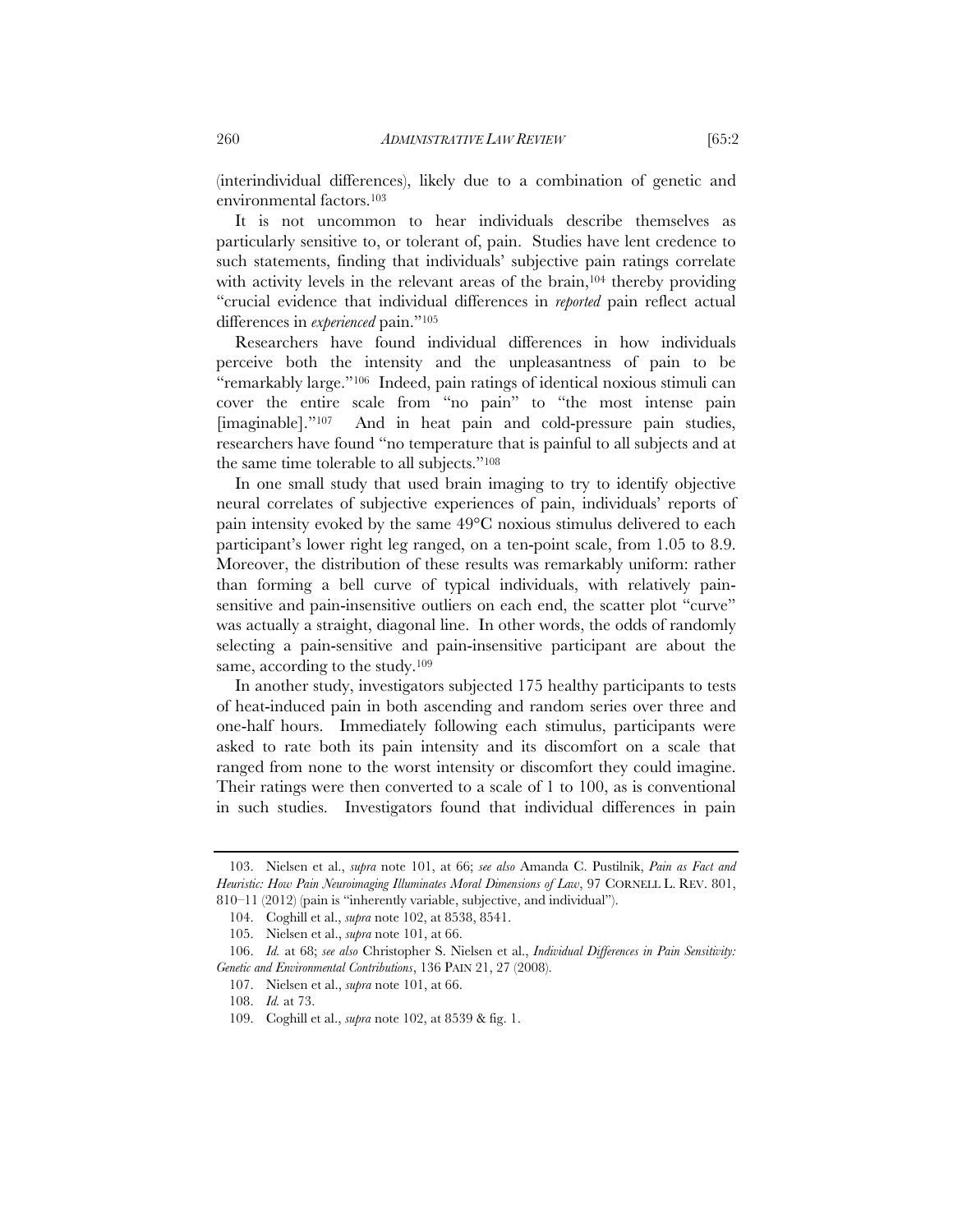sensitivity accounted for more of the total variance in the study (60%) than did the different temperatures of various stimuli themselves  $(40\%)$ .<sup>110</sup> Moreover, these individual differences in pain sensitivity and intensity are not stable or, put another way, "pain" is not a monolithic phenomenon. Investigators estimated that genetics accounts for 26% of the individual differences in sensitivity to heat pain, and researchers found no correlation with gender. When the same researchers investigated cold-pressor pain, however, although they found a similarly large amount of individual variation in pain sensitivity, they estimated that genetics accounted for 60% of this variation, and reported "significant" gender differences, with women reporting more pain than men.<sup>111</sup>

## *b. Heterogeneity in Other Aspects of Physical Risk*

It is even easier to see that the remaining aspects of harm SERR uses to classify degrees of risk—the "burden of efforts, including treatment, to mitigate the harm," the "effects on an individual's ability to perform the activities of daily life" and to "pursue life goals," the "extent to which an individual can adapt to the new circumstances," and the "burden imposed by the process of adaptation"—will also vary considerably among prospective participants.112 This is because even when individuals experience the same degree of pain or disability, identical hedonic experiences often have different *meanings* and *consequences* for different individuals (or for the same individual at different times). Some kinds of physical harms will be more significant for some than for others.113 For athletes and musicians, for instance, physical disability may be significantly more harmful (where harm entails a setting back of one's interests) than pain, whereas for lawyers, scholars, business executives, and others who must be able to think clearly, pain or cognitive or psychological disabilities might be far worse than many physical disabilities. Even the same injury may have markedly different effects on the ability of different people to pursue *their* life goals and to perform *their* daily life activities. The efforts involved in treating that injury may be more or less burdensome, depending on each individual's access to treatment. And should the injury result in permanent disability, individuals may differ in the extent to which they can adapt to this new circumstance and, if so, in the burdens they would bear in so doing.

 <sup>110.</sup> Nielsen et al., *supra* note 101, at 74.

 <sup>111.</sup> Nielsen et al., *supra* note 106, at 25–26.

 <sup>112.</sup> The seventh aspect of Systematic Evaluation of Research Risks (SERR) is duration of harm. Rid et al., *supra* note 97, at 1473.

 <sup>113.</sup> *See supra* note 99.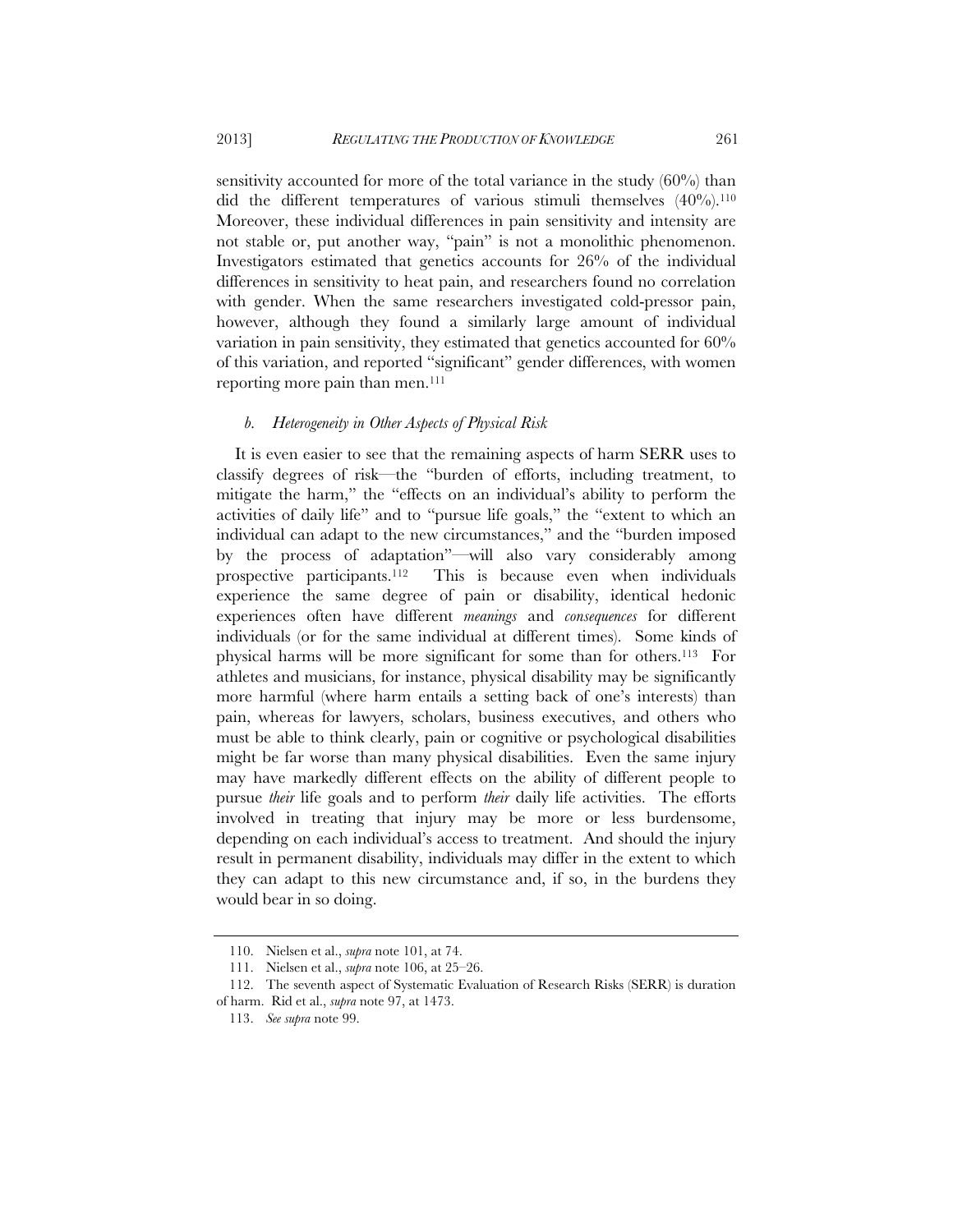It therefore should not be surprising that IRBs vary widely in their assessments of the riskiness of studies and common research procedures. IRBs vary in applying the regulatory distinctions, critical in the U.S.114 and other jurisdictions,115 among research that entails "minimal risk," research that entails a "minor increase over minimal risk," and research that entails more than a minor increase over minimal risk.<sup>116</sup> In one study, 188 IRB chairs were asked to determine into which of these three regulatory categories several procedures routinely used in biomedical research fall, assuming that participants were healthy eleven-year-olds. The results revealed "substantial"—and, according to the study authors, "unjustified"—variability in risk assessment. Twenty-three percent of chairs categorized allergy skin testing as minimal risk, while 43% categorized it as a minor increase over minimal risk and 27% categorized it as more than a minor increase over minimal risk.117 On the other hand, most  $(81\%)$  thought a one-time blood draw constituted minimal risk,  $^{118}$  but one can easily imagine that for many, genetic privacy concerns would render such a procedure "risky."

Another study of IRB chairs in Germany similarly found a "disturbingly high degree" of variation in the assessment of physical risks. Twenty-nine

117. *See* Shah et al., *supra* note 76, at 476.

 <sup>114.</sup> In the U.S., whether research poses "no more than minimal risk" determines whether it is eligible for expedited review, whether minors may participate in nontherapeutic research, and whether informed consent requirements may be altered or waived. *See* 45 C.F.R. § 46.110 (2012) (expedited review); *id.* §§ 46.116(a)(6), (d)(1), 46.117(c)(2) (informed consent); *id.*  $\S$  46.204(b), (d) (pregnant women and fetuses); *id.*  $\S$  46.306(a)(2)(i), (ii) (prisoners); *id.* § 46.404 (children). "Minimal risk" research is defined for most of these purposes as research whose anticipated "probability and magnitude of harm or discomfort . . . are not greater in and of themselves than those ordinarily encountered in daily life or during the performance of routine physical or psychological examinations or tests." *Id.* § 46.102(i). The regulations define minimal risk slightly differently—expressly adopting an absolute rather than relative standard—in the context of research with prisoners. *See id.* § 46.303(d) ("Minimal risk is the probability and magnitude of physical or psychological harm that is normally encountered in the daily lives, or in the routine medical, dental, or psychological examination of healthy persons.").

 <sup>115.</sup> *See* Loretta M. Kopelman, *Minimal Risk as an International Ethical Standard in Research*, 29 J. MED. & PHIL. 351 (2004) (explaining the role of "minimal risk" in other countries and in international codes and guidelines).

 <sup>116.</sup> HHS regulations governing research with minors adds to "minimal risk" research the categories of research that involves a "minor increase over minimal risk" and, by implication, research that involves more than a minor increase over minimal risk, neither of which the regulations or HHS further defines. 45 C.F.R. § 46.406.

 <sup>118.</sup> *Id.* at 476, 478. The percentage of IRB chairs who classified the following procedures as minimal risk were as follows: sex surveys (44%), MRI (48%), one blood draw per week for 24 weeks (15%), electromyogram (8.5%), pharmacokinetic testing (7.5%), lumbar punctures (2%). *Id.* at 479 tbl. 2.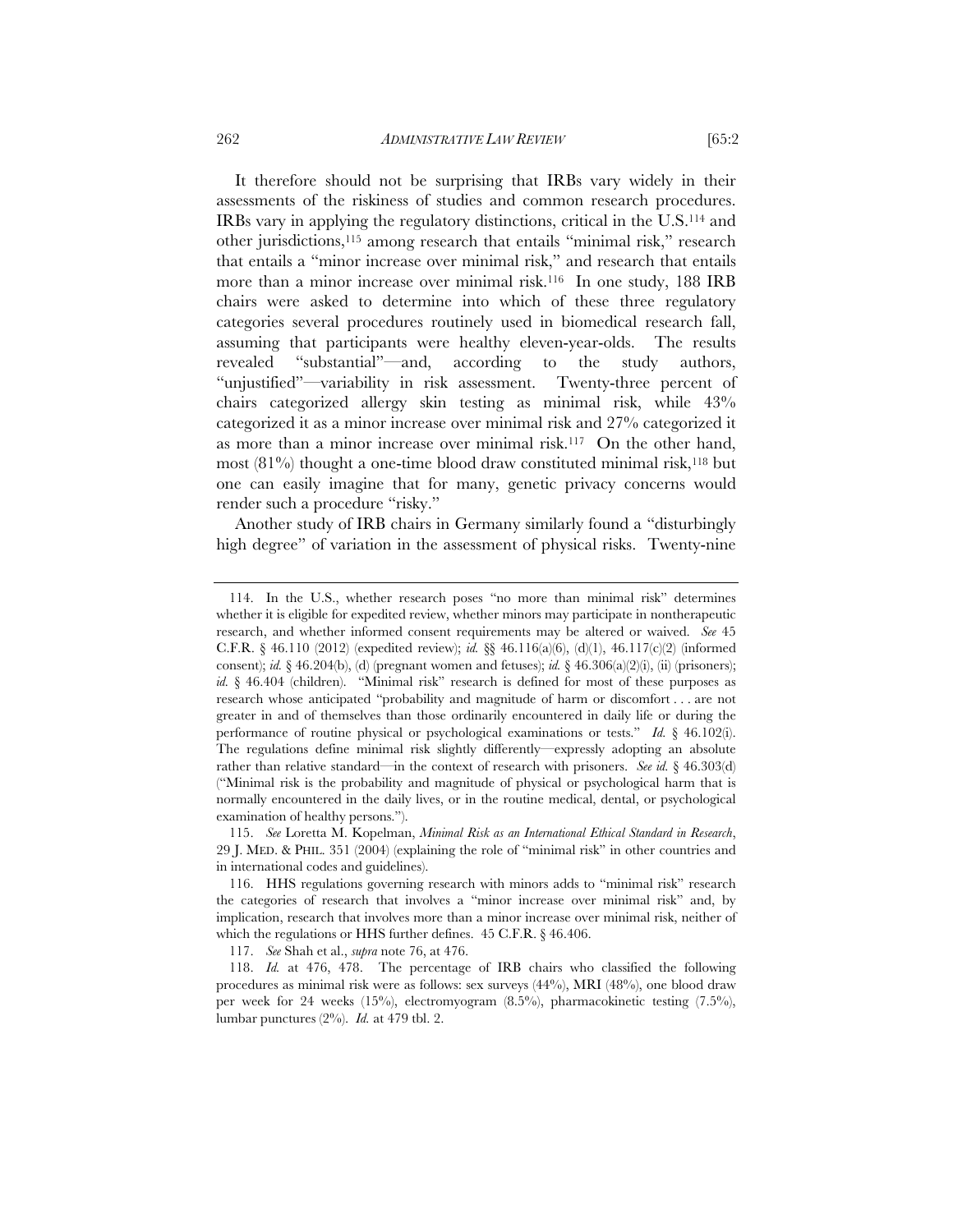chairs were given five hypothetical, but realistic, biomedical studies involving children and asked to state for each whether they would approve it with or without "restrictions," would approve it "under no circumstances," or were unsure what they would do.119 The authors intentionally chose the five protocols to reflect a range of risk from least risky (Study 1) to most risky (Study 5).

The chairs' decisions regarding what the authors describe as the three "highest-risk" protocols varied markedly. Study 4, for instance, called for an additional six bone marrow biopsies in leukemia patients already receiving four biopsies for therapeutic purposes. About 58% of chairs said they would not permit the study under any circumstances, with one characterizing the additional biopsies as "a kind of child abuse."120 But 41% of chairs would have approved the study—half without restrictions.121 Similarly, 48% of chairs would have approved Study 5, supposedly the riskiest study—again, half of them without restrictions—while 41% would have rejected it, and the remaining  $10\%$  or so were uncertain.<sup>122</sup>

This variation is not likely explained by disparities in the chairs' experience or expertise, however measured.<sup>123</sup> Just under 90% were physicians. Although only about 20% specialized in pediatrics, 93% had children of their own. About three-quarters had participated in more than fifty committee meetings, while the remainder had participated in ten to fifty meetings.124

Moreover, although there was broad consensus among the chairs about the acceptability of the two "least risky" protocols (all chairs would have approved both studies, although some would have required "restrictions" in one or both cases), this consensus contrasts sharply with the attitudes of the German public. As the authors note, Study 1, the "least risky" of the five, "strongly resembled" a 1997 case that sparked considerable outrage among Germans. In that case, a doctoral candidate had taken blood samples from residents of a home for the "mentally handicapped," for the purpose of doing genetic research. Although he informed neither the residents' guardians nor the residents themselves about his research, public criticism

 <sup>119.</sup> C. Lenk et al., *Non-Therapeutic Research with Minors: How Do Chairpersons of German Research Ethics Committees Decide?*, 30 J. INST. MED. ETHICS 85, 86 (2004).

 <sup>120.</sup> *Id.*

<sup>121.</sup> *Id.*

 <sup>122.</sup> *Id.* at 86–87. Study 3 yielded similarly divergent results, with a full 20% of chairs unable to make any decision. *Id.* at 86 fig. 1.

 <sup>123.</sup> Except, of course, as measured by the chairs' knowledge, or lack thereof, regarding the preferences of hypothetical individual research participants and, in this case, their proxy decisionmakers.

 <sup>124.</sup> Lenk et al., *supra* note 119, at 86.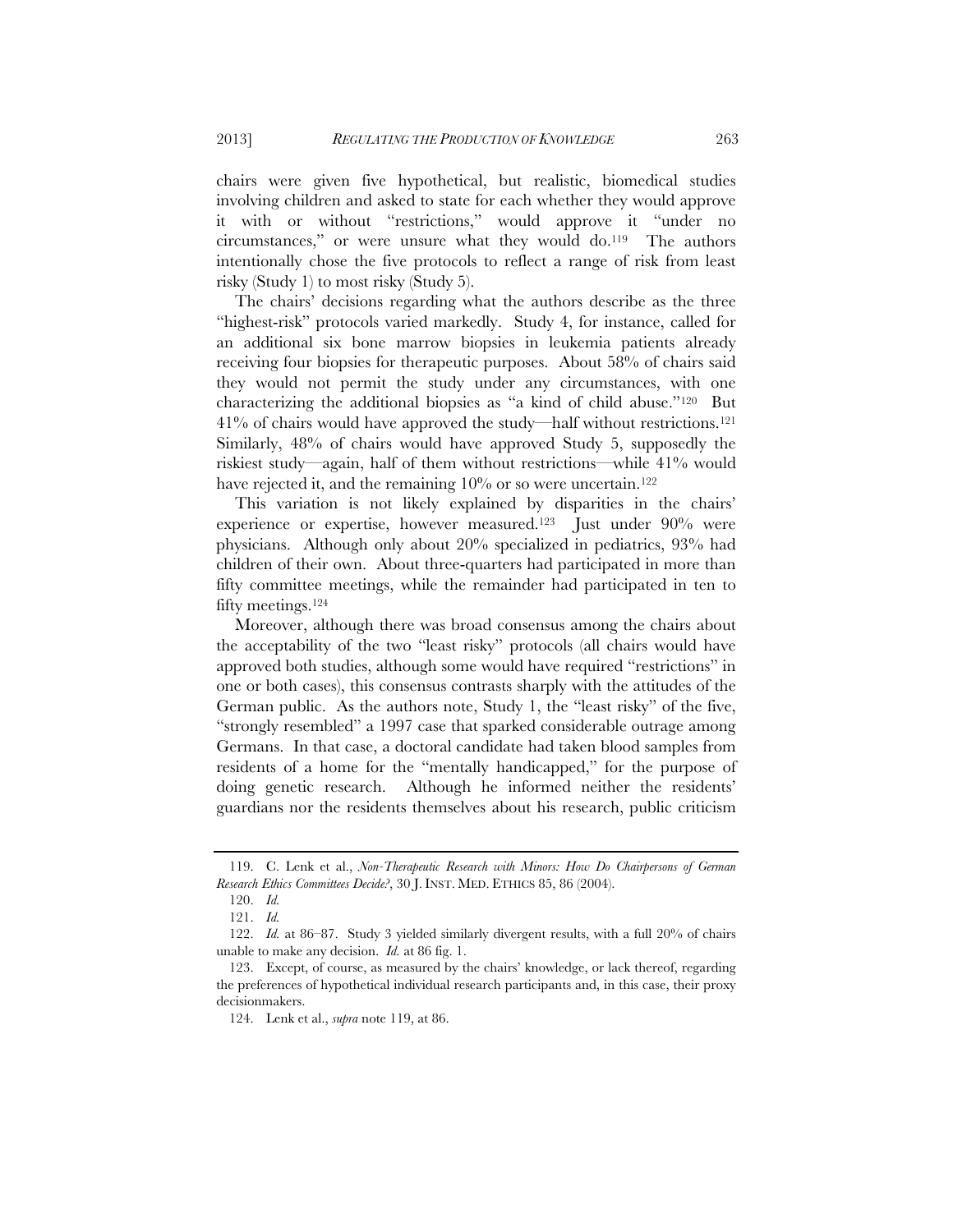focused "predominantly[] on the alleged immorality of research without potential direct benefit."125 Largely on the basis of this case, Germans successfully objected to their government ratifying the European Convention on Human Rights and Biomedicine, which permits minimal risk but nontherapeutic research on individuals unable to give consent.126 Study 1 similarly proposed that researchers draw a small additional amount of blood from children who were already undergoing blood draws for therapeutic purposes. All twenty-nine chairs said they would approve the study, and only one would have required restrictions.127

# *B. Heterogeneity in Research Benefits*

Participants choose to enroll in research for a range of reasons as broad as the range of risks they thereby assume.

## *1. Altruism and Pro-Sociality*

Although neoclassical economics models individual behavior as motivated by the self-interested pursuit of extrinsic, material benefits,<sup>128</sup> an ample literature from multiple disciplines, $129$  as well as data tracking donations of time and money,130 suggests that human beings are motivated

 129. *See, e.g.*, Yochai Benkler, *The Unselfish Gene*, HARV. BUS. REV., July–Aug. 2011, at 77, 77 (discussing how fields as diverse as evolutionary biology, psychology, sociology, political science, and experimental economics "are tracing a new intellectual arc in the disciplines concerned with human action and motivation" that undercuts the "deep-rooted belief about human selfishness"); *see also* YOCHAI BENKLER, THE PENGUIN AND THE LEVIATHAN: HOW COOPERATION TRIUMPHS OVER SELF-INTEREST (2011); Colin Camerer & Richard H. Thaler, *Anomalies: Ultimatums, Dictators and Manners*, J. ECON. PERSP., Spring 1995, at 209 (reporting evidence of other-regarding behavior from experiments with ultimatum and dictator games).

 130. In the U.S., 93 million volunteers donate more than 20.3 billion hours every year to nonprofit organizations. Mary Bridgman, *Volunteers Answer Call Without Calling Attention to Themselves*, COLUMBUS DISPATCH, Nov. 29, 1998, at 1G, 8G. Theories of the determinants of volunteering for nonprofit organizations "are so varied and contradictory that no single conceptual model has received general support." Janet C. Winniford et al., *Motivations of College Student Volunteers: A Review*, 34 J. STUDENT AFF. RES. & PRAC. 135 (1997). In 2009, charitable giving in the U.S. totaled \$303.75 billion, 75% of which came from individuals (or 88%, counting charitable bequests and estimated family foundation grants). Total giving has increased in current dollars every year but in 1987 and 2009. Between 1969 and 2009, annual total giving ranged from 1.7% to 2.2% of GDP, with 90% of people giving money to

 <sup>125.</sup> *Id.* at 85–86.

 <sup>126.</sup> *Id.* at 85.

 <sup>127.</sup> *Id.* at 86.

 <sup>128.</sup> *See, e.g.*, Oliver E. Williamson, *Transaction Cost Economics: How It Works; Where It is Headed*, 146 DE ECONOMIST 23, 31 (1998); William T. Allen, *Contracts and Communities in Corporation Law*, 50 WASH. & LEE L. REV. 1395, 1401 (1993).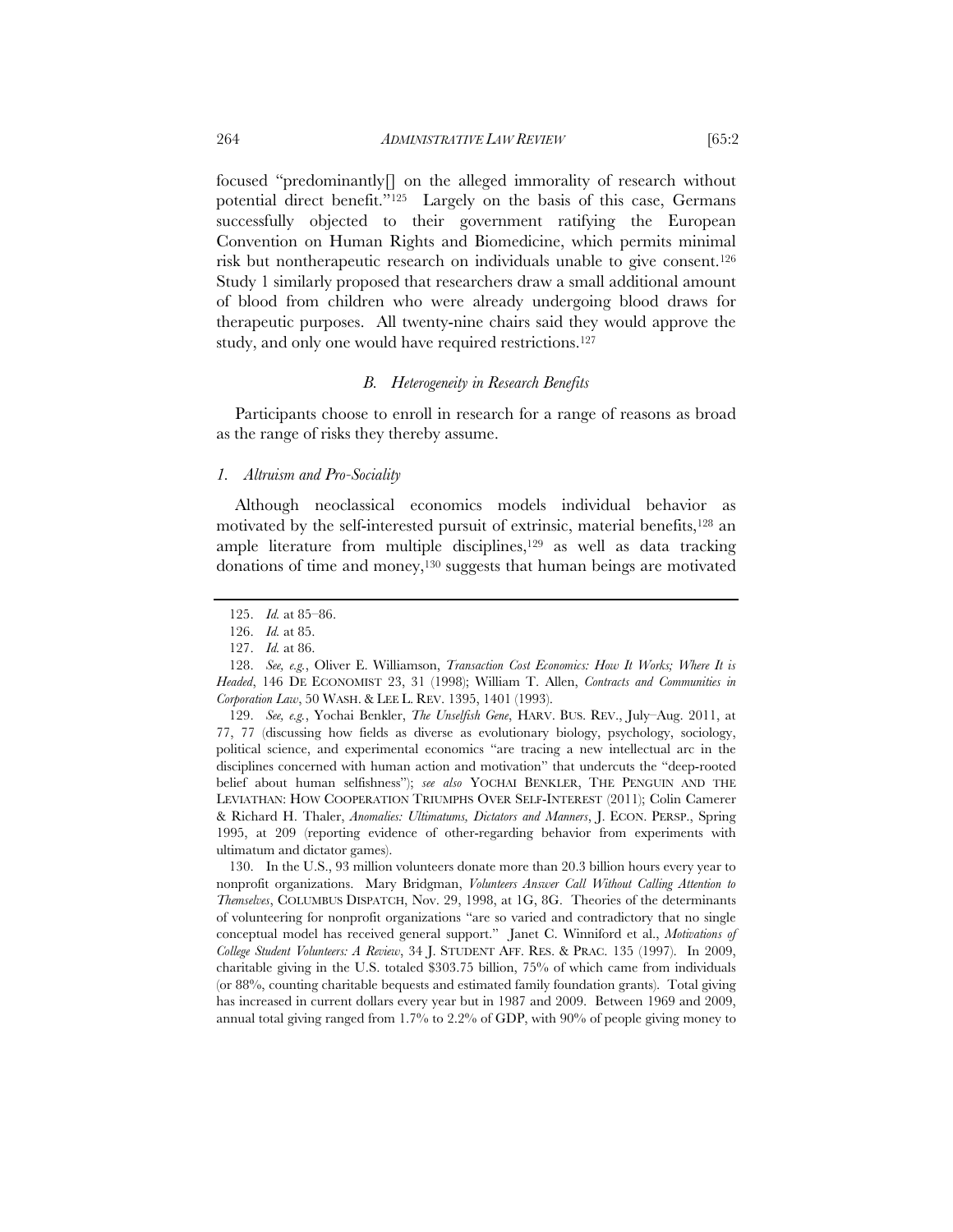by many factors, including those that are intrinsic, intangible, otherregarding and duty-driven. We are, in other words, only "boundedly self-

Much of the utility of altruistic participation in research may be already accounted for when IRBs weigh "the importance of the knowledge that may reasonably be expected to result"132 from a study. But evidence suggests that those who engage in prosocial activities, including serving as research participants, often themselves thereby receive "warm glow utility."133 Therapists successfully advise those who are grieving or depressed to take their minds off their own problems by focusing on the problems of others. Elderly individuals who volunteer report greater quality of life than those who do not volunteer.134 And a large and growing body of empirical research finds strong associations between prosocial behavior and mental and physical health and well-being.135 In one study, for example, about half of participants who helped others in modest ways for example, by working at a soup kitchen for a few hours—reported a feeling of elation, or a sense of significance or meaning in life, while 13% reported a reduction in their chronic aches and pains.136 Another study suggests a possible physiological basis for warm glow utility. Subjects positioned in a functional magnetic resonance imaging (fMRI) machine were asked to contemplate a menu of possible charities to which they might like to contribute. Researchers found that when subjects checked a box next to their preferred charity, the mesolimbic pathway, which is associated with dopamine, was activated.<sup>137</sup>

 134. Morris A. Okun & Josef Michel, *Sense of Community and Being a Volunteer Among the Young-Old*, 25 J. APPLIED GERONTOLOGY 173, 186 (2006).

135. *See* Stephen G. Post, *Altruism, Happiness, and Health: It's Good to Be Good*, 12 INT'L J. BEHAV. MED. 66 (2005).

interested."131

at least one charity. CTR. ON PHILANTHROPY AT IND. UNIV., GIVING USA 2010: THE ANNUAL REPORT ON PHILANTHROPY FOR THE YEAR 2009 5, 11 (2009).

 <sup>131.</sup> *See* Christine Jolls et al., *A Behavioral Approach to Law and Economics*, 50 STAN. L. REV. 1471, 1545 (1998) (people's utility function includes concern "about the well-being of others, even strangers in some circumstances").

<sup>132. 45</sup> CFR 46.111(a)(2) (2012).

 <sup>133.</sup> *See* Peter A. Diamond & Jerry A. Hausman, *On Contingent Valuation Measurement of Nonuse Values*, *in* CONTINGENT VALUATION: A CRITICAL ASSESSMENT 3, 27 (Jerry A. Hausman ed., 1993) (describing warm glow valuation as the moral satisfaction individuals obtain when supporting good causes).

 <sup>136.</sup> Allan Luks, *Helper's High*, PSYCHOL. TODAY, Oct. 1988, at 39.

 <sup>137.</sup> Jorge Moll et al., *Human Fronto-Mesolimbic Networks Guide Decisions About Charitable Donation*, 103 PNAS 15,623 (2006). The researchers speculated that since merely contemplating money donation triggered this effect, actual donation of money (or other resources) would trigger an effect at least as great. However, it is also possible that individuals donating actual money (or other resources) might experience disutility associated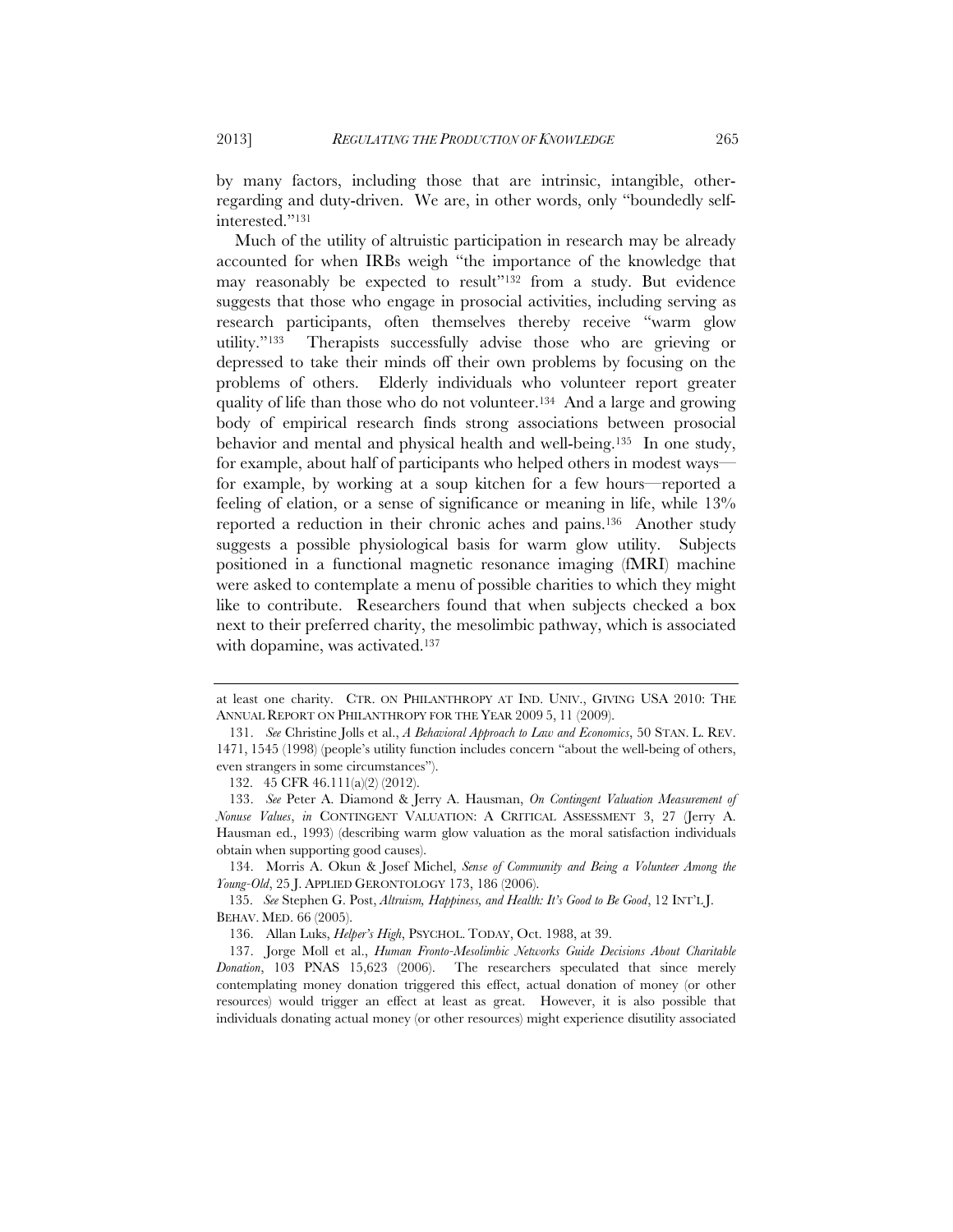266 *ADMINISTRATIVE LAW REVIEW* [65:2

But warm glow utility is difficult to measure—especially in a metric that renders it commensurable with other utilities and disutilities and allows meaningful trade-offs to be made among these.138 More to the present point, even if participants' warm glow utility could be measured and monetized, not all participants can be expected to receive equal, or any, warm glow utility. Individuals are heterogeneous in their preferences for prosociality.139 Experiments testing cooperative behavior have found that while about 30% of individuals behave more or less like *homo economicus*, more of them—some 50%—behave cooperatively, either contingent on another's cooperative behavior or unconditionally. The remaining 20% of individuals behave unpredictably, sometimes cooperating and sometimes not.140 IRBs, of course, have no method of discerning which prospective subjects would derive warm glow utility from their participation and which would not.

#### *2. Compensation*

Research participants are sometimes motivated, in full or in part, by money they receive. Some participate only once or occasionally to secure pocket change. For others, participating in research constitutes part- or even full-time employment.141 Needless to say, the same amount of compensation will be more or less attractive to different prospective participants according to such individualized factors as their socioeconomic status, whether they currently have any pressing need for money, their taste for expensive goods, and so on.

In one study of participant perceptions of research compensation, sixty individuals who had previously received payment for participating as a

140. Benkler, *supra* note 129, at 79.

with that sacrifice that is equal to or greater than this warm glow utility.

 <sup>138.</sup> *Cf.* Matthew D. Adler & Eric A. Posner, *Rethinking Cost-Benefit Analysis*, 109 YALE L.J. 165, 175 (1999) ("[Cost–benefit analysis (CBA)] is frequently hampered by a lack of data or by the difficulty of estimating valuations. A striking example is a CBA that attempted to monetize the aesthetic value that people attach to clear air over the Grand Canyon.").

 <sup>139.</sup> Similarly, there is evidence of individual differences in risk perception along dimensions of socio-demographics, religion, general trust level, cultural factors, personal facets, and experience or information learning process. *See* Jan Urban & Milan Ščasný, Determinants of Risk Perception Bias: An Empirical Study of Economically Active Population of the CR, Paper presented at the "World of Labour and Quality of Life in Globalized Economy" Conference at the University of Economics at Prague 8 (Sept. 2007).

 <sup>141.</sup> *See* ROBERTO ABADIE, THE PROFESSIONAL GUINEA PIG: BIG PHARMA AND THE RISKY WORLD OF HUMAN SUBJECTS 5 (2010) (ethnography of self-defined "professional guinea pigs" who earn around \$15,000 to \$20,000 (in 2002 dollars) by participating as healthy controls in five to eight drug trials per year); James A. Anderson & Charles Weijer, *The Research Subject as Wage Earner*, 23 THEORETICAL MED. 359, 361 (2002).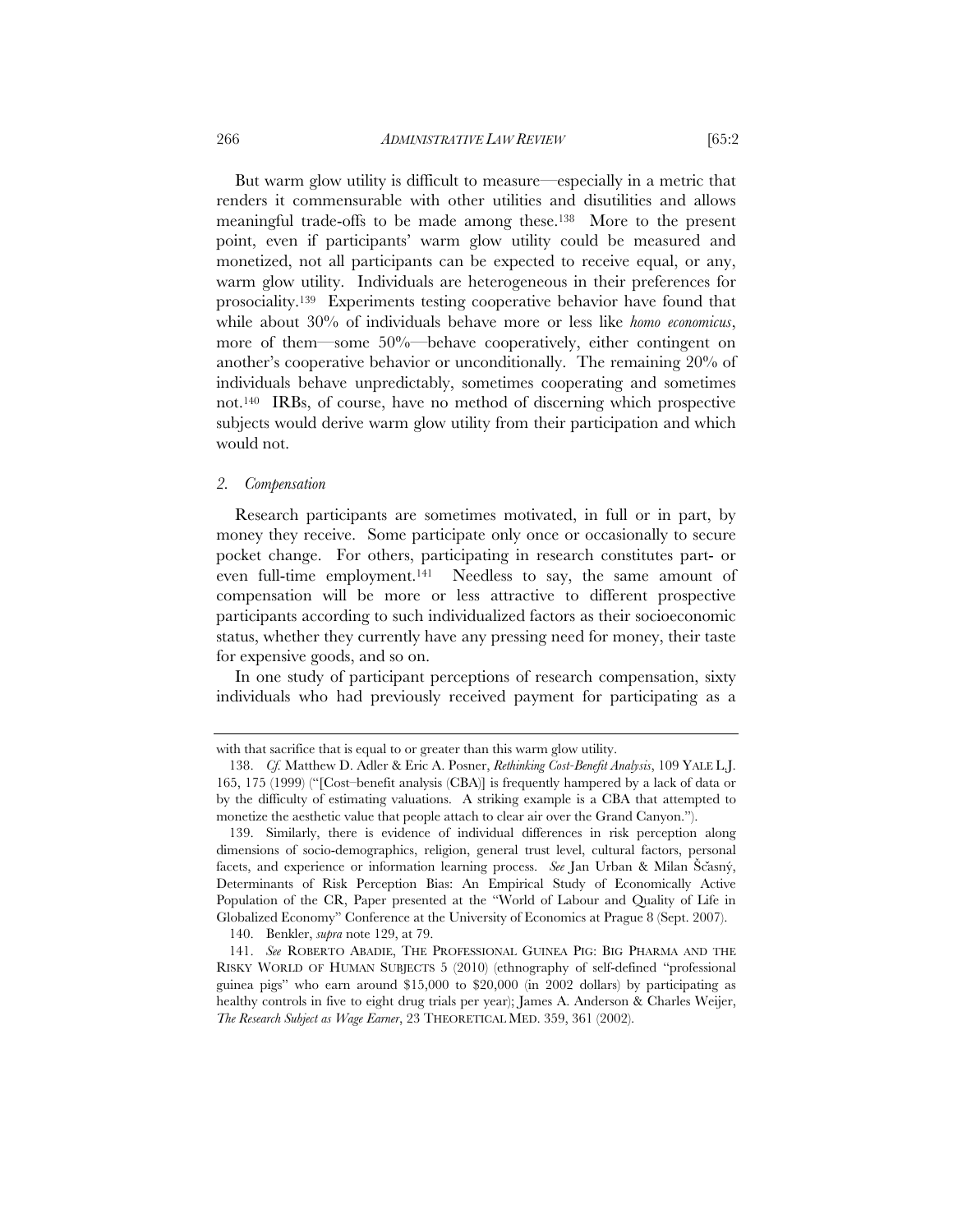healthy volunteer in at least one clinical trial were asked to state the appropriate amount that participants should be offered in each of four hypothetical clinical trials, and whether they would be willing to participate. The monetary amounts given varied more from participant to participant than it did from hypothetical to hypothetical. That is, respondents had individualized, but consistent methods of arriving at estimates of payments for participating in clinical studies based on each individual's perception of study burden and associated risk.142

# *3. Beyond "For Love or Money": Other Benefits*

Research can benefit participants in myriad ways beyond warm glow utility and compensation. Research participation can serve as the means for satisfying many of the "basic human goods" in which some theorists say welfare inheres. According to John Finnis's natural law theory, the "basic human goods" are life, knowledge, play, aesthetic experience, friendship or sociality, practical reasonableness, and religion.<sup>143</sup> Martha Nussbaum's "capabilities approach" proposes a similar list of "human capabilities" or "substantive freedoms" central to human flourishing: life; bodily health; bodily integrity; senses, imagination, and thought; emotions; practical reason; affiliation; other species; play; and control over one's environment.144 And hundreds of motivational studies conducted under the rubric of self-determination theory145 suggest that human beings are intrinsically motivated by their drive to satisfy three basic psychological needs: competence,146 relatedness,147 and autonomy and

 146. In this context, competence refers to the need to experience oneself as capable and competent in controlling the environment and being able to reliably predict outcomes and belief that you can do something well. Edward L. Deci & Maarten Vansteenkiste, *Self-Determination Theory and Basic Need Satisfaction: Understanding Human Development in Positive Psychology*, 27 RICERCHE DI PSICOLOGIA 23, 25 (2004).

 147. Relatedness is the need to believe that you matter and that others matter to you, to care for and be related to others, including the need to experience authentic relatedness from others and to experience satisfaction in participation and involvement with the social world. *See* Roy F. Baumeister & Mark R. Leary, *The Need to Belong: Desire for Interpersonal Attachments as a Fundamental Human Motivation*, 117 PSYCHOL. BULL. 497 (1995).

 <sup>142.</sup> M.J. Czarny et al., *Assessing Payment to Healthy Volunteers in Clinical Research: The Research Subject's Perspective*, 87 CLINICAL PHARMACOLOGY & THERAPEUTICS 286 (2010).

 <sup>143.</sup> *See* JOHN FINNIS, NATURAL LAW AND NATURAL RIGHTS 90 (1980).

 <sup>144.</sup> Martha C. Nussbaum, *Capabilities and Human Rights*, 66 FORDHAM L. REV. 273, 287–88 (1997).

 <sup>145.</sup> A theory under which the individual neglects the other half emphasized by existentialists—namely, that we have psychological needs to experience ourselves not only as autonomous but also, in different circumstances, as determined by forces outside our control (thus avoiding the unpleasant burden of responsibility).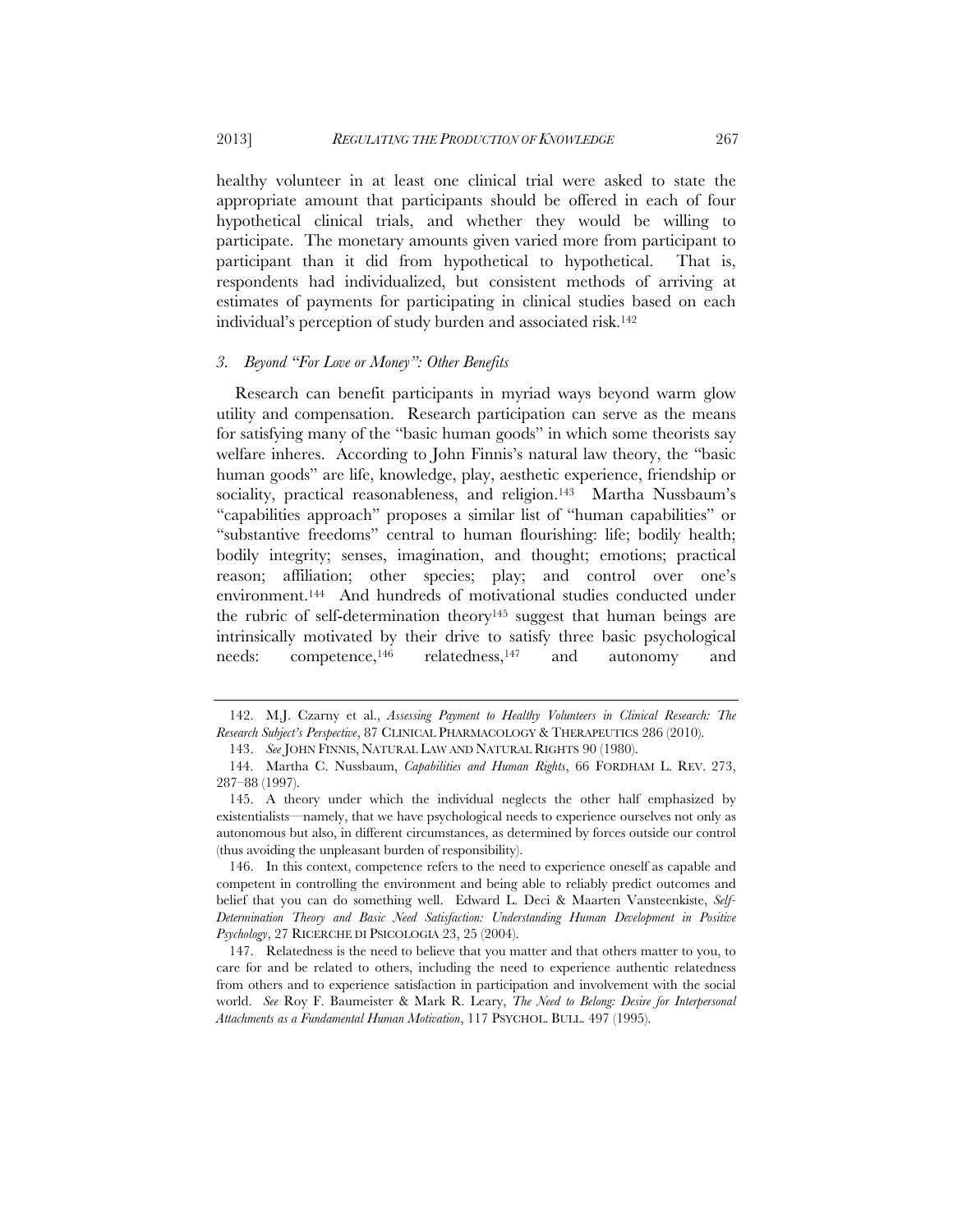self-determination.148

Research participation can serve several of these ends. For instance, participants may receive many of the same psychic benefits that drive researchers to conduct research, such as the satisfaction of intellectual curiosity and of gaining a sense of control through prediction. Women who had recently experienced intimate partner abuse were asked to list the reasons they had decided to participate in a longitudinal study of such abuse. The most common reason—cited by 66.9% of respondents as one of the top three reasons they enrolled—was curiosity.149

As for control, recall the earlier discussion of research on sensitive topics, where IRBs (accurately) worried particularly about the risk of retraumatizing participants by asking them to recall painful pasts.150 Researchers have found that, although participants who have experienced painful pasts—for instance, child abuse—are more likely (compared to other participants) to report distress when asked by researchers to remember those pasts, these participants are also more likely to report that participation *benefitted* them.151 On reflection, this is not all that surprising. Many people find it therapeutic to discuss painful experiences. A participant's particular painful experience may be viewed skeptically by laypersons or even mainstream experts, and so they may feel validated by professional research interest in those experiences. Or they may have experienced something, such as an assault, that left them feeling disempowered, and so contributing to attempts to better understand the causes and effects of that assault may provide them with a sense of empowerment.

# *C. Reasonableness of Risk–Benefit Tradeoffs*

The final step in research risk–benefit analysis is determining whether a research project's "[r]isks to subjects are reasonable in relation to anticipated benefits, if any, to subjects, and the importance of the knowledge that may reasonably be expected to result."152 What does it

 <sup>148.</sup> Autonomy is the need to actively participate in determining one's own behavior, including the need to experience one's actions as the result of autonomous choice without external interference, the need to believe that you have a say in how you live. *See* Edward L. Deci & Richard M. Ryan, *Human Autonomy: The Basis for True Self-Esteem*, *in* EFFICACY, AGENCY, AND SELF-ESTEEM 31–49 (Michael H. Kernis ed., 1995).

 <sup>149.</sup> Claire L. Hebenstreit & Anne P. DePrince, *Perceptions of Participating in Longitudinal Trauma Research Among Women Exposed to Intimate Partner Abuse*, J. EMPIRICAL RES. ON HUM. RES. ETHICS, April 2012, at 60, 64.

 <sup>150.</sup> *See supra* Part II.A.1.a.

 <sup>151.</sup> Decker et al., *supra* note 75, at 62.

 <sup>152. 45</sup> C.F.R. § 46.111(a)(2) (2012).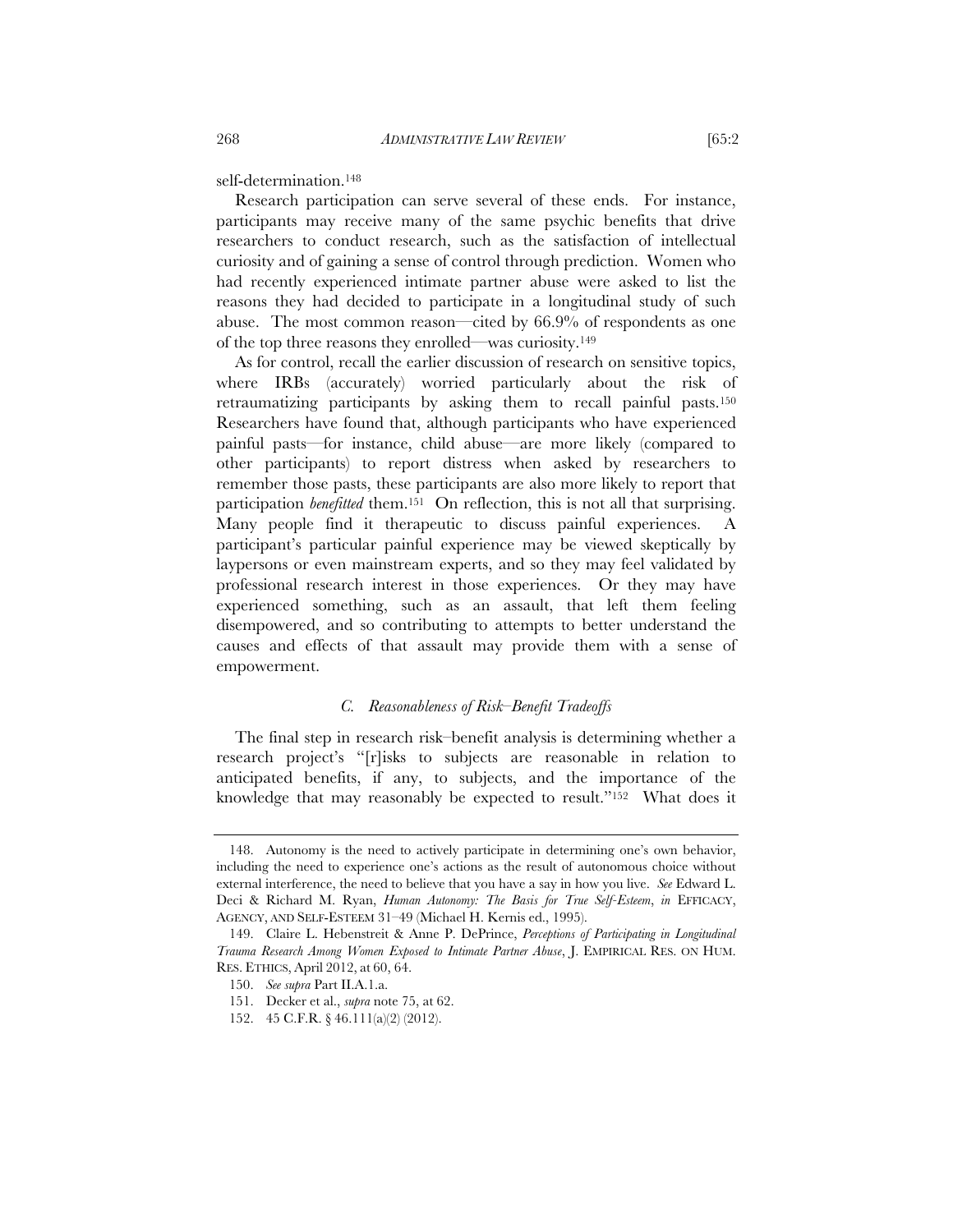#### mean to find that a study's risk–benefit ratio is "reasonable"?

#### *1. What Risk–Benefit "Reasonableness" in HSR Is Not*

Many have rightly noted the vagueness of this federal research risk– benefit reasonableness standard,153 which is more or less the same in the regulatory frameworks of other countries and in international codes of research ethics.154 The regulatory standard tells IRBs which components to include in its risk–benefit calculus—risks to participants, expected benefits to participants, and the importance of the knowledge reasonably expected to result from the research—but not the relative weights that IRBs should assign to each of these components. Still, we can eliminate two seemingly plausible reasonableness standards.

## *a. Reasonableness as Social Welfare Maximization*

One possibility is that HSR risk–benefit analysis should be understood to refer to the standard cost-benefit analysis (CBA) that is ubiquitous in the regulatory state. Indeed, some scholars, especially those from the "overregulation camp," assume that maximizing overall social welfare is the goal of the current system of research governance, or should be, without grappling with the fairly radical normative shift this would entail.155

 <sup>153.</sup> *See* Coleman, *supra* note 12, at 14 ("Each [IRB] member is free to interpret this reasonableness standard as he or she sees fit."); *id.* at 20 (arguing that the "reasonable risk" standard is "inherently amorphous" and "susceptible to a virtually limitless range of possible interpretations").

 <sup>154.</sup> *See infra* text accompanying notes 169–71.

 <sup>155.</sup> *See, e.g.*, Carl H. Coleman, *Vulnerability as a Regulatory Category in Human Subject Research*, 37 J.L. MED. & ETHICS 12, 15 (2009) (according to "the basic 'deal' that underlies society's regulation of human subject research," research need not be in a participant's best interests, but a study's "objective risk–benefit ratio" must yield a "net social benefit"); *id.* at 16 ("[Risks] need not be an absolute barrier to proceeding with research, as long as the expected benefits of the study outweigh the study's overall risks."); *see also* Ernest D. Prentice & Dean L. Antonson, *A Protocol Review Guide To Reduce IRB Inconsistency*, IRB: ETHICS & HUM. RES., Jan.–Feb. 1987, at 9 (IRBs should ask whether risks are "balanced or outweighed" by benefits); Zywicki, *supra* note 15, at 865 (assuming, "[f]or purposes of this Article," that the regulatory goal "is to maximize the net social benefits of the governance of academic research by minimizing the costs of Type I and Type II errors and administrative costs"); *id.* at 883 ("Like governmental safety regulations, the objective function of IRBs is to minimize the costs of the IRB system through the minimization of Type I and Type II errors as well as administrative costs."); Hyman, *supra* note 15, at 753 ("The goal for any system of research oversight is to maximize the number of true positives and negatives . . . , and minimize the number of false positives and false negatives . . . , and the costs of research oversight. These costs include the transaction costs of operating the system . . . , and the costs of erroneous decisions and delay."); Hamburger, *supra* note 14, at 469 (arguing that "the loss to humanity over the decades" from IRB alterations of research "almost certainly exceeds the loss from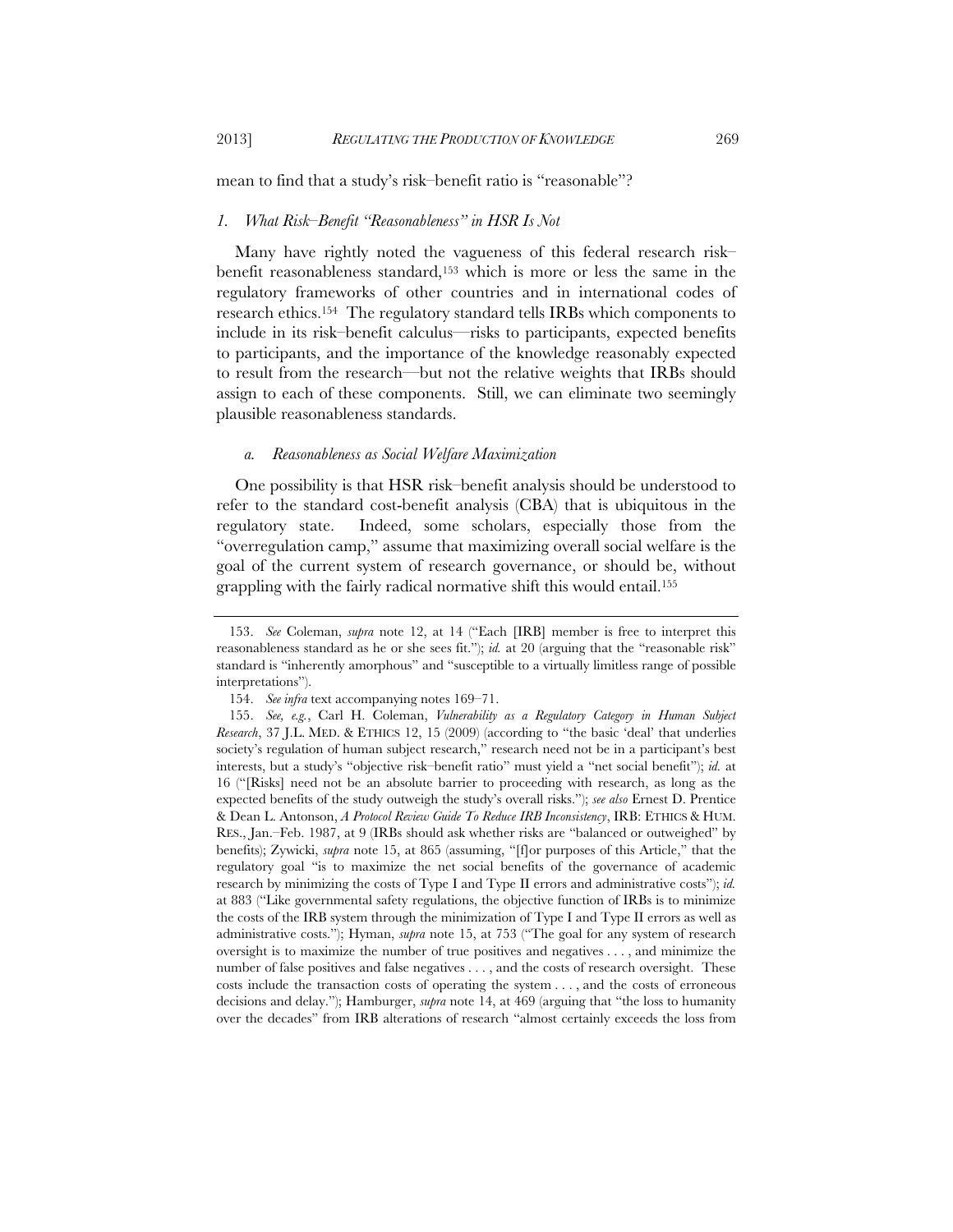Let us assume, *arguendo*, that IRBs are capable of developing a risk– benefit profile for each study that accurately reflects the expected costs and benefits of participation for all prospective participants. Interpreting risk– benefit reasonableness as CBA would mean that research is "reasonable" whenever its expected benefits to society and to participants, "if any," *outweigh* its risks to participants.156 This regulatory construction would limit the heterogeneity problem to earlier stages of risk–benefit analysis. IRBs would still suffer from an information problem at the level of risk and benefit assessment, since the social welfare function is merely the aggregation of the individual welfare functions of all members of society. But, having aggregated risks to participants on one side and expected benefits to them and society on the other, "reasonableness" would become a simple matter of math: the regulations, so constructed, would direct the IRB to choose whichever alternative—approving or disapproving the study—maximizes net social welfare, regardless of<sup>157</sup> the distribution of the costs and benefits of that choice.

But risk–benefit analysis in HSR is not, and is not intended to be, standard CBA. For one thing, HSR risk–benefit analysis is not a plenary assessment of the expected costs and benefits of research.158 More importantly, the governance of HSR is decidedly non-utilitarian. The primary problem with the research abuses that prompted the National Research Act was not their disproportionate distribution of risks and expected benefits. Research by definition<sup>159</sup> entails participants assuming

the research by a very substantial factor").

 <sup>156.</sup> Rather than a purely utilitarian governance scheme marked by conscription into research, social welfare maximization through research might be subject to an (almost) absolute side constraint of voluntary, informed consent.

 <sup>157.</sup> Or at least separate from this distribution; in theory, welfare economics is not indifferent to the distribution of costs and benefits, but sees merit in separating the economic task of maximizing surplus value from the political task of redistributing the resulting wealth. *See* Adler & Posner, *supra* note 138, at 185–86.

 <sup>158.</sup> Standard CBA considers the welfare of all individuals affected by a decision and seeks to maximize net aggregate welfare. HSR regulations direct IRBs to consider more or less immediate risks to participants, benefits to participants, and benefits to society in the form of knowledge production. But IRBs are implicitly or explicitly directed to ignore costs to any party other than participants, long-term risks to participants from the potential policy implications of the knowledge gained through research, and benefits to nonparticipants such as academic freedom or employment for researchers. Even as to the category of expected benefits to participants, IRBs are directed not to count the vast majority of benefits to participants. *See infra* Part III.B.

 <sup>159.</sup> *See* BELMONT REPORT, *supra* note 24, at 2–3 ("'[P]ractice' refers to interventions that are designed solely to enhance the well-being of an individual patient or client and that have a reasonable expectation of success. . . . By contrast, the term 'research' designates an activity designed to test an hypothesis, permit conclusions to be drawn, and thereby to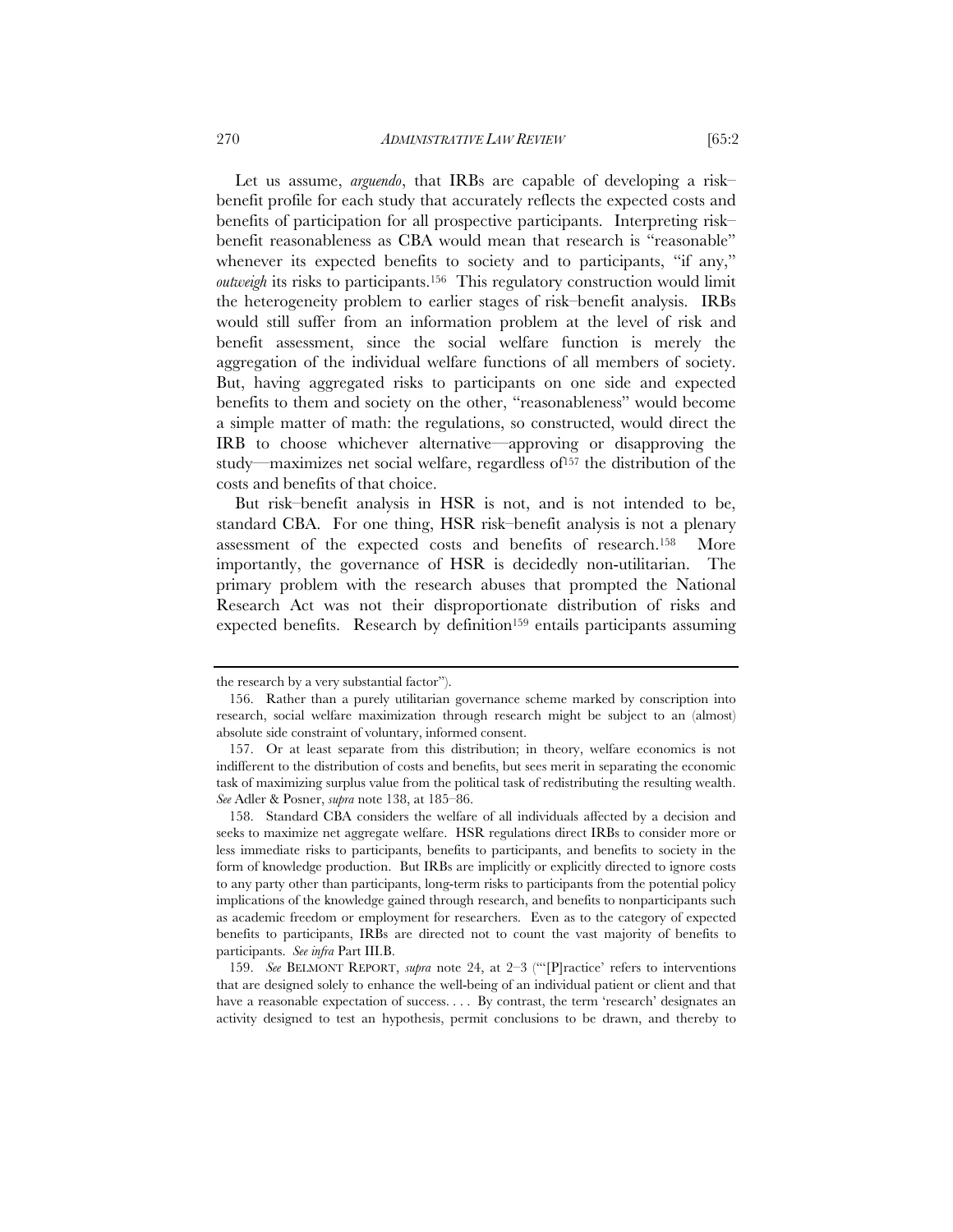the risks of activities whose resulting benefits in the form of the public good of knowledge will necessarily be largely (in the case of therapeutic research) or completely (in the case of nontherapeutic research) externalized on others. Rather, the fundamental problem with these studies was that they *conscripted unwitting* individuals into research, thus making the classic utilitarian mistake of subsuming their individual preferences to the pursuit of socially useful knowledge.160 Individuals can and do assume risks despite the fact that they themselves are not expected to benefit from that activity, or that they are expected to benefit far less than others. The voluntary, informed consent of that individual transforms a utilitarian decision imposed upon them into one that continues to be expected to maximize social welfare, but does so through a process in which the risk-assuming individual adopts that end as her own.161

Finally, if the regulations intended for any research that maximizes social welfare to be approved, IRBs risk–benefit analysis would hardly be necessary. The aggregation across all members of society of even very modest welfare gains from the production of useful knowledge will easily outweigh even devastating setbacks to the welfare of a relative few participants, especially if one counts the benefits of knowledge production to future generations. Although much research produces *de minimus* social value, much more produces modest benefits and some fraction produces almost incalculable social benefits. Because it is difficult, if not impossible, to determine *ex ante* which research will be wildly beneficial, which will fail

develop or contribute to generalizable knowledge . . . ."); 45 C.F.R. § 46.102(d) (2012) (defining *research* as activities that are, *inter alia*, "designed to develop or contribute to generalizable knowledge"); *id.* § 46.111(a)(2) (implying a narrow understanding of expected benefits to participants, for risk–benefit analysis purposes, by qualifying it with "if any"). The current system of research governance was premised on an explicit distinction between research and professional practice. According to this distinction, professional practice involves the single-minded pursuit of the individual patient's (or client's) best interests. Research, by contrast, aims to produce generalizable knowledge that is primarily of value to society and future patients (or clients); any direct benefit to subjects is merely a happy coincidence.

 <sup>160.</sup> In "adopt[ing] for society as a whole the principle of rational choice for one man," utilitarianism fails to "take seriously the distinction between persons." JOHN RAWLS, A THEORY OF JUSTICE 26–27 (1971) (drawing on Kant's notion of respect for persons); *see* Alexander Volokh, Commentary, *Rationality or Rationalism? The Positive and Normative Flaws of Cost–Benefit Analysis*, 48 HOUS. L. REV. 79, 90 (2011) (noting "how seamlessly one slips from the *we* who pay and receive to the *we* who receive and forego. But these are different groups, and there is neither a common pocketbook nor a common valuing mind").

 <sup>161. &</sup>quot;Act in such a way that you treat humanity, whether in your own person or in the person of another, always at the same time as an end and never simply as a means." IMMANUEL KANT, GROUNDING FOR THE METAPHYSICS OF MORALS 36 (James W. Ellington trans., 3d ed. 1993) (1785) (Second Formulation of the categorical imperative).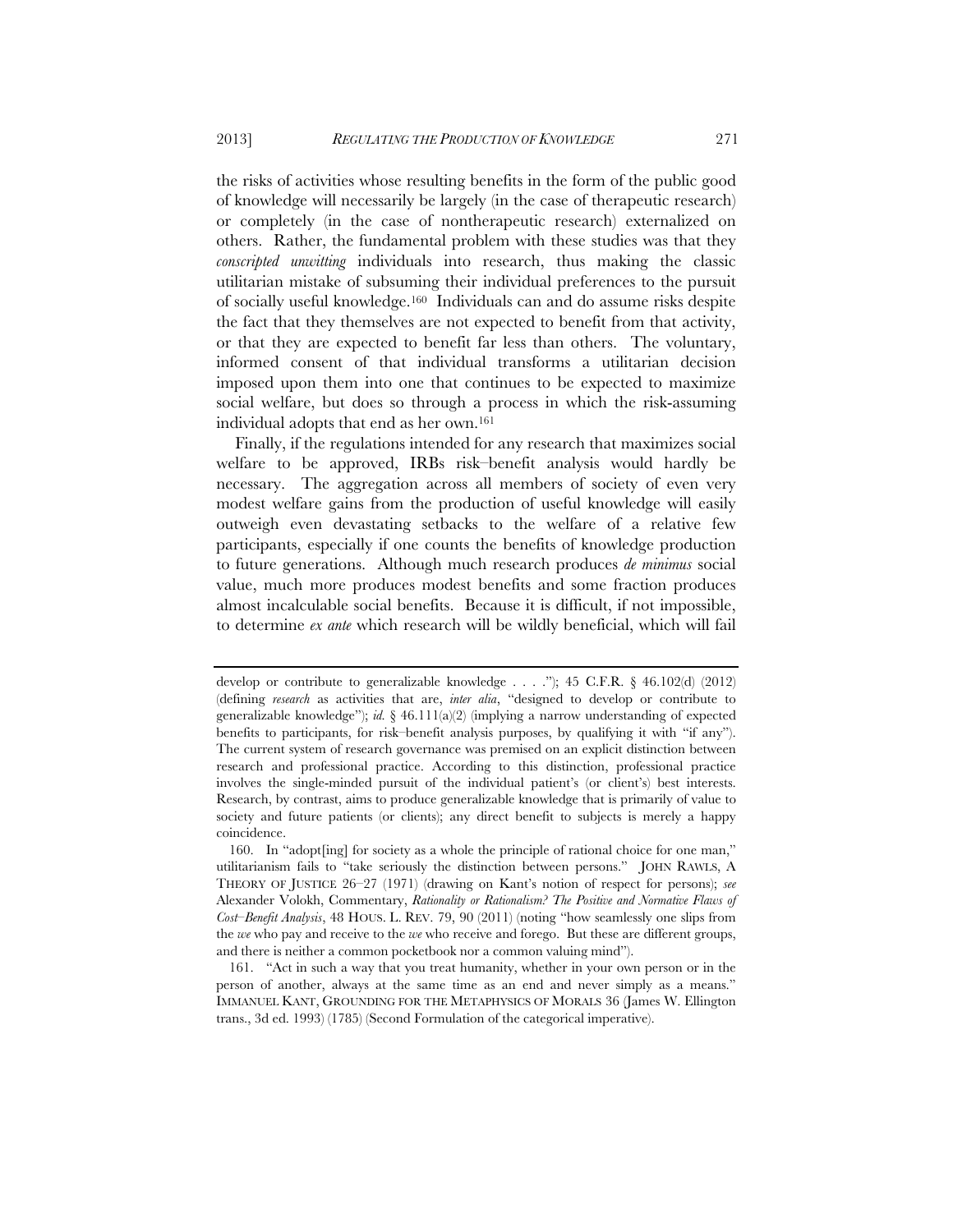entirely, and which will fall somewhere in between, the anticipated benefits of research must be viewed in the aggregate, across all protocols (at least within broad categories of research).

#### *b. Reasonableness as Participant Welfare Maximization*

At the other extreme, we could imagine a world in which a decision to participate in research is "reasonable"—that is, neoclassically "rational" only when enrollment is expected to be in the participant's "best interests"—that is, to maximize her welfare relative to her alternatives. Indeed, some scholars, especially those from the "underregulation camp,"<sup>162</sup> some international codes of research ethics,<sup>163</sup> and much of the conventional wisdom of research ethics,164 imply that the participant–

 164. For instance, it has long been orthodoxy in research ethics that RCTs are acceptable only if the relevant expert community is in "equipoise" regarding both (1) the value to the participant of being randomized into the treatment arm versus the control arm of the study (internal equipoise); and (2) the value to the participant of being enrolled in either of these research arms versus the value of the alternatives available to her outside of the study (external equipoise). *See* CHARLES FRIED, MEDICAL EXPERIMENTATION: PERSONAL INTEGRITY AND SOCIAL POLICY 51 (1974) (recognizing that the RCT presents the physician–researcher with a conflict of interest, and coining the term "equipoise" to refer to situations when the investigator has no professional reason to prefer one treatment to another); Benjamin Freedman, *Equipoise and the Ethics of Clinical Research*, 317 NEW ENG. J. MED. 141, 141 (1987) (coining "clinical equipoise" as the requirement that the "expert medical community," rather than the individual professional, be indifferent between treatments and that the absence of clinical equipoise renders an RCT unethical). Thus, research participation need not be the superior option for participants, but it must not be, to the best knowledge of experts, an inferior option. As some scholars have begun to note, such a standard is difficult to square with the *Belmont Report*'s view of participants as volunteers, and converts research into quasi-therapy. *See, e.g.*, Steven Joffe & Franklin G. Miller, *Bench to Bedside: Mapping the Moral Terrain of Clinical Research*, HASTINGS CTR. REP., Mar.–Apr. 2008, at 30, 31 ("[R]esearch ethics is characterized by a basic incoherence: on one hand, clinical research is seen as ethically distinct from medical care; on the other hand, the obligations of investigators, especially in clinical trials, are thought to be grounded in the ethics of the doctor-patient relationship."); *see also* Franklin G. Miller & Howard Brody, *A Critique of Clinical Equipoise: Therapeutic Misconception in the Ethics of Clinical Trials*, HASTINGS CTR. REP., May–June 2003, at 19. In the context of research in developing countries, similar proposals

 <sup>162.</sup> *See, e.g.*, Tsiao Yi Yap et al., *Both Sides of the Coin: Randomization from the Perspectives of Physician-Investigators and Patient-Subjects,* 20 ETHICS & BEHAV. 380, 384 (2010) ("By reassuring patients explicitly and directly that their own well-being will *always* come before the scientific goals of the research, physician investigators can build trust in the context of the [randomized controlled trial (RCT)].").

 <sup>163.</sup> *See, e.g.*, INT'L CONFERENCE ON HARMONIZATION OF TECHNICAL REQUIREMENTS FOR REGISTRATION OF PHARM. FOR HUMAN USE, ICH HARMONIZED TRIPARTITE GUIDELINE: GUIDELINE FOR GOOD CLINICAL PRACTICE E6(R1), princ. 2.3 (1996) [hereinafter ICH] ("The rights, safety, and well-being of the trial subjects are the most important considerations and should prevail over interests of science and society.").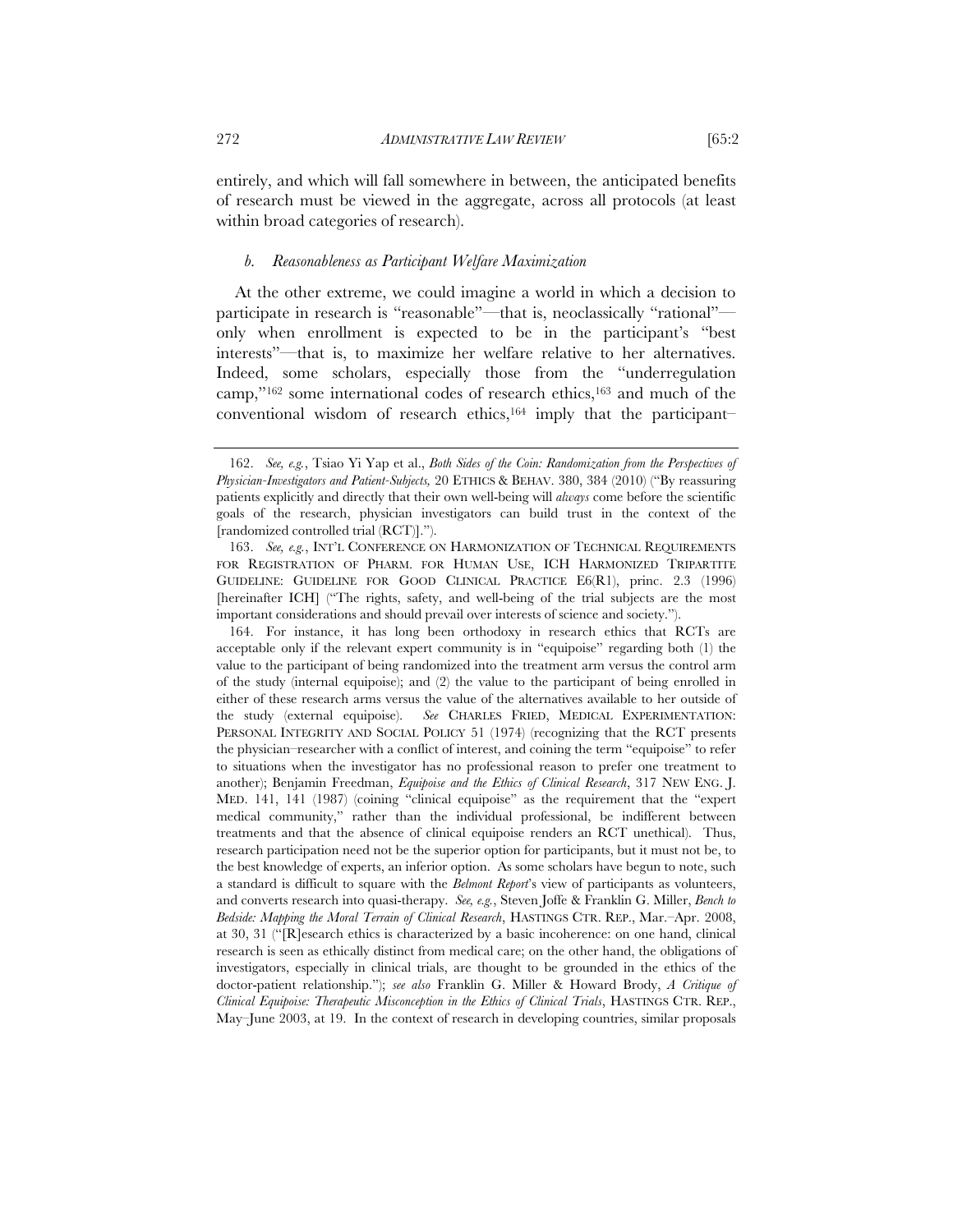researcher relationship is fiduciary.165 As such, reasonable research is that which meets a "best-interests-of-the-participant" standard, where a study's expected benefits to participants match or exceed its risks to them, or where its risk–benefit profile is at least as favorable as participants' alternatives.

But if this were the criterion of research reasonableness, then—at least on the current account of research-related benefits, which essentially recognizes only direct clinical benefit to participants as benefits166—only relatively rare "therapeutic" research (often involving experimental interventions to address conditions for which no standard treatment exists) would be reasonable. This standard would preclude the altruism that both the *Belmont Report* and the regulations strongly associate with research participation.167

This standard of participant welfare maximization, under which virtually no research is reasonable, is thus just as implausible an interpretation of the regulations' requirement of risk–benefit "reasonableness" as is a social welfare maximization standard, under which virtually *all* research is reasonable. Both make IRB risk–benefit analysis superfluous.

## *2. Heterogeneity in Risk–Benefit Tradeoff Preferences*

The Commission may have recognized the implausibility of both of the above criteria for reasonableness, under which research is acceptable only if its expected benefits (whether for participants and society, or solely for participants) outweigh its risks. HHS's earlier regulations had in fact required IRBs to find that "[t]he risks to the subject are *so outweighed* by the sum of the benefit to the subject and the importance of the knowledge to be gained as to warrant a decision to allow the subject to accept these risks."168 Various codes of the 1960s and 1970s similarly required that research benefits outweigh risks.169 But the Commission recommended that this rule

include those that would require researchers to provide participants with medical care that is ancillary to the trial, or with post-trial access to an experimental drug.

 <sup>165.</sup> For rejection of the fiduciary view of the participant–researcher relationship, see Michelle N. Meyer, *The Subject–Researcher Relationship: In Defense of Contracting Around Default Rules*, AM. J. BIOETHICS, Apr. 2011, at 27.

 <sup>166.</sup> *See infra* Part III.B.

 <sup>167.</sup> *See supra* text accompanying note 156.

 <sup>168. 45</sup> C.F.R. § 46.102(b)(1) (1978) (emphasis added).

 <sup>169.</sup> *See* BELMONT REPORT, *supra* note 24, at 16. For instance, the Declaration of Helsinki provides that medical research should be conducted only if "the importance of the objective outweighs the inherent risks and burdens to the research subjects," and halted "if the risks are found to outweigh the potential benefits." World Med. Ass'n, *Declaration of Helsinki: Ethical Principles for Research Involving Human Subjects*, ¶¶ 20, 21 (Oct. 2008). Principle 6 of the Nuremberg Code of 1947 similarly requires social benefits to be equal to or greater than risks to participants: "The degree of risk to be taken should never exceed that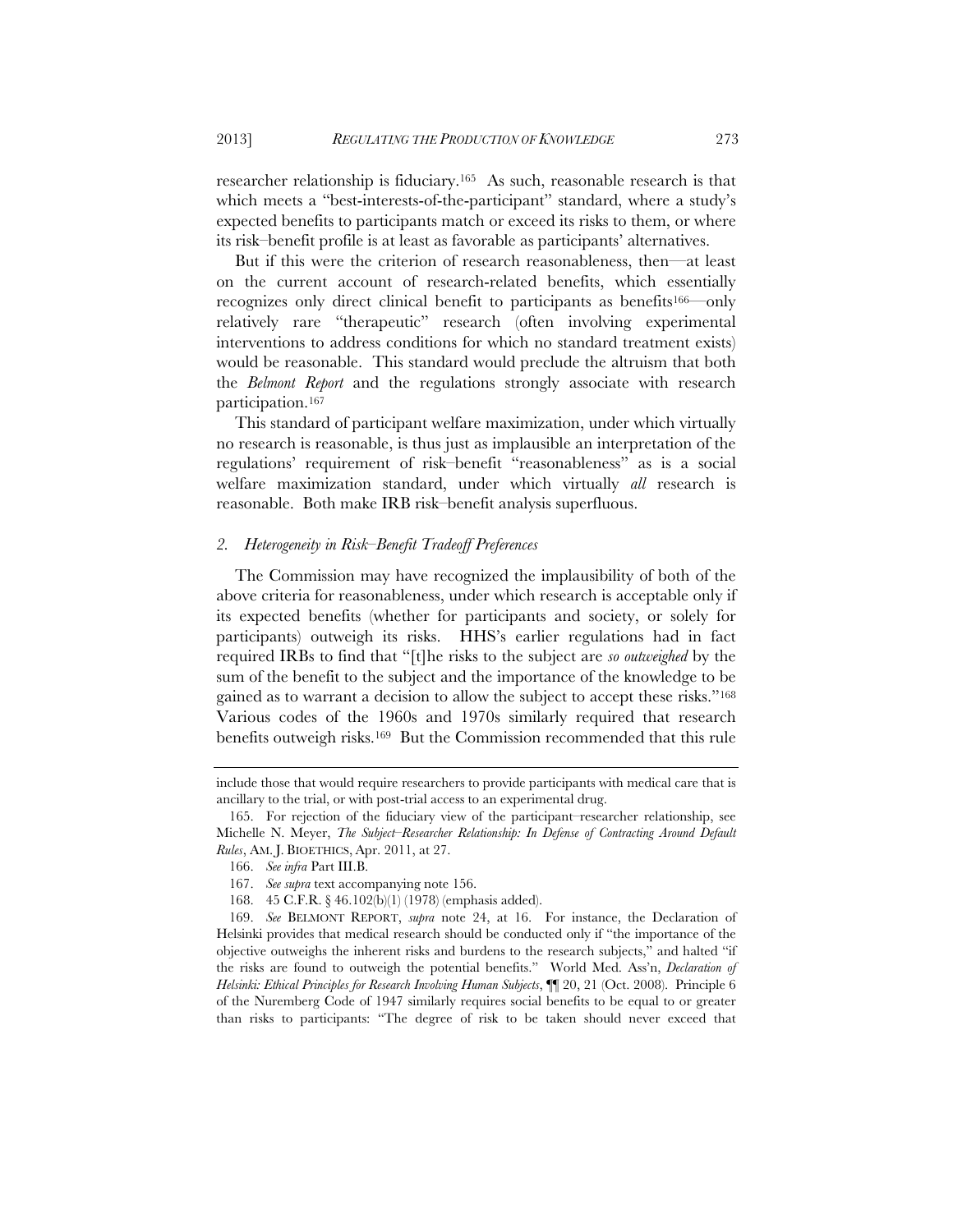be replaced with the current "reasonableness" standard.170 Today, other regulatory and ethical guidelines around the globe similarly call for risk– benefit ratios to be "proportionate,"<sup>171</sup> "favorable,"<sup>172</sup> or "justified."<sup>173</sup> These standards set no cap on the amount of risk that (nonvulnerable) participants are allowed to assume. In theory, at least, very large risks could be "reasonable in relation to" expected benefits so long as a study has great social promise.

Such standards—when employed by central actors such as IRBs—falter on the shores of participant heterogeneity. To say that something is "reasonable" entails a claim that it is reasonable *to* someone; like the proverbial tree that falls silently in the forest, things are not reasonable in the abstract. The question is: *To whom* must they be reasonable? Given the analysis in Section C.1 above, the reasonableness of research risk–benefit profiles presumably should be determined not from society's perspective, but from the individual participant's perspective. But, except for extreme cases of disproportionate risks and benefits (which competent prospective participants are extremely unlikely to accept), individuals will reasonably disagree about the "reasonableness" of assuming some quantity and kind of risk in pursuit of some quantity and kind of benefit for themselves or others. Let us stipulate that a study offers two prospective participants an identical risk–benefit profile. We can easily imagine that one finds this distribution of risks and benefits to be reasonable while the other does not. Prospective participants will almost certainly be heterogeneous with respect to how much benefit must be expected, and in what proportion of benefits to themselves versus benefits to society, before the risks on the other side of the

determined by the humanitarian importance of the problem to be solved by the experiment." 2 TRIALS OF WAR CRIMINALS BEFORE THE NUREMBERG MILITARY TRIBUNALS UNDER CONTROL COUNCIL LAW NO. 10, 181–82 (U.S. Gov't Printing Off. 1946–1949). Principle 10, however, caps acceptable risk by requiring termination of a study that it is "likely to result in injury, disability, or death" to the participant. *Id.* at 182.

 <sup>170.</sup> *See* NAT'L COMM'N, IRBS, *supra* note 254, at 20; 45 C.F.R. § 46.111(a)(2) (2012); *see also* COUNCIL FOR INT'L ORGS. OF MED. SCIS. (CIOMS), INTERNATIONAL ETHICAL GUIDELINES FOR BIOMEDICAL RESEARCH INVOLVING HUMAN SUBJECTS, 47 (3d ed. 2002) [hereinafter CIOMS] (risk–benefit ratio should be "reasonable").

 <sup>171.</sup> World Med. Ass'n, *Declaration of Helsinki, Recommendations Guiding Physicians In Biomedical Research Involving Human Subjects*, princ. 4 (Sept. 1989); Convention for the Protection of Human Rights and Dignity of the Human Being with Regard to the Application of Biology and Medicine: Convention on Human Rights and Biomedicine, art. 16, *opened for signature* Apr. 4, 1997, E.T.S. No. 164 (entered into force Dec. 1, 1999) (ratified by twenty-nine countries).

 <sup>172.</sup> *See* ROBERT J. LEVINE, ETHICS AND REGULATION OF CLINICAL RESEARCH 63 (2d ed. 1986); MED. RESEARCH COUNCIL OF CAN., GUIDELINES FOR RESEARCH INVOLVING HUMAN SUBJECTS 12 (1987).

 <sup>173.</sup> ICH, *supra* note 1633, princ. 2.2.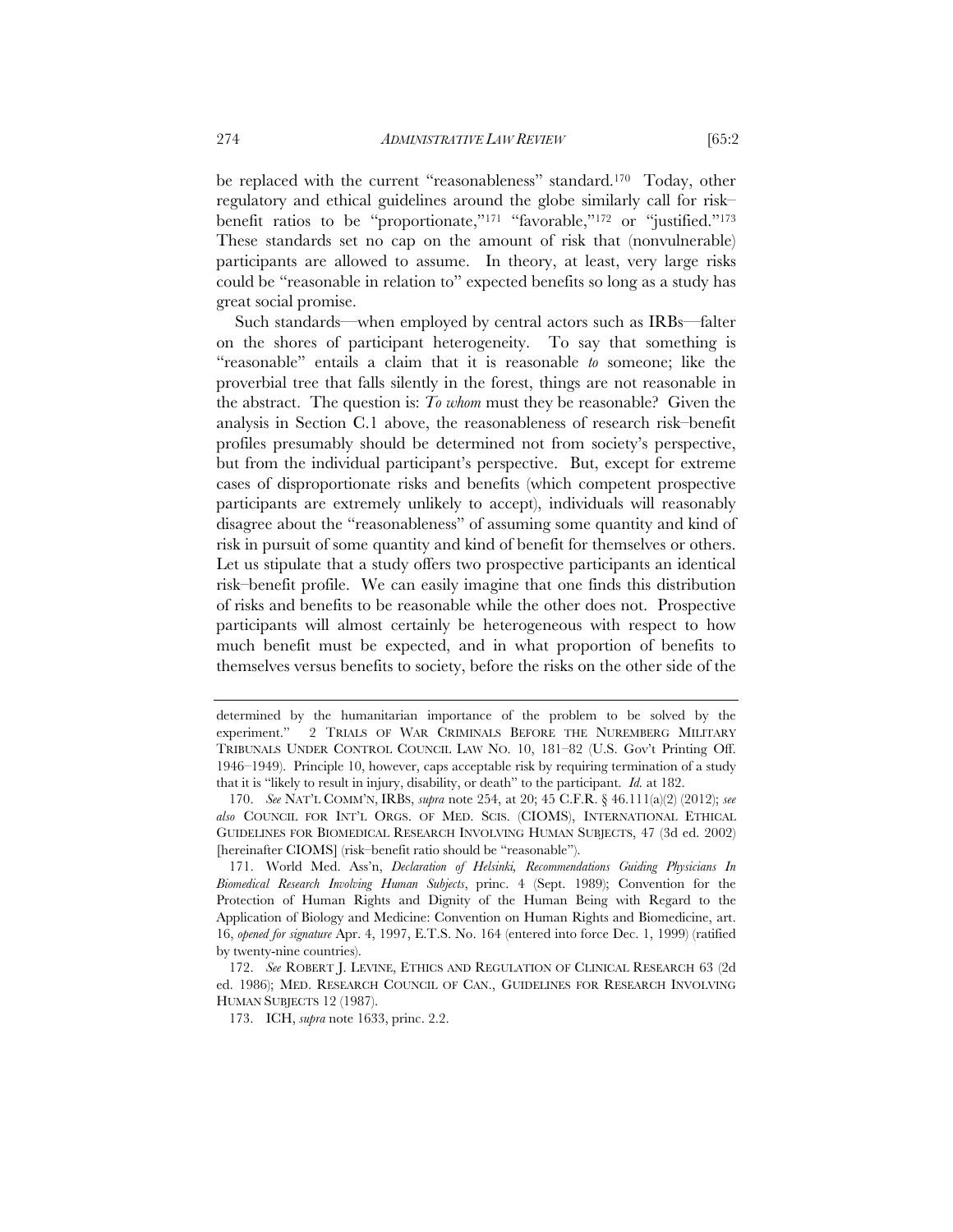ledger become "reasonable" to them.174 This is because even if risk assessment is the province of fact, risk *acceptability* is the province of value.175 But IRBs lack access to such private information and, in any case, would be unable to make more than a single reasonableness determination that would be binding on all prospective participants.

Empirical research, not surprisingly, bears this out. For example, one study found that cancer patients were willing to undergo chemotherapy for a mere 1% chance of cure, while doctors would need a 10% chance, and both oncology nurses and members of the general public would require a 50% chance.176 Notice that these differences cannot be explained by whether the respondents had been exposed to the effects of chemotherapy; both those who required the greatest probability of benefit—cancer nurses—and those who required the least—cancer patients—have almost certainly had considerable exposure to the side effects of chemotherapy. Moreover, cancer nurses and members of the general public—groups that presumably have, on average, very different levels of exposure to chemotherapy's effects—gave identical answers.

In a Canadian study, forty-four biomedical IRBs reviewed a hypothetical protocol in which participants would be studied using fMRI in order to identify the neurobiological correlates of social behavior.<sup>177</sup> Participants would be scanned, and their brain activity observed, while they were in three "states": an ordinary state, in which participants would be asked to think about everyday things such as grocery lists; a meditation state, in which they would be asked to introspect; and a violent state, in which they would view photographs showing "extreme violence." Of the forty-four IRBs, three (7%) would have approved the study unconditionally, ten  $(22.7%)$  would have done so conditionally (requiring alterations of greater or lesser significance to the protocol), twenty-three (52%) would have given the study a qualified rejection, and seven  $(16%)$  would have given it an unqualified rejection.178 As the authors of the study observe, the "concerns

 <sup>174.</sup> Heterogeneity in other meta-preferences is also likely to be relevant to research participation. For instance, individuals have different discount rates: even assuming that everyone equally values immediate outcome X, they will often differ as to how much they discount that value when X is not immediate but is more or less delayed. *See* GEORGE AINSLIE, PICOECONOMICS: THE STRATEGIC INTERACTION OF SUCCESSIVE MOTIVATIONAL STATES WITHIN THE PERSON 363–64 (1992).

 <sup>175.</sup> *See, e.g.*, NAT'L RES. COUNCIL, TECHNICAL BASES FOR YUCCA MOUNTAIN STANDARDS 5 (1995) ("[D]etermining what risk level is acceptable is not ultimately a question of science but of public policy.").

 <sup>176.</sup> Agrawal & Emanuel, *supra* note 18, at 1077–78.

 <sup>177.</sup> J. de Champlain & J. Patenaude, *Review of a Mock Research Protocol in Functional Neuroimaging by Canadian Research Ethics Boards*, 32 J. INST. MED. ETHICS 530 (2006).

 <sup>178.</sup> *Id.* at 532 tbl. 5.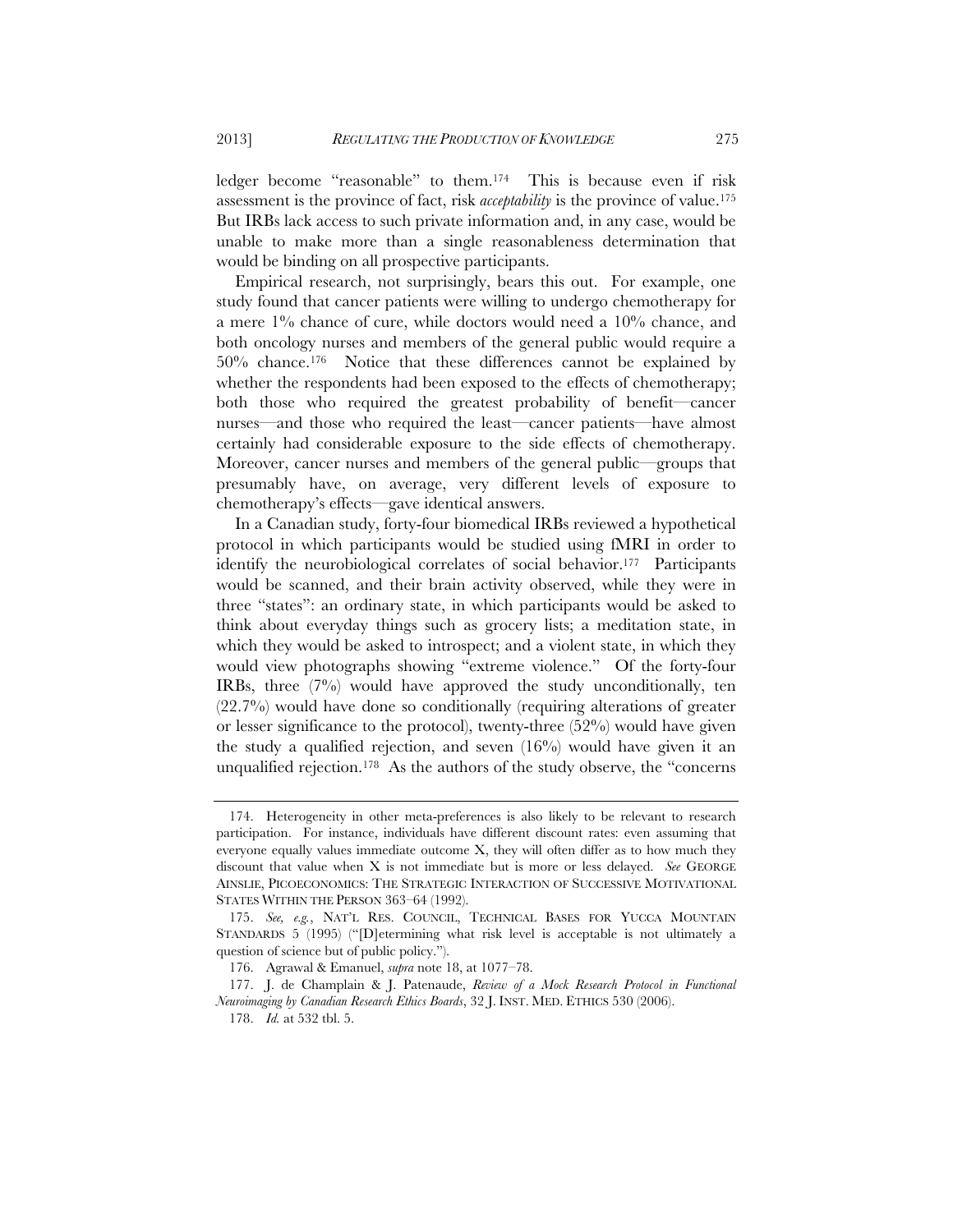raised by 23 of the 30 rejecting [IRBs] resembled, overall, the concerns mentioned by the 10 [IRBs] that handed down conditional approvals. Thus, certain [IRBs] shared a set of concerns; yet, some approved the project and others rejected it."179 A more plausible explanation for this outcome than IRB incompetence is variation among IRB members in risk– benefit tradeoff preferences.

In a Netherlands study, forty-three IRB members were asked to assess the risks and expected benefits of a hypothetical breast cancer study. Thirty percent said that the risks outweighed the expected benefits. Twenty-one percent said that the expected benefits outweighed the risks. Thirty-five percent said the risks and expected benefits were about equal.180

# III. IRB RESPONSES TO THE HETEROGENEITY PROBLEM AND THEIR COSTS: THE EGGSHELL PARTICIPANT

Although IRBs, regulators, and research ethicists rarely, if ever, acknowledge the heterogeneity problem, they have developed ways of assessing research risks and expected benefits that, I argue, are implicit responses to participant heterogeneity. This Part details these responses and their costs.

# *A. Responses to Risk Heterogeneity*

IRBs are directed to consider risks of virtually every nature, including (but not limited to) those that are physical, psychological, social, economic and legal,181 posed by any aspect of the research protocol.182 They consider risks of *de minimis* harm, including *discomfort*—"unpleasant sensations or emotions of short duration and minimum to moderate severity," such as "shortness of breath in a study of maximal exercise tolerance or the anxiety associated with being stuck with a needle";183 *inconvenience*—"any interference with the subject's ability to carry out usual activities," such as

 <sup>179.</sup> *Id.* at 533. One board (2.3%) did not answer. *Id.* at 532 tbl. 5.

 <sup>180.</sup> van Luijn et al., *supra* note 9, at 170, 172.

 <sup>181.</sup> *See, e.g.*, N.Y. STATE DEP'T OF HEALTH, SAFEGUARDING HEALTHY RESEARCH SUBJECTS: PROTECTING VOLUNTEERS FROM HARM 7 (1999) [hereinafter N.Y. IRB Guidelines] ("[R]isk refers to any physical, psychological, economic, social, *or other* harm associated with the research. In assessing risk, the IRB should consider . . . *any* harm that subjects might experience . . . ." (emphases added) (footnote omitted)). The only risks to participants that IRBs are directed to ignore are the "possible long-range effects of applying knowledge gained in the research (for example, the possible effects of the research on public policy)." 45 C.F.R. § 46.111(a)(2) (2012).

 <sup>182.</sup> *See* N.Y. IRB Guidelines, *supra* note 181, at 8 ("All elements of the protocol should be subjected to risk analysis.").

 <sup>183.</sup> *Id.* at 9.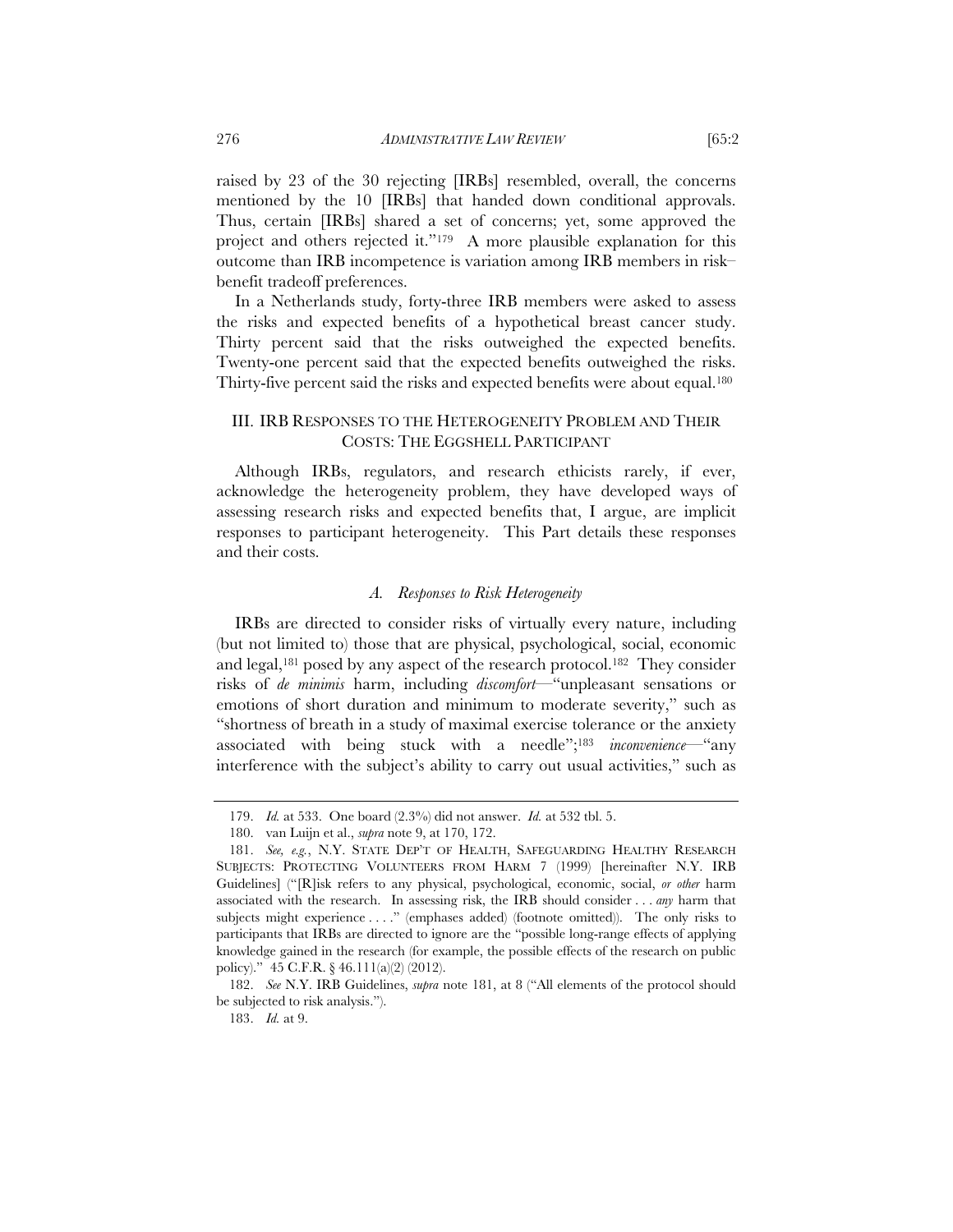"time spent travelling to the research facility or the need to get up in the middle of the night to take a pill";184 and mere "boredom."185 As such, there is effectively no such thing as no-risk research.

IRBs consider any conceivable risk faced by any conceivable prospective participant. IRBs rarely rely on data regarding the population frequency of these harms, but instead tend to proceed as if the risk faced by this "eggshell" participant were the risk faced by all (or even the modal) prospective participants. IRBs tend to speculate about the likelihood and magnitude of research-related harms and, in many cases, the data suggest that the risks IRBs take very seriously are visited upon relatively few research participants.

# *B. Responses to Benefit Heterogeneity*

IRBs deal very differently with participant heterogeneity in the context of expected benefits. The *Belmont Report* admonishes that "[m]any kinds of possible harms *and benefits* need to be taken into account. There are, for example, risks of psychological harm, physical harm, legal harm, social harm and economic harm *and the corresponding benefits*."186 The *IRB Guidebook*, moreover, reasonably defines "benefit" as any "valued or desired outcome; an advantage."187 Yet other agency guidance, as well as the canonical norms of research ethics, direct IRBs not to count the vast majority of what in fact motivates participants to enroll in research, including compensation (both monetary and in-kind), altruism (both "pure," disinterested altruism and warm glow utility), other forms of psychic income (e.g., curiosity, empowerment), and even medical benefits that are ancillary to the research (e.g., diagnostics, examinations, consults). Essentially, IRBs systematically count only expected medical benefits to participants in their risk–benefit analysis (which are obviously not a possibility in the vast majority of regulated HSR that is not biomedical in

 <sup>184.</sup> *Id.*

 <sup>185.</sup> *See also* Haggerty, *supra* note 37, at 400 ("The range of potential research related harms envisioned by [Canadian IRBs] at times seems to be limited only by the imagination of different reviewers. Any change in a research participant's condition or disruption of their routine can be conceived of as a potential harm . . . [including] such things as the possibility that a research participant might be embarrassed by personal questions or that they might experience disruption in their family routine or a loss of respect by others.").

 <sup>186.</sup> BELMONT REPORT, *supra* note 24, at 15 (emphases added).

 <sup>187.</sup> OFFICE FOR HUMAN RESOURCE PROTECTION (OHRP), IRB GUIDEBOOK ch. III.A (1993) [hereinafter IRB GUIDEBOOK]; *see also* BELMONT REPORT, *supra* note 24, at 15 ("The term 'benefit' is used in the research context to refer to something of positive value related to health or welfare.").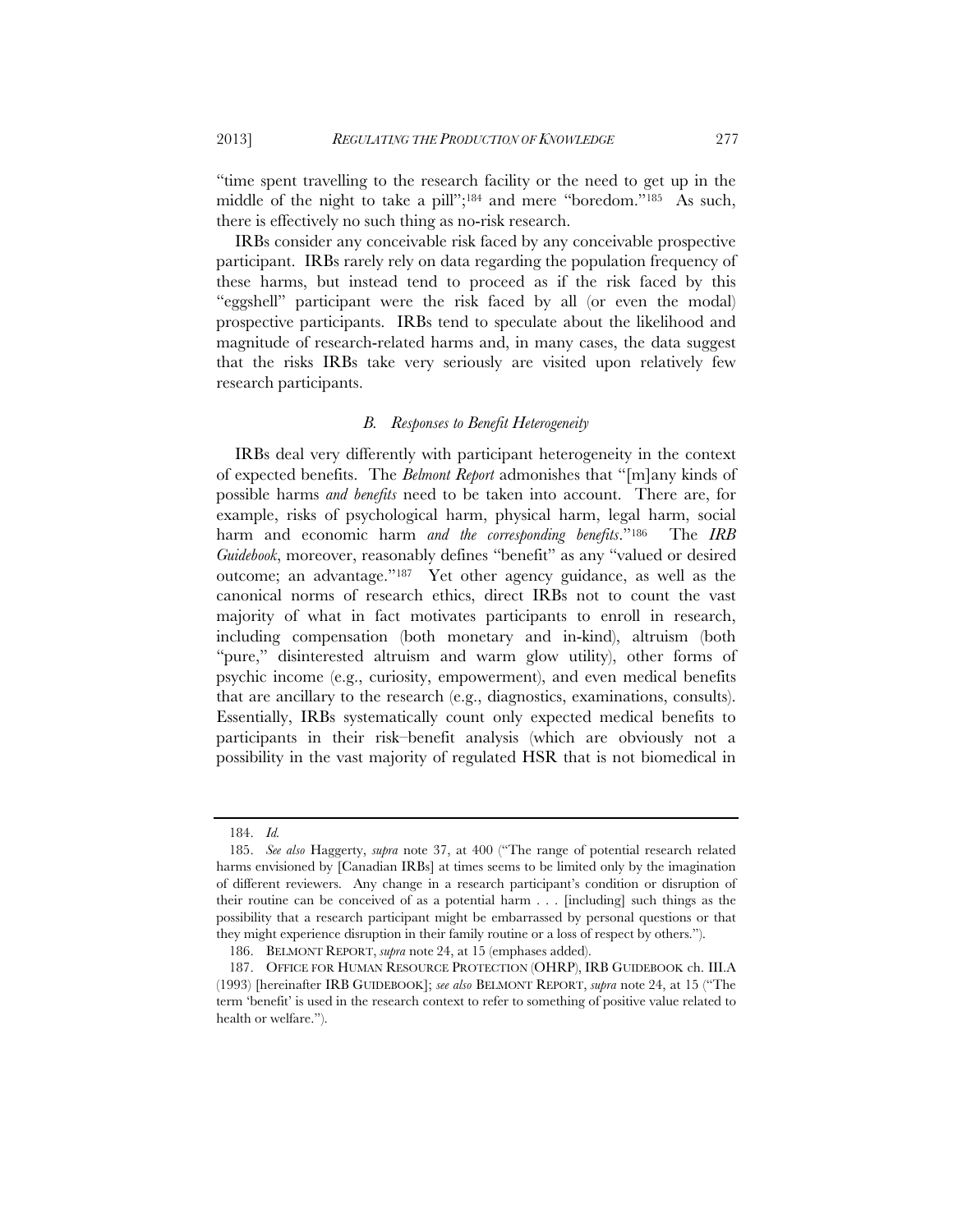nature) and the system tends to undercount even these.188 This impoverished view of human benefit is consistent with the neglect of research benefits relative to research risks.189

New York State's guidelines for conducting HSR with healthy volunteers makes particularly explicit the conventional wisdom:

[In HSR,] 'benefit' . . . refers to two distinct factors: (1) any direct enhancement to the health and well-being of the individual subject (not at issue in [research involving healthy volunteers]); and (2) the prospect of increasing knowledge of benefit to society. For research not designed to provide a direct benefit to the individual subjects, the only relevant benefit is the prospect of increasing knowledge.

IRBs should recognize that there are certain aspects of research that subjects are likely to perceive as benefits but that do not fall within the definition of 'benefit' set forth above. For example, subjects may derive altruistic satisfaction from the expectation that others, including family and friends, may benefit from the knowledge that might be gained from the study. In addition, subjects may benefit financially from participating in the research. While some subjects may attach considerable importance to these factors, they do not constitute the type of 'benefit' that IRBs should consider in evaluating the risk–benefit ratio of a protocol.190

#### *1. Altruism and Other Intangible Benefits*

Many research participants cite the desire to help others as among the reasons they participate in research. The concept of altruism has, moreover, played a substantial role in the development of research governance. The *Belmont Report* characterizes each research participant as, "in essence a volunteer."<sup>191</sup> Research ethicists, similarly, have tended to insist that participants should be motivated by altruism, rather than by either compensation or anticipation of direct therapeutic benefit.

Yet, like many other social systems, our research governance system is

 <sup>188.</sup> *See infra* subpart III.B.3.

 <sup>189.</sup> *See* Nancy M.P. King, *Defining and Describing Benefit Appropriately in Clinical Trials*, 28 J.L. MED. & ETHICS 332, 332 (2000) ("Everyone on an IRB has probably spent time . . . arguing over whether a three-page bulleted list of risk description is helpful or overkill . . . Yet only a small fraction of [that] time . . . has been devoted to discussing whether and when potential benefit to subjects can reasonably be claimed and, if so, how it should be described . . . ."); Larry R. Churchill et al., *Assessing Benefits in Clinical Research: Why Diversity in Benefit Assessment Can Be Risky*, IRB: ETHICS & HUM. RES., May–June 2003, at 1, 1 ("Despite its importance, this topic has received little attention in the bioethics literature. . . . [A]ttention to risks typically overshadows discussion of benefits.").

 <sup>190.</sup> N.Y. IRB Guidelines, *supra* note 181, at 10 (footnote omitted).

 <sup>191.</sup> *See* BELMONT REPORT, *supra* note 24, at 11.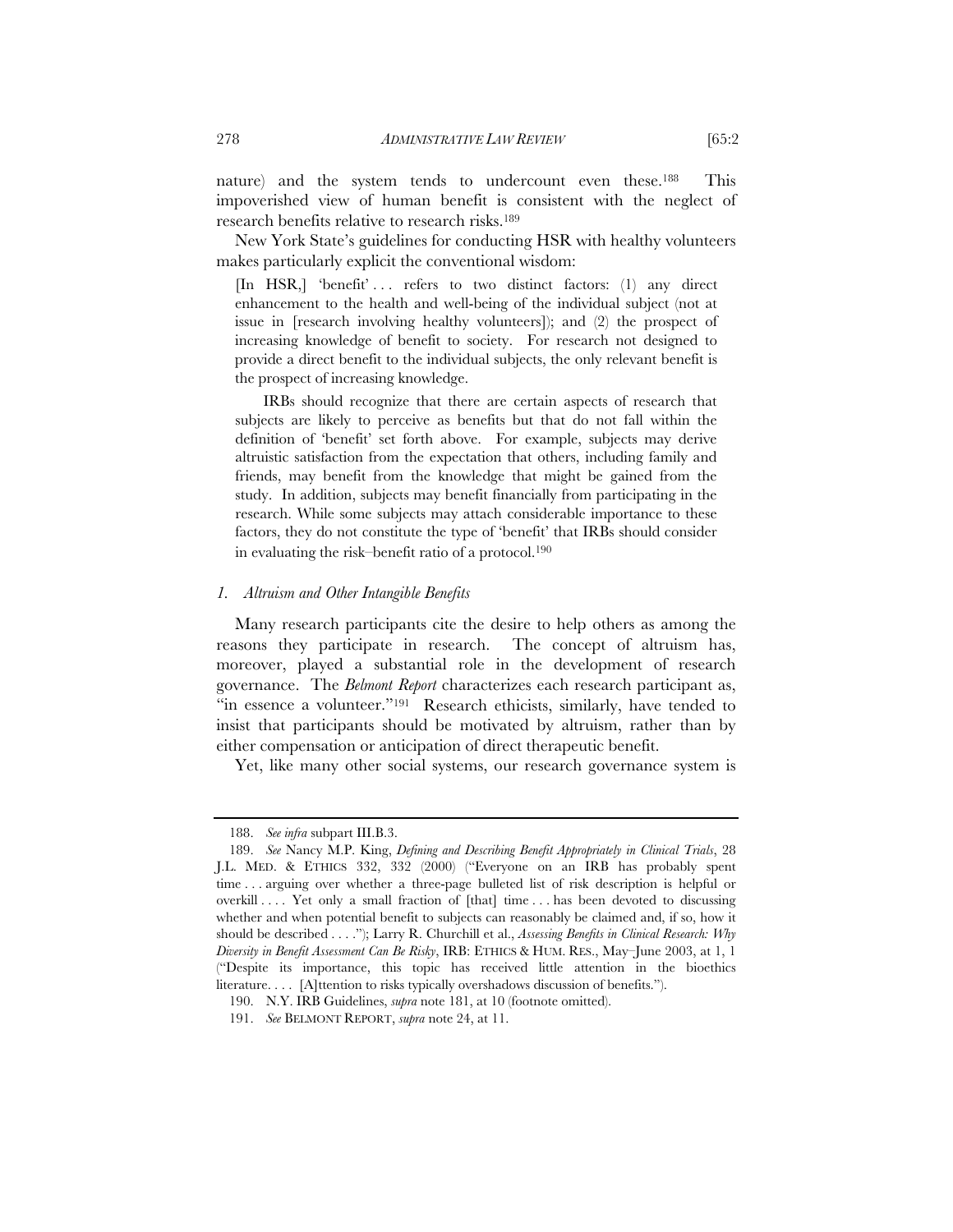poorly designed to accommodate pro-sociality.192 In their risk–benefit analysis, IRBs do not count participants' preferences for altruism. A policy not to count "pure," other-regarding altruism might otherwise be explained by a desire to avoid "double-counting" research benefits to society.193 But IRBs also decline to count the warm glow utility research participants often receive. Nor do IRBs count other intangible benefits to participants, such as satisfaction of intellectual curiosity and increased sense of self-respect or empowerment.

#### *2. Payment and Compensation In-Kind*

In other employment contexts, when individuals agree to perform risky tasks in order to benefit others (namely, their employer), the terms of their employment contract will, barring market failure, reflect some sort of "compensating differentials" (wage premiums or nonmonetary benefits). In the U.S., this hazard pay costs employers an estimated \$245 billion each year (in 2004 dollars)—over 2% of the gross domestic product and 5% of total wages.194 Yet any payment that research participants receive does not count as a benefit to them in IRB risk–benefit analysis. According to OHRP's *IRB Guidebook*, "Direct payments or other forms of remuneration offered to potential subjects as an incentive or reward for participation should not be considered a 'benefit' to be gained from research."195

Indeed, IRBs often view payment as an undue inducement,<sup>196</sup> or coercive,197 and thus as a risk, of sorts. For instance, many IRBs and

196. *See, e.g.*, CIOMS, *supra* note 170, at 45; BELMONT REPORT, *supra* note 24, at 10–14.

 197. For example, one IRB determined that paying undergraduates \$25 per quarter to fill out interview forms would be "coercive" for financially squeezed students who would not feel free to refuse the offer. "The IRB insisted that the payment be reduced to \$10 a quarter, thus protecting a bunch of students from making a little bit of pocket money while destroying the utility of the survey by causing a sufficiently high non-response rate to cast

 <sup>192.</sup> *See generally* BENKLER, *supra* note 129 (arguing that the "myth" of unbounded selfinterest has shaped the design of social systems, which should be redesigned according to the reality of pro-sociality, as demonstrated by research in neuroscience, evolutionary biology, business and engineering that finds substantial cooperation among humans).

 <sup>193.</sup> *Cf.* MATTHEW D. ADLER & ERIC A. POSNER, NEW FOUNDATIONS OF COST-BENEFIT ANALYSIS 133–36 (2006) (arguing that all "disinterested preferences," including altruism, should be excluded from cost–benefit analysis).

<sup>194.</sup> And that does not include additional "risk costs" to employers in the form of nonmonetary benefits, or higher worker's compensation premiums. *See generally* W. Kip Viscusi, *Job Safety*, *in* The CONCISE ENCYCLOPEDIA OF ECONOMICS (2d ed. 2008), *available at*  http://www.econlib.org/library/Enc/JobSafety.html.

 <sup>195.</sup> IRB Guidebook, *supra* note 1877 at ch. III.A; *see also* FDA, INFORMATION SHEET GUIDANCE FOR INSTITUTIONAL REVIEW BOARDS (IRBS), CLINICAL INVESTIGATORS, AND SPONSORS: PAYMENT TO RESEARCH SUBJECTS (1998), *available at* http://www.fda.gov/ RegulatoryInformation/Guidances/ucm126429.htm.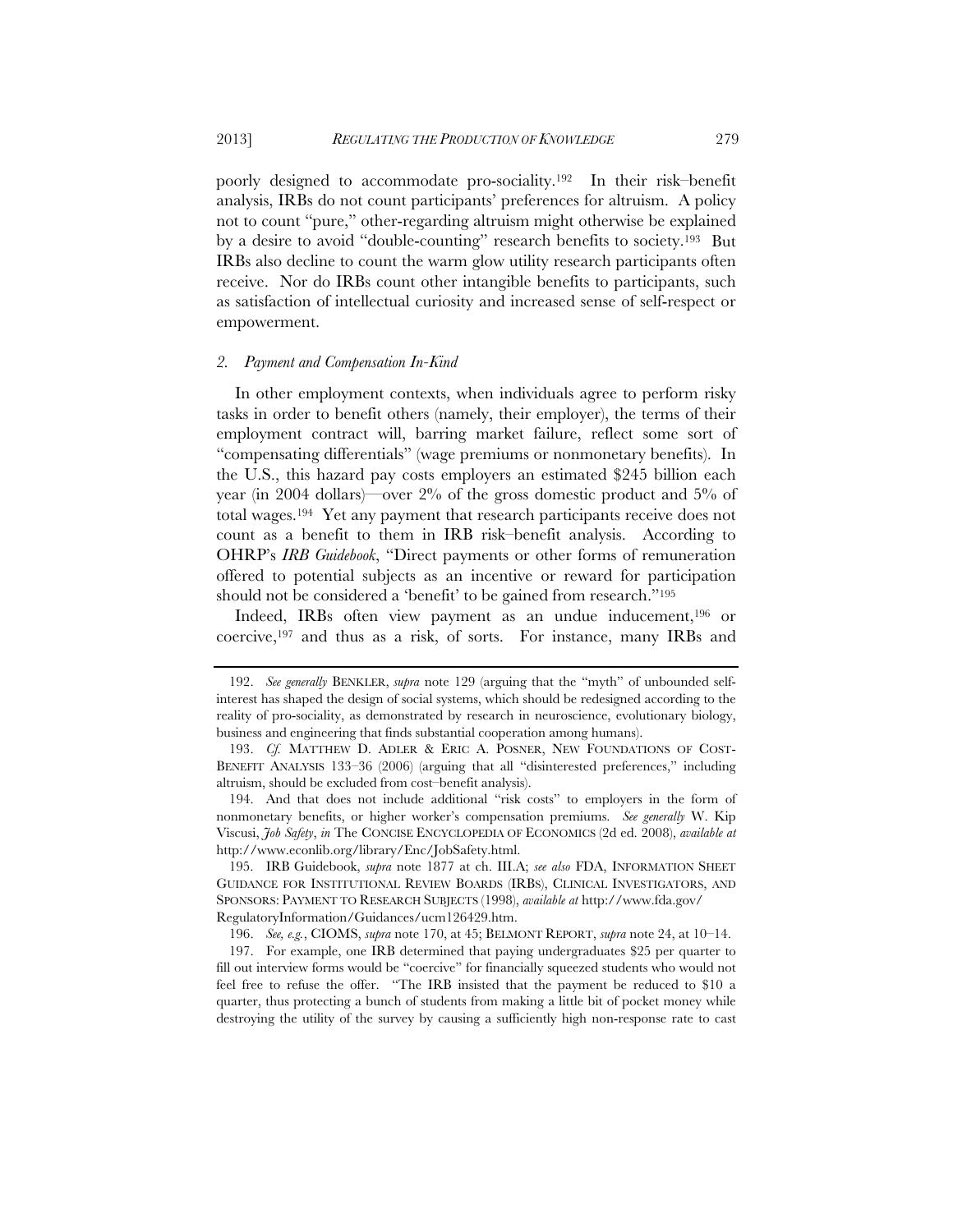research ethicists deem the healthy volunteers who participate in first-in-human and other Phase I drug trials to be vulnerable to undue inducement because they are presumably motivated solely by payment.

Payment in kind, too, is not counted as a benefit to participants and is often considered borderline coercive. For instance, IRBs frequently express concern that offering students an opportunity to earn extra credit by participating in research would constitute the proverbial offer they can't refuse.198

#### *3. Medical Benefits*

The one category of benefits to participants that IRBs *are* often willing to "count," at least in theory, is medical benefits. But the extent to which IRBs count even these benefits is significantly limited by at least two factors. First, research regulators and ethicists tend to downplay the extent to which research carries the prospect for medically benefitting participants. And so, even when medical benefits technically count, they are often underweighted, sometimes to the point of rating a "zero" on the utility scale. The notion that research is not designed to benefit participants is built into the very regulatory definition of "research." Research ethicists and regulators have long worried that participants in medical research suffer from the "therapeutic misconception," in which they confuse research and the practice of medicine, and as a result "deny the possibility that there may be major disadvantages to participating in clinical research that stem from the nature of the research process itself."199 To offset this possibility, IRBs downplay the possible clinical benefits of biomedical research to prospective participants, and even seem to internalize this thinking themselves.

For instance, IRBs and research ethicists often claim that there is "no reasonable probability" that participation in a Phase I oncology trial will benefit cancer patients. This, combined with a 0.5% risk of toxicityinduced death, sometimes leads commentators to conclude that the risk– benefit profile of such trials is so unfavorable that the trial "may not be

doubt on whether the respondents were representative of the original sample. All this despite the fact that the proposed study *posed no risk whatever to its subjects*." Mark Kleiman, *Bleg: IRB Horror Stories*, THE REALITY-BASED COMMUNITY BLOG, (Apr. 14, 2009, 7:14 PM) http://www.samefacts.com/2009/04/science-and-its-methods/bleg-irb-horror-stories/.

 <sup>198.</sup> *See* IRB GUIDEBOOK, *supra* note 187, at ch. VI.J (noting that "[r]equiring participation in research for course credit (or extra credit) is . . . controversial" and suggesting "mechanisms . . . for diminishing or eliminating the coercive aspect of student participation for course credit that IRBs might find useful").

 <sup>199.</sup> Paul S. Appelbaum et al., *False Hopes and Best Data: Consent to Research and the Therapeutic Misconception*, HASTINGS CENTER REP., Apr. 1987, at 20, 20.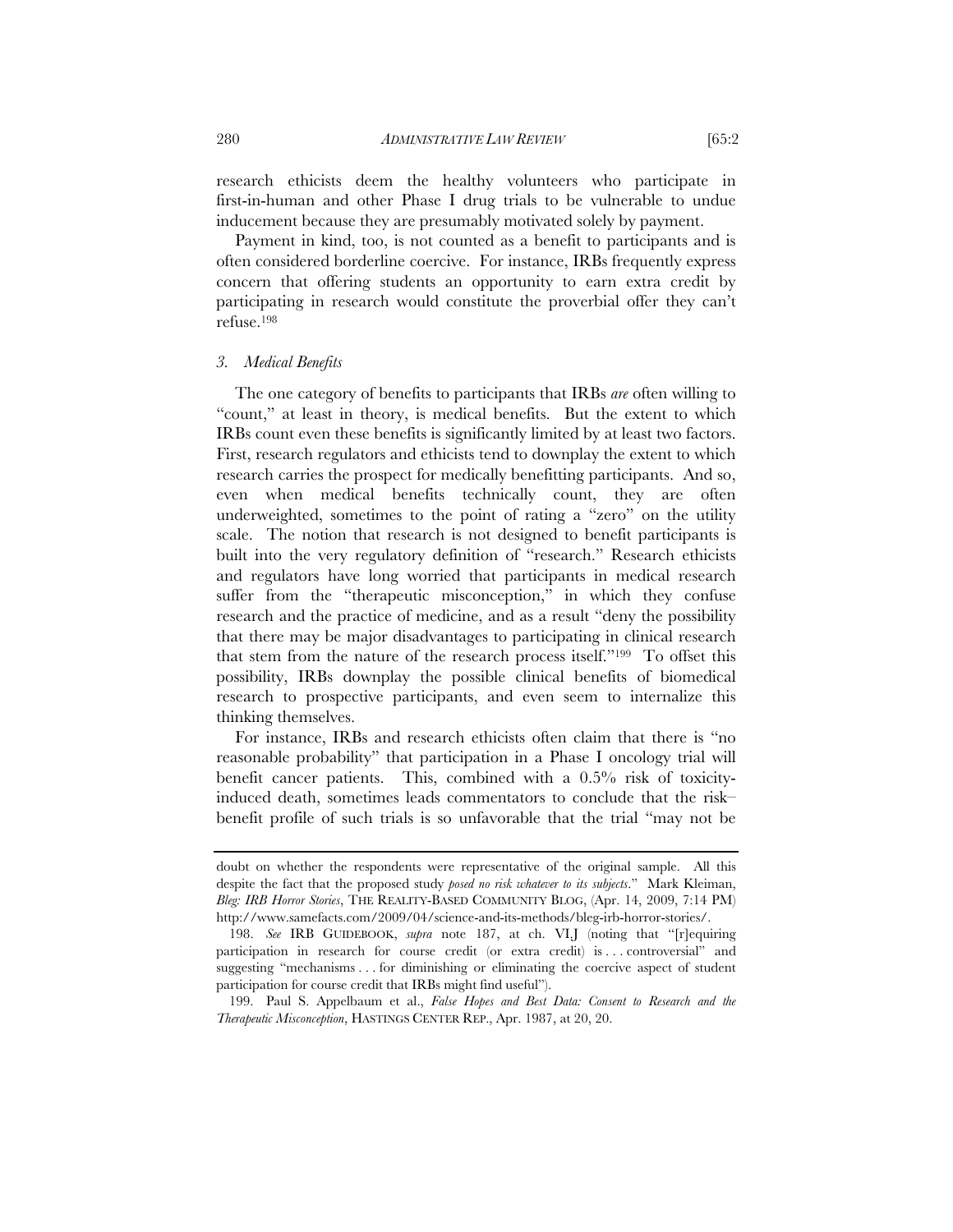performed."200 If they consider benefits at all, IRBs are likely to turn to oftcited meta-analyses of Phase 1 oncology studies that show that 5% of patient-participants respond to the investigational drug. But "such aggregate data conceal important information": More than 60% of the compounds tested had at least one "objective response" (i.e., tumor shrinkage of more than 50%), more than 30% of experimental drugs had greater than a 5% response rate and, in some cases, "substantial clinical benefits and even cures have been achieved."201 For example, in the 1970s, cisplatin for testicular cancer "had a response rate of more than 50%, and in a quarter of cases the tumor completely disappeared and was probably cured."202 And, more recently, imatinib mesylate for chronic myeloid leukemia "demonstrated complete hematologic response rates of 98%, of which 96% lasted beyond 1 year."203

Second, research regulators and ethicists tend to count only "direct," and not "indirect," benefits of all kinds, including medical benefits. Direct benefits are those that derive from the research procedures themselves. Indirect benefits, by contrast, are ancillary to a study, and include not only payment and compensation in-kind but also medical examinations, medicines, and psychological counseling. Thus, in a survey of IRB chairpersons, only 51% thought that added medical examinations and medicines offered the prospect of direct benefit to participants, and only 60% thought that added psychological counseling did so. These already relatively low percentages flout the regulations' definition of "direct benefit," OHRP's interpretation of the regulations in its *IRB Guidebook*, and the view of "most commentators."204

## *C. IRB Risk-Aversion and Its Costs*

One possible implicit rationale for the twin practices of overemphasizing risks and undercounting expected benefits to participants is that participant heterogeneity, as we have seen, makes it inappropriate for IRBs to assume that all participants would receive the same (or any) benefit. But this "solves" the heterogeneity problem by assigning *no* utility to, say, compensation or altruism for *any* participant and by assigning to *all* prospective participants the disutility of *every* conceivable cost to *any*

 <sup>200.</sup> Agrawal & Emanuel, *supra* note 18, at 1076 (quoting George J. Annas, *The Changing Landscape of Human Experimentation: Nuremberg, Helsinki, and Beyond*, 2 HEALTH MATRIX 119 (1992)).

 <sup>201.</sup> *Id.*

 <sup>202.</sup> *Id.*

 <sup>203.</sup> *Id.*

 <sup>204.</sup> *See* Shah et al., *supra* note 76, at 478, 480.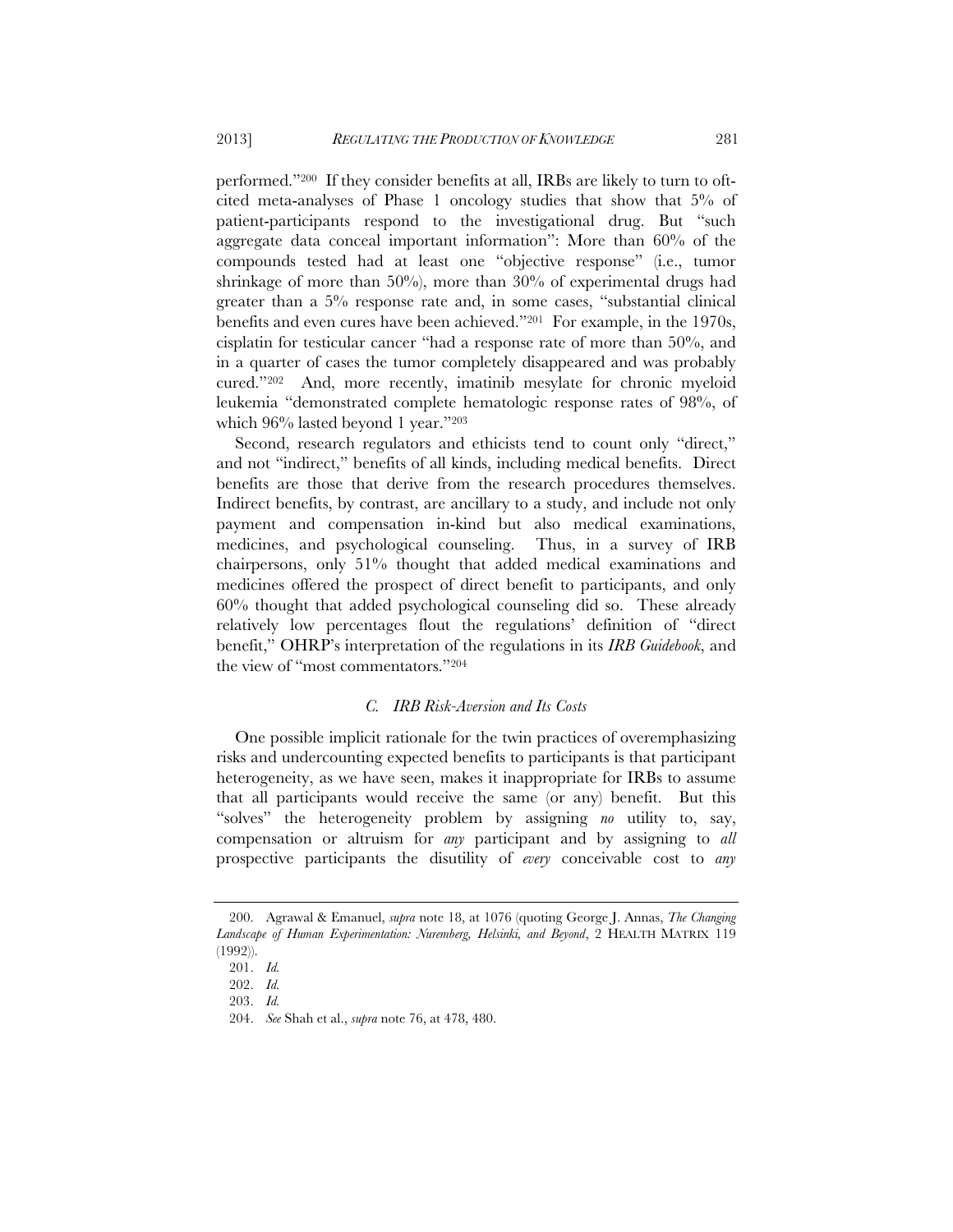conceivable participant. The net effect is that IRB risk–benefit decisionmaking is systematically risk-averse relative to the utility that at least some, and very often most, prospective participants could expect from enrolling in a study.

The costs of this risk aversion are hardly trivial. Although IRBs do not often reject research proposals outright, the most comprehensive data available205 suggest that IRBs require alterations to over 80% of the submissions they eventually approve—about 100,000 altered proposals each year.206 The data do not indicate the nature of these alterations, and most are likely designed to enhance the informed consent process or minimize gratuitous risks, rather than to alter the risk–benefit profile of the study.207 Yet IRBs do sometimes require substantive alterations that render research less valuable, more costly, or more difficult (or practically impossible) to conduct.208

206. Hamburger, *supra* note 14, at 407, 424.

 <sup>205.</sup> BELL ET AL., *supra* note 45, at 4. The *Bell Report*, a National Institutes of Health-commissioned survey of the 1995 practices of 491 IRBs, found that 94% of IRBs were equally or more likely to require changes to a proposal than to approve it as submitted. *Id.* at 11 fig. 4. Thirty-four percent did not approve any proposals without alterations that year. *Id.* at 29 fig. 15. Overall, 73% of IRBs approved 25% or fewer protocols as submitted; 34% approved none as submitted;  $10\%$  approved  $25\%$ – $50\%$  as submitted; and  $6\%$ approved more than 50% as submitted. *Id.* at 61. Lack of data about the IRB system is a notorious and persistent problem. *See, e.g.*, PRESIDENTIAL COMM'N FOR THE STUDY OF BIOETHICAL ISSUES, MORAL SCIENCE: PROTECTING PARTICIPANTS IN HUMAN SUBJECTS RESEARCH 33 (Dec. 2011); INST. OF MED., RESPONSIBLE RESEARCH: A SYSTEMS APPROACH TO PROTECTING RESEARCH PARTICIPANTS (Daniel D. Federman et al. eds., 2003); OFFICE OF THE INSPECTOR GEN., U.S. DEP'T OF HEALTH & HUMAN SERVS., OEI-01-97-00193 INSTITUTIONAL REVIEW BOARDS: A TIME FOR REFORM (1998) [hereinafter HHS REPORT]; Christine Grady, *Do IRBs Protect Human Research Participants?*, 304 J. AM. MED. ASS'N 1122 (2010); Thomson et al., *supra* note 35, at 96 n.6.

 <sup>207.</sup> The Commission's survey of IRB practices during 1974–1975 found that, overall, IRBs required "modifications" in more than half of the protocols they reviewed. NAT'L COMM'N FOR THE PROT. OF HUMAN SUBJECTS OF BIOMEDICAL AND BEHAVIORAL RESEARCH, INSTITUTIONAL REVIEW BOARDS: REPORT AND RECOMMENDATIONS 60 (1978). However, the vast majority of these involved IRB requests for additional information from researchers or required changes to informed consent forms. Substantive changes were required in only 12% to 16% of reviewed proposals—3% to 4%, each, for changes to scientific design, subject selection, risks and discomforts, and confidentiality. *Id.* at 60–61. Like the *Bell Report*, the Commission found marked variability among IRBs, with 14% requiring "modifications" to all proposals and 22% requiring changes to no more than onethird of them. *Id.* at 61. *See also* Sue Richardson & Miriam McMullan, *Research Ethics in the UK: What Can Society Learn from Health?*, 41 SOCIOLOGY 1115, 1122 (2007) (51% of surveyed social scientists in the U.K. reported having been required by IRBs to alter their research for the worse at least once within the prior five years).

 <sup>208.</sup> *See supra* note 64 and accompanying text.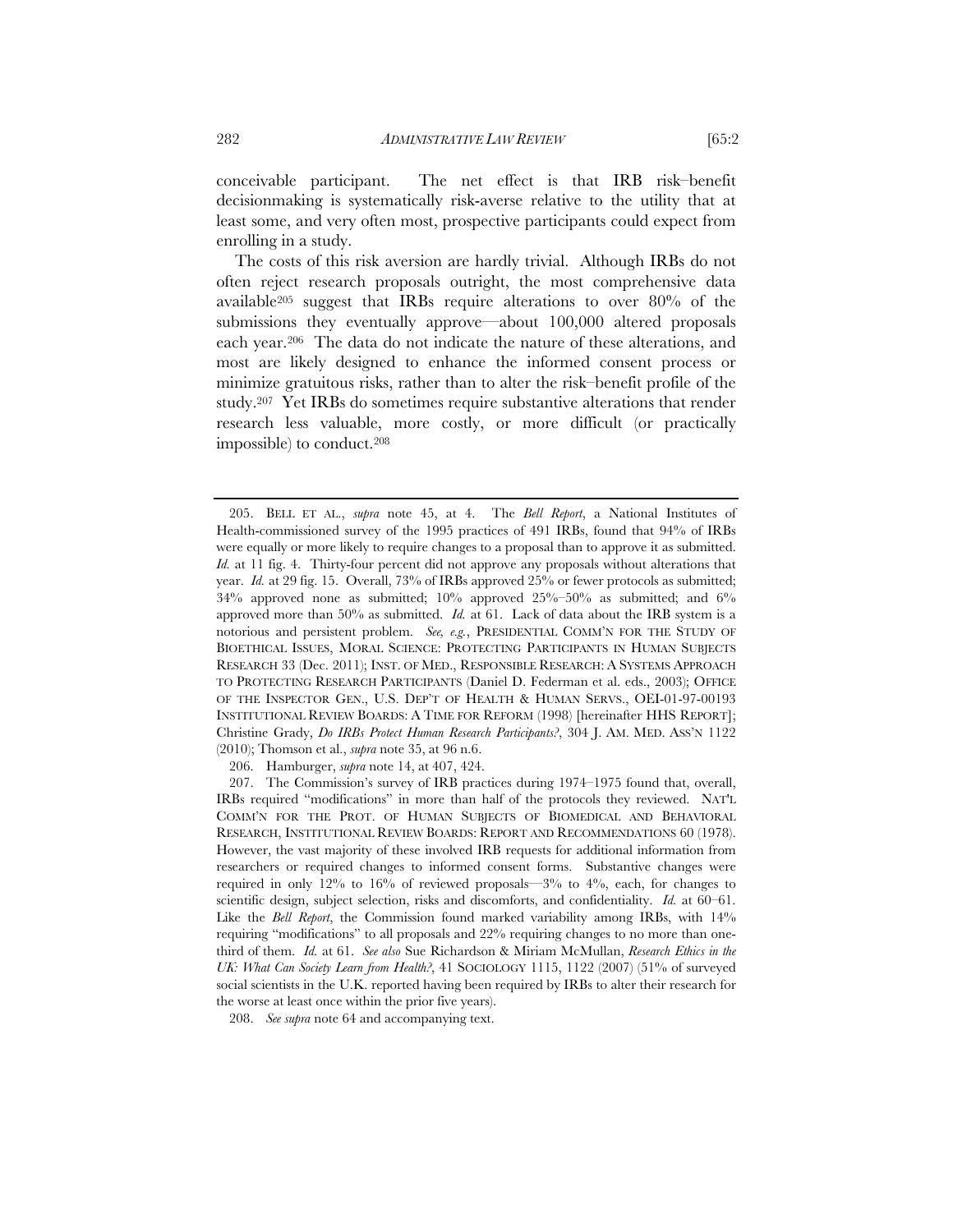#### *1. To Researchers and Society*

Researchers, of course, suffer when research is blocked, altered, delayed or abandoned.209 Their careers can be diminished, stalled, or even ruined. Those who lack power (such as untenured faculty and students) or are on deadline (for graduation, tenure, or a grant) are especially vulnerable. Undergraduates and even master's level graduate students increasingly graduate without any experience in empirical research,210 to the detriment of both them and society.

Society, too, clearly suffers from IRB risk aversion. Even acknowledging that much research ultimately fails to yield important knowledge, as Philip Hamburger notes,

[O]ne only has to assume that one in 100,000 projects would otherwise have had profound benefits to understand the loss caused by IRBs. A single educational, epidemiological, or medical study can transform the lives of countless individuals—whether by giving rise to a lifesaving invention or treatment or by prompting a new government policy . . . .211

Nor do these numbers reflect the considerable research that is abandoned or foregone due to the chilling effect of IRB review. Ironically, the most innovative research tends to be the most likely to be blocked or foregone, since it often relies on unorthodox methodologies or involves cutting-edge topics likely to be viewed as controversial or "sensitive" by IRBs.212

## *2. To Prospective Participants*

Less obviously—but critically—IRB risk aversion sets back the interests of those who might have chosen to accept an offer to enroll in a study but who, in the wake of an unfavorable risk–benefit decision by an IRB, receive a substantively different (and perhaps less attractive) offer than they otherwise would have had—or no offer at all. It is important that

 <sup>209.</sup> *See, e.g.*, Jack Katz, *Toward a Natural History of Ethical Censorship*, 41 L. & SOC'Y REV. 797, 804 (2007) (researchers abandon plans for field research in favor of studying existing data). There is even some evidence that this chilling effect has spilled over to third parties. Grant reviewers, for instance, have confessed to assigning lower scores than they otherwise would to proposals that they predict may not survive IRB review.

 <sup>210.</sup> *See* Richardson & McMullan, *supra* note 207 (discussing social science master's students in health in the U.K.).

 <sup>211.</sup> Hamburger, *supra* note 14, at 469.

 <sup>212.</sup> *See, e.g.*, Malcolm M. Feeley, *Legality, Social Research, and the Challenge of Institutional Review Boards*, 41 L. & SOC'Y REV. 757, 769–70 (2007); Annette Hemmings, *Great Ethical Divides: Bridging the Gap Between Institutional Review Boards and Researchers*, 35 EDUC. RESEARCHER 12, 15 (2006).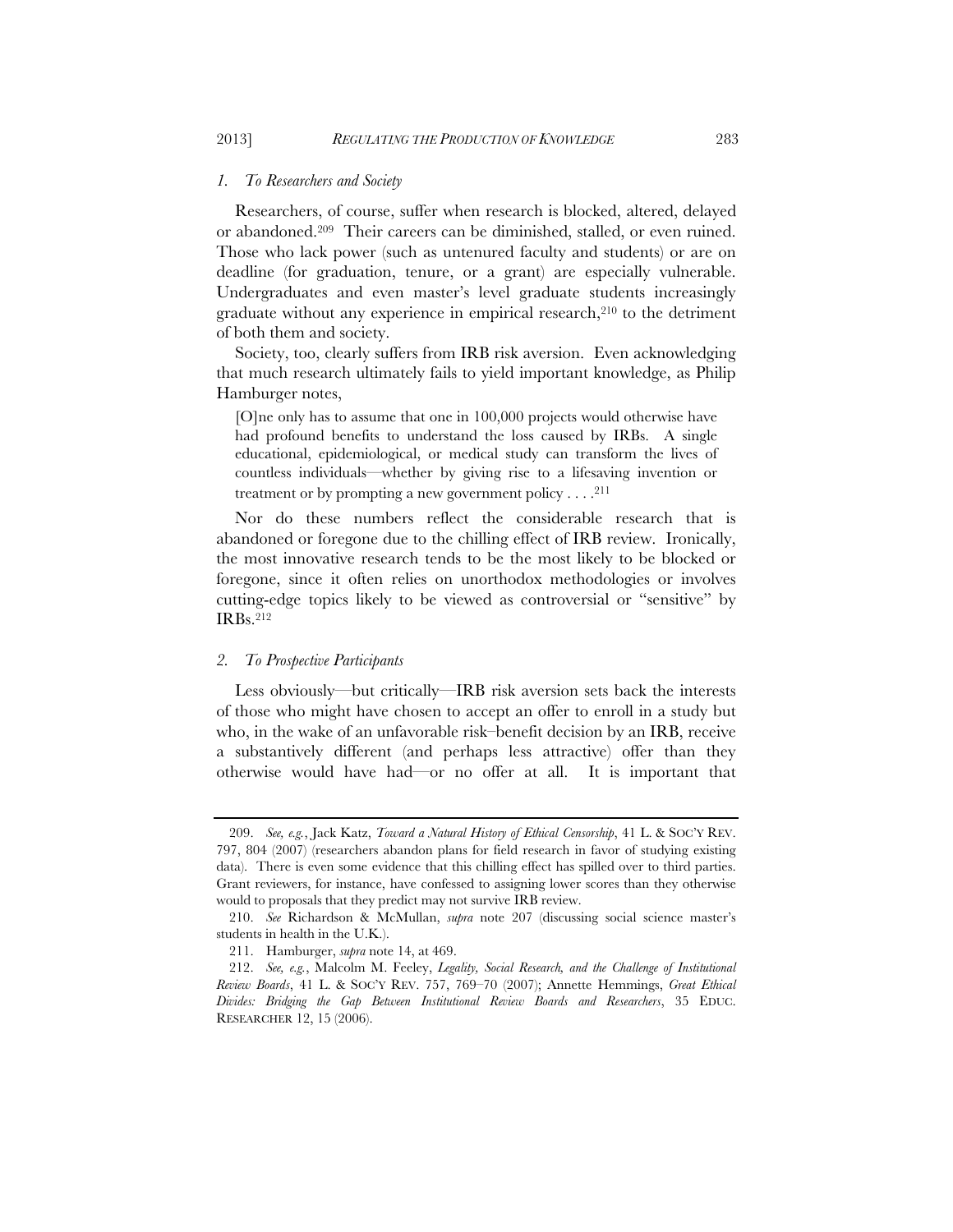prospective participants understand that the primary goal of the participant–researcher relationship, unlike the patient–physician or client– practitioner relationship, is not to pursue the individual participant's best interests. But it does not follow from the fact that research is not *intended by the researcher* to serve individual participant interests that no individual participant can ever (rationally) view participation as *in fact* in her best interests, broadly construed, relative to her other alternatives. The vast majority of agreements between individuals are not intended by both parties to serve the best interests of one of them; rather, both parties typically expect to benefit from the arrangement, often in different ways and to different degrees, commensurate with their individual preferences and alternatives. The conventional wisdom of research regulators and ethicists, which holds that protecting participants primarily means protecting them *from* research, denies this reality.213

Recall the study in which researchers asked female undergraduates about various sensitive topics, and found that those who had experienced child abuse were both more likely to report distress due to remembering the past *and* more likely to report that participation had benefitted them than were other respondents.214 Ninety-five percent of participants reported a positive cost/benefit ratio and agreed with the statement, "Had I known in advance what participating would be like for me I still would have agreed."215 Another study found that 92% of participants reported that they would participate in the study again.216 Yet, under their broad mandate to consider all conceivable risks, IRBs will almost certainly count the risk that participants will be distressed, and apply it to all prospective participants, while under their unduly narrow sense of what counts as a benefit, they will almost certainly not count these potential psychological benefits for any participants.

Or consider an example from biomedical research. In one study, 65% of terminally ill cancer patients participating in a Phase I drug trial predicted that they would receive psychological benefits<sup>217</sup> from the reassurance of routine physician contact during a time of uncertainty, the ability to exercise willpower in a situation otherwise marked by factors outside of their control, and the knowledge that they are helping future cancer patients. Yet many argue that Phase I oncology trials have an

 <sup>213.</sup> I develop this argument in *Research Contracts*. *See generally* Meyer, *supra* note 22, at 4.

 <sup>214.</sup> *See* text accompanying note 151.

 <sup>215.</sup> Josef I. Ruzek & Douglas F. Zatzick, *Ethical Considerations in Research Participation Among Acutely Injured Trauma Survivors: An Empirical Investigation*, 22 GEN. HOSP. PSYCHIATRY 27, 30 (2000).

 <sup>216.</sup> Hebenstreit & DePrince, *supra* note 149, at 66–67.

 <sup>217.</sup> Agrawal & Emanuel, *supra* note 18, at 1077.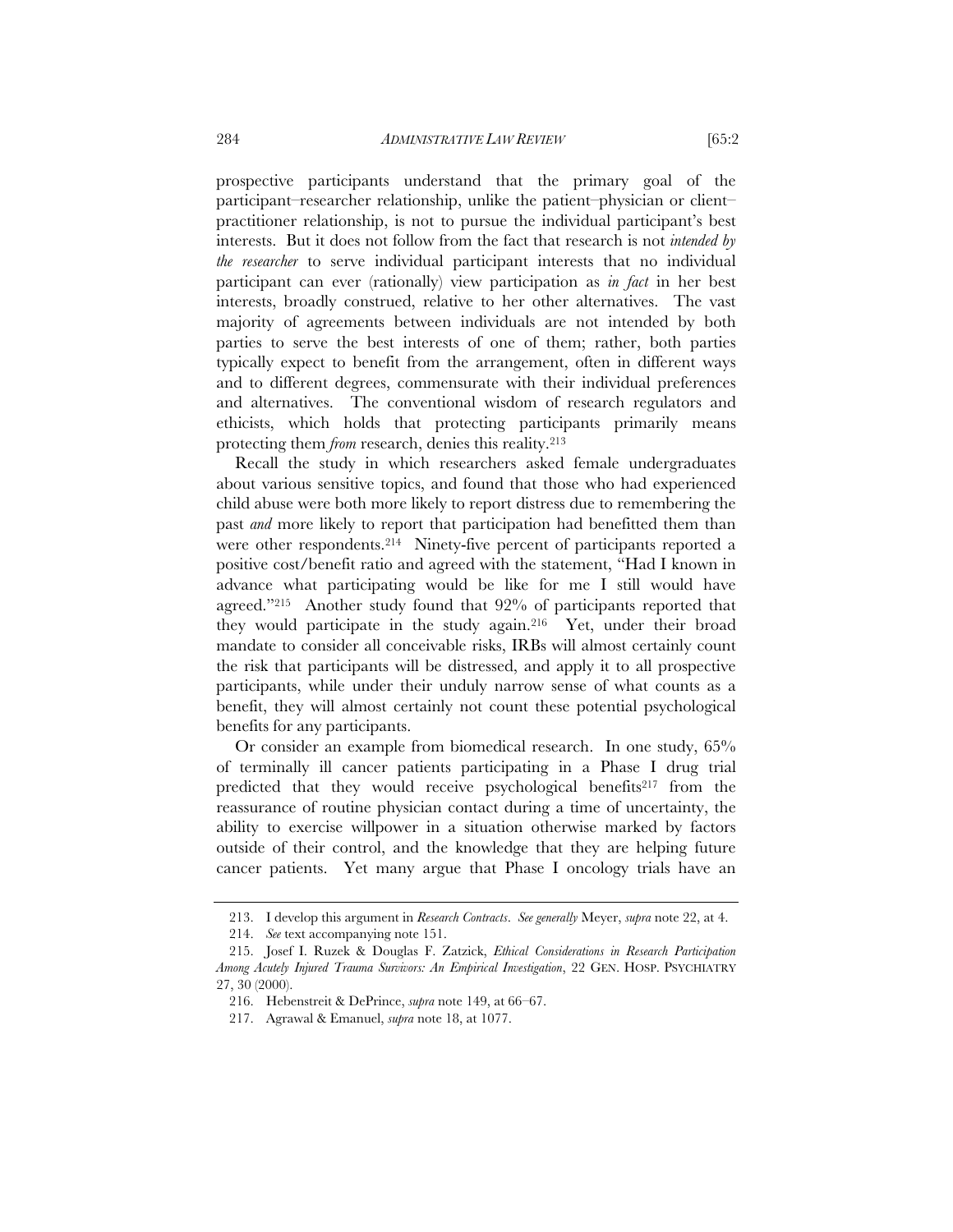unacceptable risk–benefit ratio, in part because critics undercount expected therapeutic benefits and demand more favorable risk–benefit profiles from oncology research than from virtually identical chemotherapy agents used outside of trials,218 but also because they ignore these psychosocial benefits of trial participation. Ironically, although we have bioethics to thank for emphasizing the intensely personal nature of how individuals die, in subjecting one option for dealing with terminal illness to a risk–benefit analysis that refuses to consider any inputs other than those that sound in extended lifespan, we also have bioethics to thank for restricting choice in dying.219

Given that IRBs can only make one risk–benefit decision binding on everyone, setting the risk–benefit profile to reflect the interests of the most vulnerable prospective participant might be said to be a prudent strategy. Indeed, it might even be said to be a requirement of justice. But, from the perspective of prospective participants—which is, after all, what the IRB system is designed to protect—this strategy is benign only if participants' welfare can only be set back, and never advanced, by research participation. The evidence suggests that this is not the case.

# IV. PROPOSALS TO REFORM IRBS AND WHY THEY WILL NOT SOLVE (AND MAY EXACERBATE) THE HETEROGENEITY PROBLEM

Rather than responding to participant heterogeneity with risk aversion, can IRBs be reformed to permit them to accommodate prospective participant heterogeneity in their risk–benefit decisionmaking? There is no shortage of proposals to reform the IRB system, including those that would "centralize, regionalize, or consolidate IRBs, strengthen and demystify federal oversight, infuse more support and resources into the system, augment IRB member training, require credentialing of IRB professionals, mandate independent accreditation, educate the public, and continue to investigate 'alternative' models of review."220 Most of these proposed reforms ultimately seek to redress what their proponents see as IRB risk– benefit "errors" (whether of the Type I or the Type II variety), for which IRB variation in risk–benefit analysis is the most salient symptom. Numerous empirical studies that have consistently found that IRBs—both

 <sup>218.</sup> *See id.*

 <sup>219.</sup> *Accord id.* ("It would be ironic if critics of phase 1 cancer studies considered only the physical benefits and ignored these quality-of-life and psychological benefits because they want to ensure a quality dying process for terminally ill patients.").

 <sup>220.</sup> Lura Abbott & Christine Grady, *A Systematic Review of the Empirical Literature Evaluating IRBs: What We Know and What We Still Need to Learn*, J. EMPIRICAL RES. ON HUM. RES. ETHICS, Mar. 2011, at 3.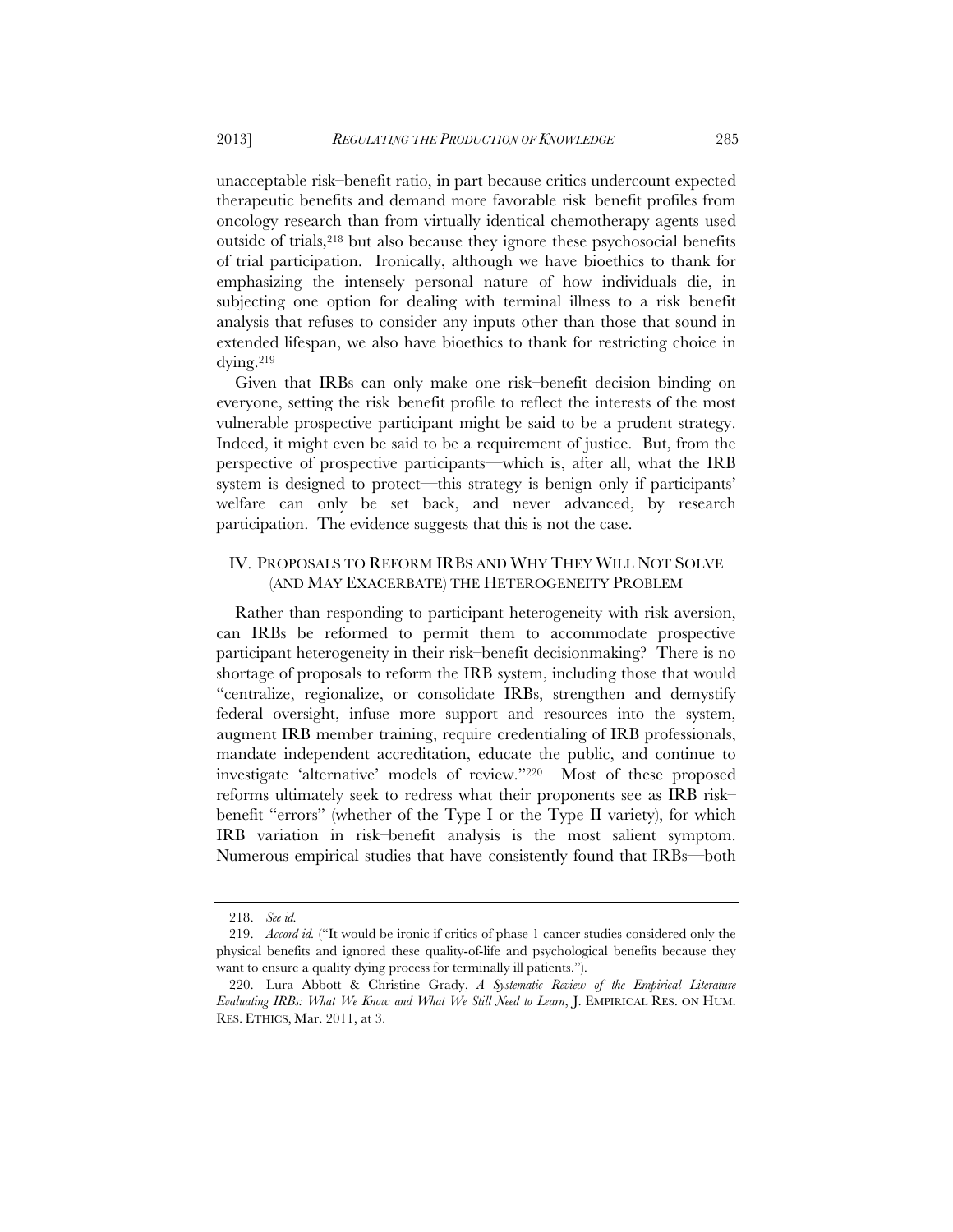in the U.S.221 and abroad,222 and across a range of institutional settings and research methodologies—reach markedly different decisions about the acceptability of similar and even identical studies. Proposals differ chiefly in what they identify as the root cause of IRB risk–benefit error. Those that identify this cause as insufficient lay input into IRB risk–benefit decisionmaking and seek to increase such input in various ways. Other proposals view the ad hoc nature of IRB risk–benefit analysis as the primary problem and so seek redress by formalizing, or adding rigor to, IRB decisionmaking.

This Part considers these two sets of proposals and concludes that, although some reforms might yield independent benefits, few would significantly address the heterogeneity problem, none would solve it, and some might well exacerbate it.

 <sup>221.</sup> *See supra* text accompanying notes 76–78, 115–118, 204; Ceci et al., *supra* note 72, at 1000; Kathleen Dziak et al., *Variations Among Institutional Review Board Reviews in a Multisite Health Services Research Study*, 40 HEALTH SERVS. RES. 279, 280 (2005); Lee A. Green et al., *Impact of Institutional Review Board Practice Variation on Observational Health Services Research*, 41 HEALTH SERVS. RES. 214, 214 (2006); Sarah M. Greene et al., *Impact of IRB Requirements on a Multicenter Survey of Prophylactic Mastectomy Outcomes*, 16 ANNALS EPIDEMIOLOGY 275, 276–78 (2006); Jerry Goldman & Martin D. Katz, *Inconsistency and Institutional Review Boards*, 248 J. AM. MED. ASS'N 197, 202 (1982); Jon Mark Hirshon et al., *Variability in Institutional Review Board Assessment of Minimal-Risk Research*, 9 ACAD. EMERGENCY MED. 1417, 1419 (2002); Jonathan Mansbach et al., *Variation in Institutional Review Board Responses to a Standard, Observational, Pediatric Research Protocol*, 14 ACAD. EMERGENCY MED. 377, 377 (2007); Rita McWilliams et al., *Problematic Variation in Local Institutional Review of a Multicenter Genetic Epidemiology Study*, 290 J. AM. MED. ASS'N 360, 365 (2003); Craig D. Newgard et al., *Institutional Variability in a Minimal Risk, Population-Based Study: Recognizing Policy Barriers to Health Services Research*, 40 HEALTH SERVS. RES. 1247, 1248 (2005); Henry Silverman et al., *Variability Among Institutional Review Boards' Decisions Within the Context of a Multicenter Trial*, 29 CRITICAL CARE MED. 235, 235 (2001); Thomas O. Stair et al., *Variation in Institutional Review Board Responses to a Standard Protocol for a Multicenter Clinical Trial*, 8 ACAD. EMERGENCY MED. 636, 637 (2001); Mary Terrell White & Jennifer Gamm, *Informed Consent for Research on Stored Blood and Tissue Samples: A Survey of Institutional Review Board Practices*, 9 ACCOUNTABILITY RES. 1, 1–2 (2002).

 <sup>222.</sup> *See supra* text accompanying 119–127, 177–80; Hans-Peter Graf & Dennis Cole, *Ethics-Committee Authorization in Germany*, 21 J. INST. MED. ETHICS 229 (1995); Claire Gilbert et al., *Diversity in the Practice of District Ethics Committees*, 299 BMJ 1437, 1438 (1989); Ursula J. Harries et al., *Local Research Ethics Committees: Widely Differing Responses to a National Survey Protocol*, 28 J. ROYAL C. PHYSICIANS LONDON 150, 150 (1994); Matthew Hotopf et al., *Are Ethical Committees Reliable?*, 88 J. ROYAL SOC'Y MED. 31, 32 (1995) (U.K.); Jennifer Marshall & Michael R. Hadskis, *Canadian Research Ethics Boards, MRI Research Risks, and MRI Risk Classification*, IRB: ETHICS & HUM. RES., July–Aug. 2009, at 9, 14; Claire Middle et al., *Ethics Approval for a National Postal Survey: Recent Experience*, 311 BMJ 659, 660 (1995) (U.K.); G. Moutel et al., *Analysis of a Survey of 36 French Research Committees on Intracytoplasmic Sperm Injection*, 351 LANCET 1121, 1123 (1998).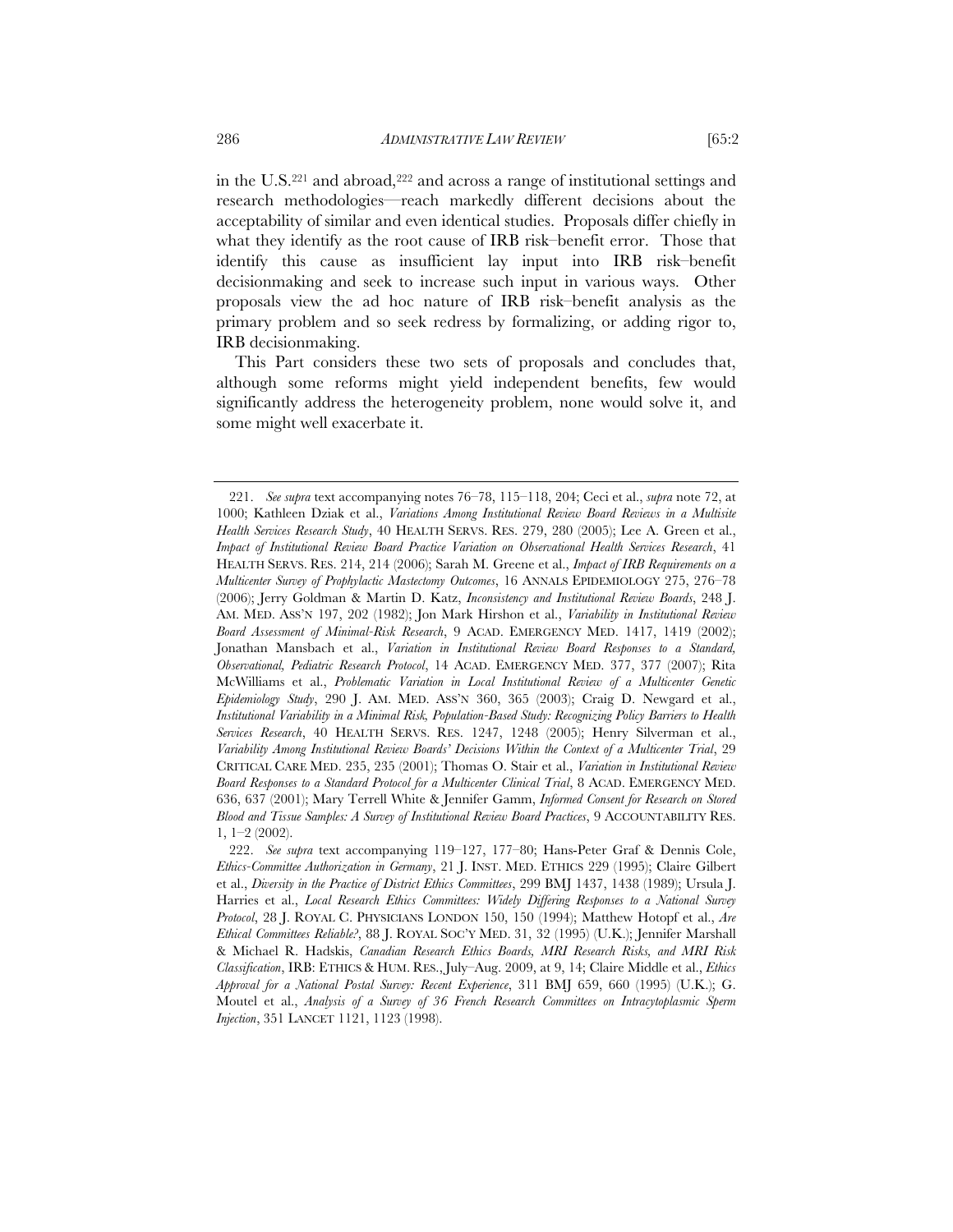# 2013] *REGULATING THE PRODUCTION OF KNOWLEDGE* 287

#### *A. Increased Lay Input into IRB Decisionmaking*

The premise of the first set of reform proposals is that IRB risk–benefit error is primarily caused by insufficient lay input into IRB decisionmaking. Both camps of IRB critics have remarked that IRB decisions often poorly reflect participant interests despite the fact that IRBs' primary charge is to protect participant welfare. Recall, for instance, the "Type II error camp," for whom IRBs most often, or most seriously, err in permitting unreasonably risky research to proceed. This camp often attributes such errors to an IRB composed of conflicted or captured members whose incentives lie in protecting the institution or their fellow researchers (in the case of academic IRBs) or in appeasing the entity that pays them (in the case of commercial IRBs), rather than in protecting unidentified participants.

A "Type I error camp" version of this complaint arises cyclically as well, although it is generally reserved for clinical research investigating serious or life-threatening diseases. In the 1980s, for instance, various activists and patient advocates, particularly in the HIV/AIDS and breast cancer "communities," argued that they were being unreasonably denied opportunities to participate in clinical research by those who were effectively "protecting them to death." They sought access to research, and sometimes also demanded a role in the development of research agendas, study designs, and drug approval processes.223

## *1. Lay Membership on IRBs*

One commonly proposed solution to such problems is to amend the regulations that govern IRB membership so that IRBs better reflect participants' interests. The architects of the current system deliberately chose to make IRBs local, rather than regional or national, so that they would reflect the community's values and other "local knowledge."224 The National Commission, moreover, called for "diverse membership" on IRBs to reflect "awareness and appreciation of the various qualities, values and needs of the diverse elements of the community served by the institution or in which it is located."225 The codification of this sentiment in the regulations is the requirement that each IRB "be sufficiently qualified

 <sup>223.</sup> *See, e.g.*, Herbert R. Spiers, *Community Consultation and AIDS Clinical Trials: Part I*, IRB: ETHICS & HUM. RES., May–June 1991, at 7, 8. Today, disease communities are as likely to sponsor or conduct research themselves as they are to take up picket signs.

 <sup>224.</sup> *See* NAT'L COMM'N, IRBS, *supra* note 24, at 1–2. Thus, although legal scholars often point to inconsistent IRB results, the regulatory framework embraces local variation as a strength of the IRB system rather than a problem to be solved.

 <sup>225.</sup> *Id.* at 14.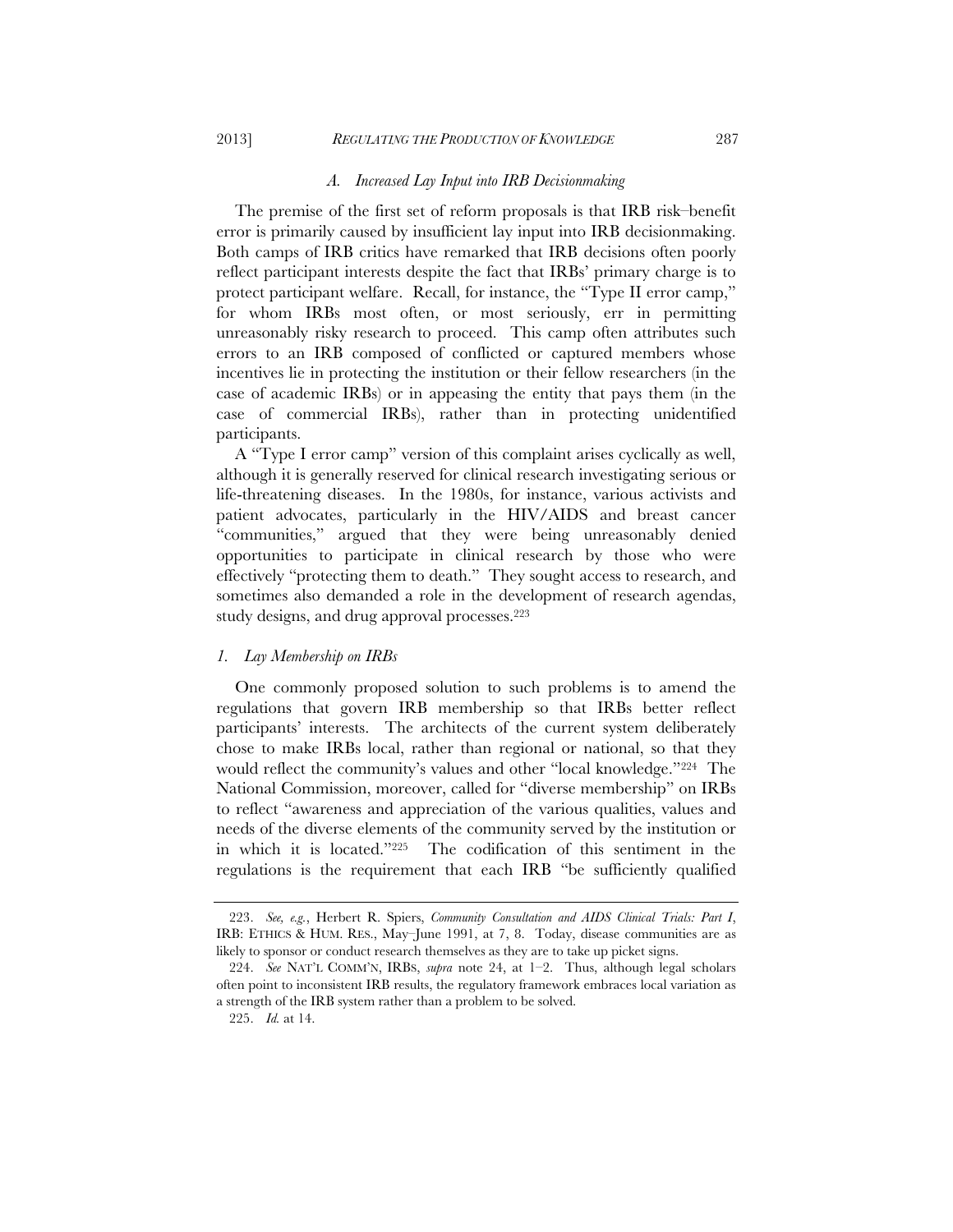through the experience and expertise of its members, and the diversity of the members, including considerations of race, gender, and cultural backgrounds and sensitivity to such issues as community attitudes, to promote respect for its advice and counsel in safeguarding the rights and welfare of human subjects."226

A large gap separates this aspiration from reality. First, the decision to establish IRBs at the local level predates globalization and the emergence of widespread, inexpensive telecommunications. Research today is very often conducted at multiple sites that span states and even countries, and much additional research is conducted online without respect to geographic boundaries. Under these circumstances, there is no particular reason to think that institution-based IRBs are especially representative of the population of prospective participants.

But IRBs are unlikely to reflect prospective participant preferences even when research is to be conducted at the same institution whose IRB reviews it. IRBs are by regulation required to have at least five,<sup>227</sup> and in practice have on average about thirteen,<sup>228</sup> members. IRBs are only required to include one member "whose primary concerns are in nonscientific areas" and one "who is not otherwise affiliated with the institution."229 Often, the IRB finds one person to fulfill both roles. On average, then, one—or at most two—voting members on a thirteen-member IRB tend to be something other than scientific research faculty affiliated with the institution.

Moreover, neither the nonscience member nor the non-affiliate member need be a research participant, an advocate for participants, or even a random member of the local geographic community. Rather, the nonscience member might be (and often is) a humanities or law faculty member, while the non-affiliate might be a member of the research faculty at the institution across the street or, at best, a professional member of the community, such as a practicing attorney or clinician.

It should therefore not be surprising that, as a whole, IRB members are white, well-educated, institutionally affiliated, medically trained, and male.230 In most cases, even the "non-scientist" and "non-institutional

227. *Id.* § 46.107(a).

 <sup>226. 45</sup> C.F.R. § 46.107(a) (2012). IRBs must also make "[e]very nondiscriminatory effort" to ensure that members include both men and women. *Id.* § 46.107(b).

 <sup>228.</sup> Raymond G. De Vries & Carl P. Forsberg, *What Do IRBs Look Like? What Kind of Support Do They Receive?*, 9 ACCOUNTABILITY RES. 199, 203 (2002).

<sup>229. 45</sup> C.F.R.  $\frac{6}{3}$  46.107(c)–(d). The Commission, by contrast, had recommended that "at least one-third but no more than two-thirds of the IRB members should be scientists." NAT'L COMM'N, IRBS, *supra* note 24, at 14.

 <sup>230.</sup> *See* BELL ET AL., *supra* note 45, at 23–24 (finding that 95% of surveyed IRB chairs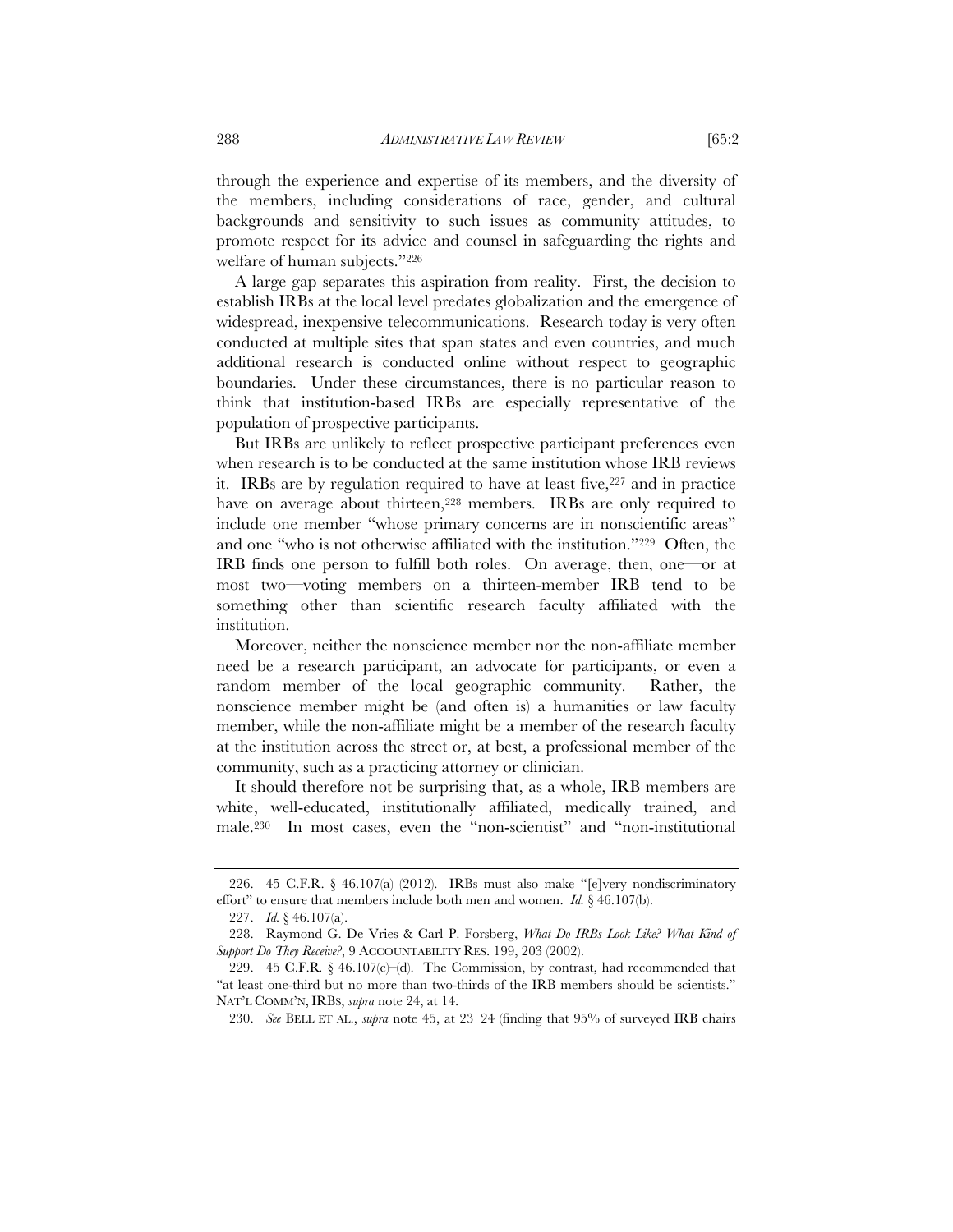affiliate" members more closely resemble other IRB members than they do the "lay community" or the population of prospective research participants.231 Nor should it be particularly surprising that token nonscience and non-affiliate members view their contributions to IRB deliberation as modest at best.

In response, many have argued for an increase in lay membership on IRBs,232 or for a separate process of community consultation in some or all research.233 But participant heterogeneity is far too fine-grained for these proposals to provide IRBs with significantly better information about prospective participant preferences than they currently have. Although geographic, special interest, and other communities are often constitutive of individual identity, each individual is simultaneously a member of multiple different communities. Within any of these communities, variation in research risk–benefit preferences will be significant at the unit of the individual, a fact suggested by the oft-noted difficulties in determining who is entitled to speak for a community, and even in identifying the relevant "community" itself. In short, proposals to enhance the local nature of IRB review by adding lay members are not local *enough* to solve the information aspect of the heterogeneity problem. And they would do nothing to address IRBs' aggregation problem.

# *2. Public Transparency and Accountability*

IRB decisionmaking, like that of juries, is essentially conducted in the

were white, 77% were male, and 62% were full-time faculty affiliates of the institution); De Vries & Forsberg, *supra* note 228, at 202, 205–06 (survey of random sample of 10% of IRBs registered with OHRP ( $n=87$ ) finding that: 85% of IRB members ( $n=1161$ ) are white, with 28% of IRBs having all white members; in over 85% of IRBs, the majority of members are institutional affiliates).

 <sup>231.</sup> *See, e.g.*, Emily E. Anderson, *A Qualitative Study of Non-Affiliated, Non-Scientist Institutional Review Board Members,* 13 ACCOUNTABILITY RES. 135, 140, 151 (2006) (small study  $(n=16)$  of non-affiliated and nonscientist IRB members finding most were white, educated, professional, had no experience as research participants, and were recruited through institutional contacts).

 <sup>232.</sup> *See, e.g.*, NBAC, *supra* note 26, at xvi (recommending that at least 25% of each IRB's members be nonscientists, non-institutional affiliates, or participant advocates); HHS REPORT, *supra* note 205. at 17–18 (recommending increased nonscientist and noninstitutional membership as a means of mitigating IRB capture by institutional interests); Jesse A. Goldner, *An Overview of Legal Controls on Human Experimentation and the Regulatory Implications of Taking Professor Katz Seriously*, 38 ST. LOUIS U. L.J. 63, 107 (1993) (laypersons constitute at least half of IRB members in Denmark).

 <sup>233.</sup> *See, e.g.*, Neal Dickert & Jeremy Sugarman, *Ethical Goals of Community Consultation in Research*, 95 AM. J. PUB. HEALTH 1123 (2005) (discussing the ethical goals that community consultation achieves).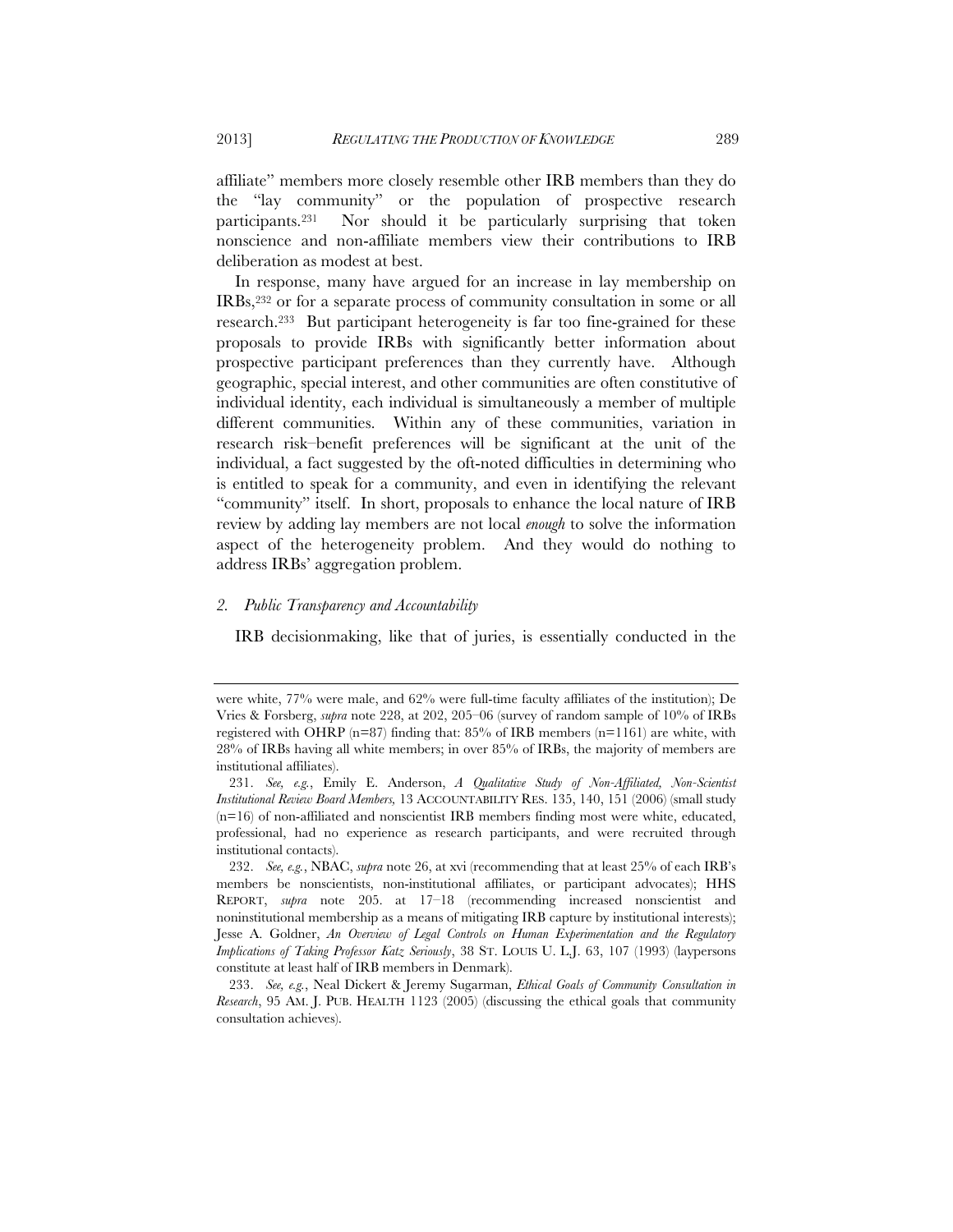proverbial black box. It is barely transparent to researchers, much less to the public. IRB meetings are generally closed to researchers. And although agencies have access to the minutes of IRB meetings, which must include "the basis for requiring changes in or disapproving research" and a

"written summary of the discussion of controverted issues and their resolution,"234 these documents generally are not deemed public records under the Freedom of Information Act (FOIA). The regulations require IRBs to provide researchers with a written "statement of the reasons for its decision" whenever it disapproves research, and to allow researchers "an opportunity to respond in person or in writing."235 But this statement need not be, and in practice rarely is, detailed, and no explanation at all is required for IRB decisions requiring substantive alterations to research almost certainly the much larger category.

IRBs could, of course, be made to publicly account for their decisions, as a matter of either law or private policy. IRB minutes could be posted online on institutional or agency websites (with redaction as necessary to protect confidential information); as with FOIA requests, made available to anyone upon request;236 or included with any published results of the research they have reviewed.237 But these reforms would only permit comment on IRB decisions after the fact, when any public commentary would come too late, at least for the study at bar. And some of these reforms, such as tying IRB transparency to research publication, fail to address IRB decisions regarding research that is not published or is rejected by IRBs.

To allow for more timely public input, IRBs might be required to hold meetings open to the public (again, with closed door proceedings permitted when necessary to ensure confidentiality). The regulations do not provide researchers, much less potential participants, with a right of appeal, and institutions rarely voluntarily provide such processes. But that, too, could be changed. The real difficulty, instead, is one that is also reflected in the relative failure of public comment periods during administrative rulemaking: even assuming that their voice might have an impact, very few members of the public have sufficient incentive to monitor or comment on IRB decisions. The benefit that an individual can expect from participating in research will usually be modest relative to the effort she would have to

 <sup>234. 45</sup> C.F.R. § 46.115(a)(2), (b).

 <sup>235.</sup> *Id.* § 46.109(d).

 <sup>236.</sup> *See, e.g.*, MD. CODE ANN., HEALTH-GEN. § 13-2003 (West 2012) (requiring IRBs to make minutes available to any person upon request).

 <sup>237.</sup> *See* Alexander Halavais, *Social Science: Open Up Online Research*, 480 NATURE 174, 175 (2011) (arguing that funders and journals condition their services on IRB agreement to provide their "ethics reflections" for the benefit of researchers and other IRBs).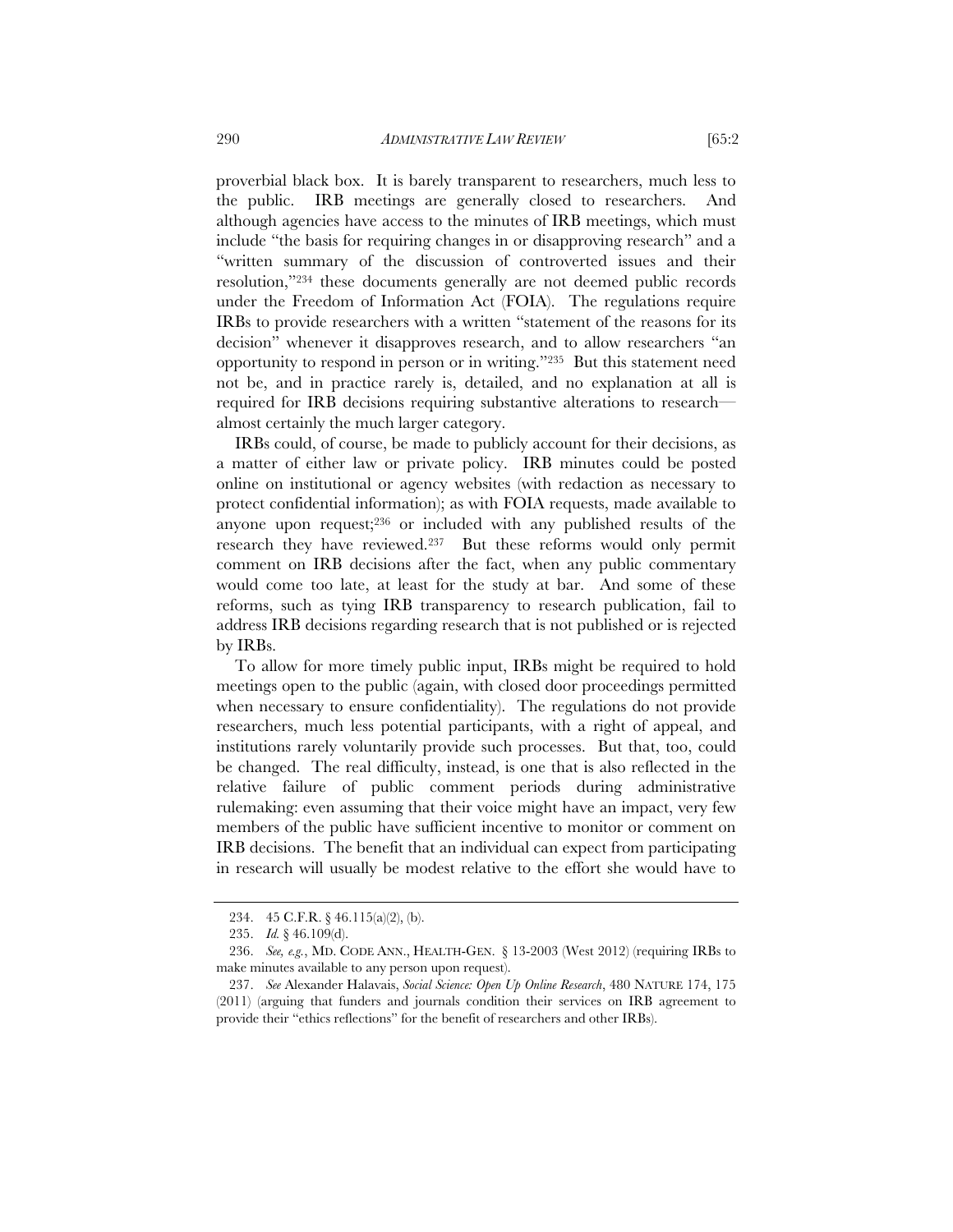exert to monitor IRB decisionmaking. Nor, again, would public transparency address the aggregation facet of the heterogeneity problem.

In short, although greater IRB transparency and accountability is independently desirable, it, like increased lay membership on IRBs, cannot solve the heterogeneity problem. Moreover, if taken too far, this line of reform could exacerbate the heterogeneity problem. Many, for instance, advocate a court-like hierarchy of local, regional, and national IRBs in which decisions by "lower" IRBs are subject to appellate review by "higher" IRBs.<sup>238</sup> Like judicial systems, this mechanism would result in not only intra- but also inter-IRB consistency through precedent. But where participant heterogeneity obtains, an increase in top-down, control-and-command risk–benefit analysis might make things worse.

# *B. Rigorous, Evidence-Based IRB Decisionmaking*

A second set of proposals is based on the premise that the root cause of IRB risk–benefit error is insufficiently rigorous or evidence-based IRB decisionmaking. In its discussion of IRB risk–benefit analysis, the Commission acknowledged that "[t]he possible harms and benefits from proposed research involving human subjects may not be quantifiable," but nevertheless insisted that they "should be evaluated systematically to assure a reasonable relation between" them.239 In practice, however, IRB risk assessment "is highly unstructured; essentially, the members are simply given a set of protocols and asked for their reactions."240 Indeed, a study of fifty-three IRBs in the Netherlands found that only six used anything like a systematic approach to risk–benefit analysis. The others admitted to relying solely on intuition.241

#### *1. Improved IRB Risk–Benefit Methodology*

Some thus argue that the solution to IRB risk–benefit "error" is a more systematic methodology for assessing research risks (research benefits are essentially ignored). For instance, some advocate for increased staffing,

 <sup>238.</sup> Coleman, *supra* note 12, at 43.

 <sup>239.</sup> NAT'L COMM'N, IRBS, *supra* note 25, at 23. The Commission also noted that risk– benefit "evaluation should include an arrayal of alternatives to the procedures under review and the possible harms and benefits associated with each alternative." *Id.* IRBs generally do not even pretend to speculate about the risks and expected benefits of alternatives to research participation, nor do proposed methodologies for IRB risk–benefit analysis involve such comparisons.

 <sup>240.</sup> *See* Coleman, *supra* note 12, at 14; Rid et al*., supra* note 97, at 1472.

 <sup>241.</sup> H.E.M. van Luijn et al., *Assessment of the Risk/Benefit Ratio of Phase II Cancer Clinical Trials by Institutional Review Board (IRB) Members*, 13 ANNALS ONCOLOGY 1307 (2002).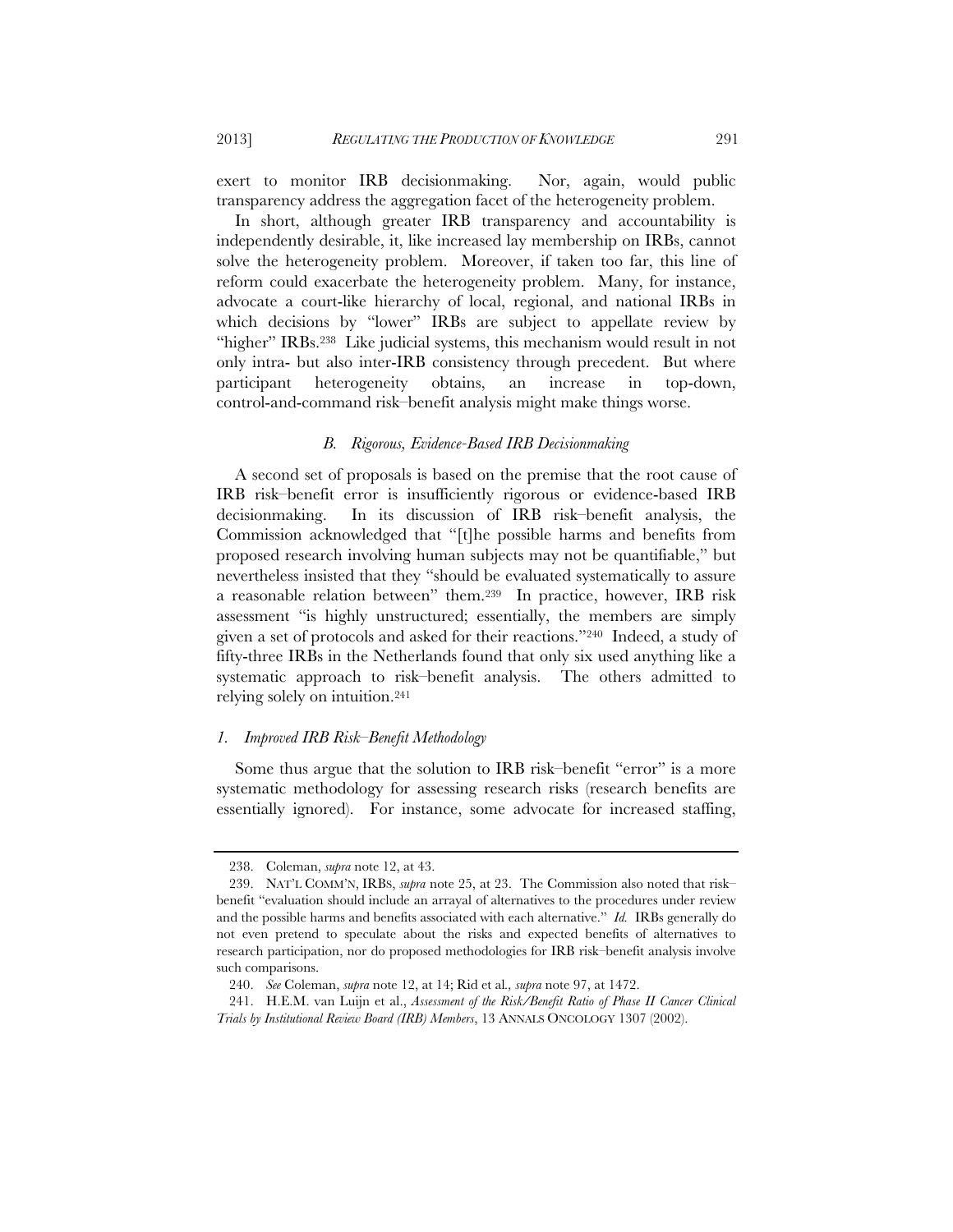training, or funding of IRBs. But disparities among IRBs in staffing, training, and funding do not seem to correlate with, much less cause, IRB variation.

Others urge IRBs to issue court-like opinions, pointing to the potential debiasing effect of such opinions on otherwise ad hoc risk–benefit reasoning: "Because [IRB] members are not required to state reasons for their decisions, the process encourages reliance on impressionistic judgments, or 'gut reactions."<sup>242</sup> Forcing IRBs to specify reasons for their decisions, they say, may curb their tendency to rely on indefensible gut reactions and should help ensure consistency across protocols and time within IRBs. But if participant heterogeneity is real, then formal IRB risk– benefit decisions may be based on post-hoc rationales to justify inescapably subjective decisions. And precedent-based IRB decisionmaking—like other attempts at increasing consistency among IRBs243—would only magnify the heterogeneity problem.

Still others advocate thinking systematically about research risk in comparison to other risky activities.244 In this vein, research participation has been (or could be) compared to risky employment (e.g., firefighting, law enforcement, emergency rescue work,245 logging, mining, commercial fishing, armed services, professional football, test piloting), risky leisure

 <sup>242.</sup> Coleman, *supra* note 12, at 14.

 <sup>243.</sup> For example, some argue that IRB variation is caused by excessive allowance for IRB discretion, which could be limited through clearer, more specific risk–benefit regulations or agency guidance. *See, e.g.*, de Champlain & Patenaude, *supra* note 177, at 533–34; Lenk et al., *supra* note 18, at 87 (arguing that variation in IRB risk analysis should be addressed through "more detailed, comprehensive, and unambiguous regulation . . . that does not permit such a wide range of interpretation").

 <sup>244.</sup> Some of the riskiest activities are relatively unregulated, compared to research. These include sports, leisure, and other voluntary activities such as one pack-a-day smoking (annual risk of death: 300 per 100,000 persons at risk), parachuting (200), motorcycling (65), skydiving (58), hang gliding (26) and boating (5), as well as occupations such as lumberjack (118), farmer (28), miner (27), police officer (20) and firefighter (10). Aaron Wildavsky & Adam Wildavsky, *Risk and Safety*, *in* THE CONCISE ENCYCLOPEDIA OF ECONOMICS tbl.2 (2008), *available at* http://www.econlib.org/library/Enc/RiskandSafety.html. On the other hand, much research more closely resembles risky activities that are totally unregulated, not even by mandatory disclosure rules. This includes, for example, survey research and polling; interview-based research and journalism or ordinary conversing.

 <sup>245.</sup> Alex John London, *Two Dogmas of Research Ethics and the Integrative Approach to Human-Subjects Research*, 32 J. MED. PHIL. 99, 115 (2007); s*ee also* Benjamin I. Sachs, *Enabling Employee Choice: A Structural Approach to the Rules of Union Organizing*, 123 HARV. L. REV. 655, 681 (2010) (discussing the potential risks faced by employees who support a unionization effort); Alex John London, *Reasonable Risks in Clinical Research: A Critique and A Proposal for the Integrative Approach*, 25 STAT. MED. 2869, 2881 (2006) (research risks "must not be greater than the risks . . . permitted in . . . other socially sanctioned activities that are similar in structure to the research enterprise").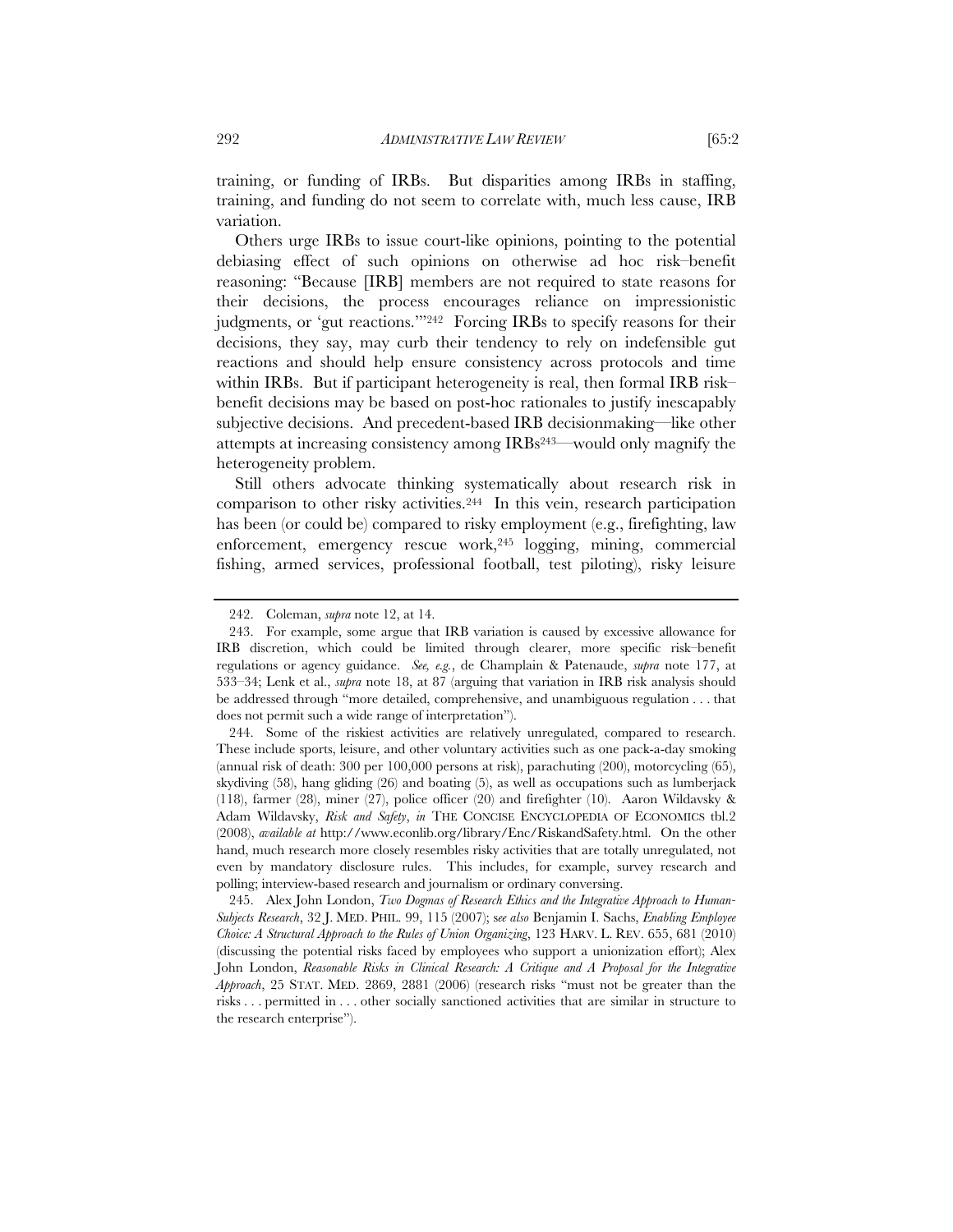activities (e.g., skydiving, mountain climbing, bungee jumping, extreme martial arts), and risky charitable activities (e.g., living organ or tissue donation,246 disaster relief work, volunteer work of various kinds in hostile territories, donating money to charity despite a volatile economy and employment sector). These comparisons might be used either to classify strata of research risks or to define acceptable risk limits.

What such compare-and-contrast exercises mostly suggest, however, is the exceptional way we manage research risks.247 Normatively speaking, little if anything follows from these observations.<sup>248</sup> More to the point, preferences regarding these comparator activities are also heterogeneous. When the Environmental Protection Agency surveyed "a range of health risks" along with government and private standards of acceptable risk in order to glean therein some level of "acceptable risk" in those areas which the agency might then use to inform its determination of acceptable levels of a particular pollutant, it found that "[n]o fixed level of risk could be identified as acceptable in all cases and under all regulatory programs." Rather, "the acceptability of risk is a relative concept and involves consideration of different factors," including the

certainty and severity of the risk; the reversibility of the health effect; the knowledge or familiarity of the risk; whether the risk is voluntarily accepted or involuntarily imposed; whether individuals are compensated for their exposure to the risk; the advantages of the activity; and the risks and advantages for any alternatives.249

# *2. Evidence-Based Risk–Benefit Analysis and Risk-Proportionate Regulation*

Finally, many argue that IRBs should base risk–benefit analysis on

 248. The bare fact that we treat research and other risks inconsistently, without (much) more, cannot tell us whether, on one hand, IRBs should be more lenient in vetting research risks or, on the other hand, the Occupational Safety and Health Administration should be less lenient in permitting employment risks, the missions of Medécins Sans Frontiers should be subject to independent prospective review of their risks and expected benefits, and third parties should debate the "reasonableness" of tithing or writing checks to particular charities before anyone is permitted to do so. *Accord* Miller & Joffe, *supra* note 246, at 446–47.

 <sup>246.</sup> *See* F.G. Miller & S. Joffe, *Limits to Research Risks*, 35 J. INST. MED. ETHICS 445, 447 (2009).

 <sup>247.</sup> We permit competent individuals to assume greater risks in activities that often have far less social value than HSR (and may even involve negative externalities). And we do so on the basis of consent alone, usually accompanied by far weaker (if any) information disclosure, risk minimization, and liability waiver rules; in few, if any, of the above examples do we require anything approaching the kind of case-by-case licensing procedure to which researchers are subjected every time they wish to engage in that activity.

 <sup>249.</sup> *See* Baruch Fischhoff, *Acceptable Risk: A Conceptual Proposal*, 5 RISK: HEALTH, SAFETY & ENV'T 1, 2–3 (1994).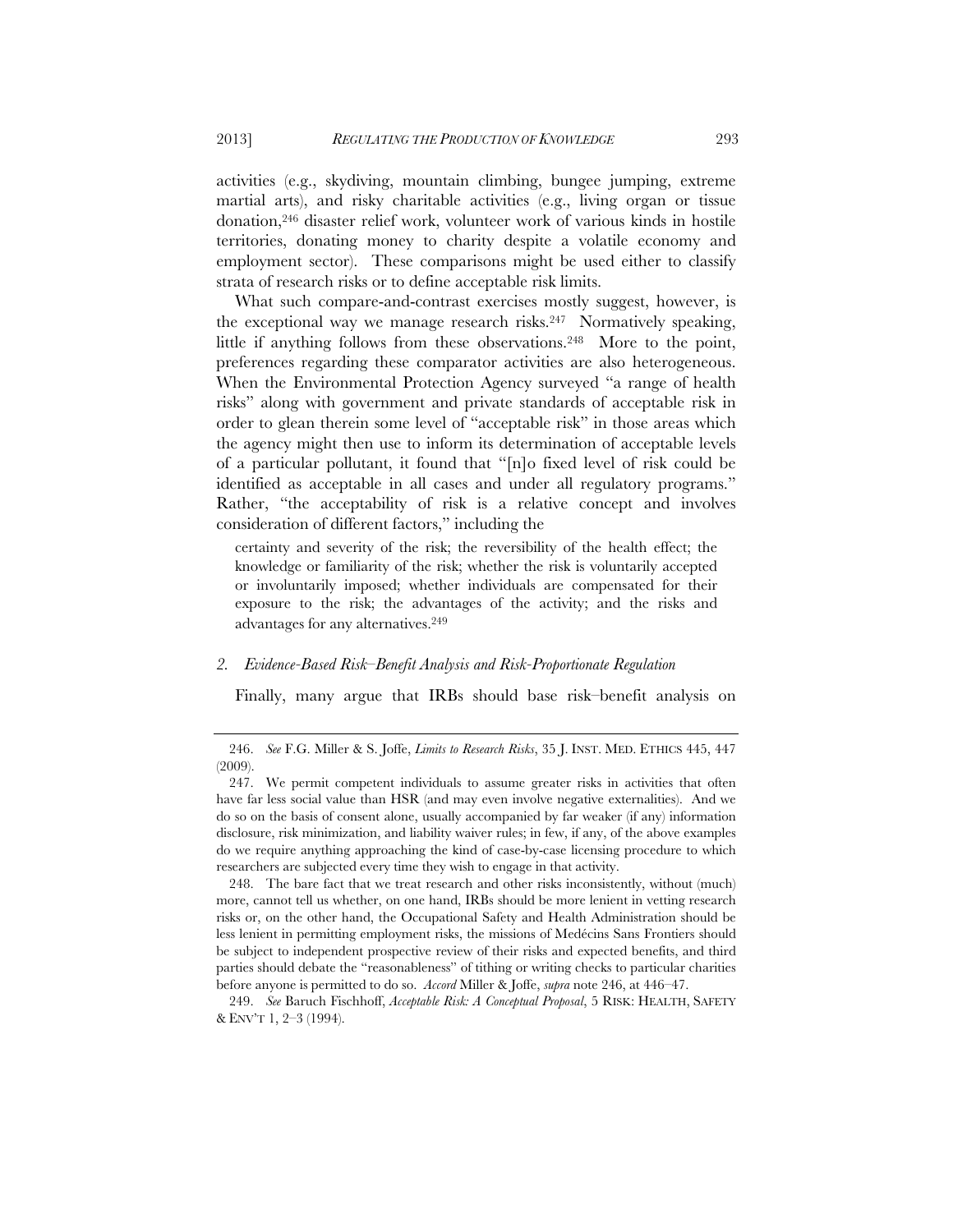evidence of research outcomes rather than on their "'gut' feeling."250 Data regarding participant outcomes is not routinely collected, nor does there currently exist any formal mechanism through which IRBs might share such data with one another. Data about participants' actual experiences, these commentators say, would enable IRBs to manage the "difficult balancing act" of permitting important research to go forward, but "without harm or jeopardy to individual participants."251 Such data might be routinely collected on research outcomes<sup>252</sup> and fed into a national database of research risks (and, one hopes, benefits), for incorporation into future IRB risk–benefit analysis.253

The same data might also inform risk-based stratification of research types at the regulatory or statutory levels. Many have distinguished physical and nonphysical risks,254 with some proposing to make research

 <sup>250.</sup> Fendrich et al., *supra* note 73, at 35.

 <sup>251.</sup> Decker et al., *supra* note 75, at 55.

 <sup>252.</sup> The Commission itself had recommended that IRBs adopt procedures for continuing review of research, such as observing, "on a sample or routine basis," participant recruitment, the consent process, or the conduct of the research itself, as well as soliciting information from participants through interviews or feedback forms. NAT'L COMM'N, IRBS, *supra* note 25, at 16–17; *see also* CTR. FOR ADVANCED STUDY, IMPROVING THE SYSTEM FOR PROTECTING HUMAN SUBJECTS: COUNTERACTING IRB "MISSION CREEP" 18 (2007) (recommending collection of data regarding, *inter alia*, "what subjects perceive as risk, and what kinds of benefits to subjects and their communities make the relationship fair"); NAT'L RESEARCH COUNCIL, *supra* note 43, at 159–63 (recommending that researchers publish data "about types, incidence, and magnitude of harm encountered in social, behavioral, and economic sciences research" derived through debriefing their participants, and that OHRP "establish an ongoing system for collecting and publishing data that can help assess how effectively IRBs protect human research participants, how efficiently they review research, and how commensurate review is with risk"); David Wendler et al., *Quantifying the Federal Minimal Risk Standard: Implications for Pediatric Research Without the Prospect of Direct Benefit*, 294 J. AM. MED. ASS'N 826 (2005) (discussing the need for empirical data to guide IRB review); Brian Mustanski, *Ethical and Regulatory Issues with Conducting Sexuality Research with LGBT Adolescents: A Call to Action for a Scientifically Informed Approach*, 40 ARCHIVES SEXUAL BEHAV. 673, 674 (2011) (highlighting the need to change the IRB process of risk–benefit analysis from being subjective to being evidence-based).

 <sup>253.</sup> *See, e.g.*, Annette Rid & David Wendler, *A Proposal and Prototype for a Research Risk Repository To Improve the Protection of Research Participants*, 8 CLINICAL TRIALS 705 (2011). Such proposals rarely think to include data about the benefits of research participation, but we can easily imagine including such data as well.

 <sup>254.</sup> *See, e.g.*, Oakes, *supra* note 48, at 449 ("We know a fair amount about . . . physical risks . . . ; the IRB system was set up to address these. We know little about . . . nonphysical risks . . . , and this creates problems. How do we measure and weigh an annoying journalistic inquiry? What about a threat to confidentiality? Deception? Sensitive questions about illegal drug use?"); Mustanski, *supra* note 252, at 680 ("In almost all cases of social/behavioral research, [IRB risk–benefit analysis] involves a subjective determination based on opinions about the probability of a risk outcome occurring and its likely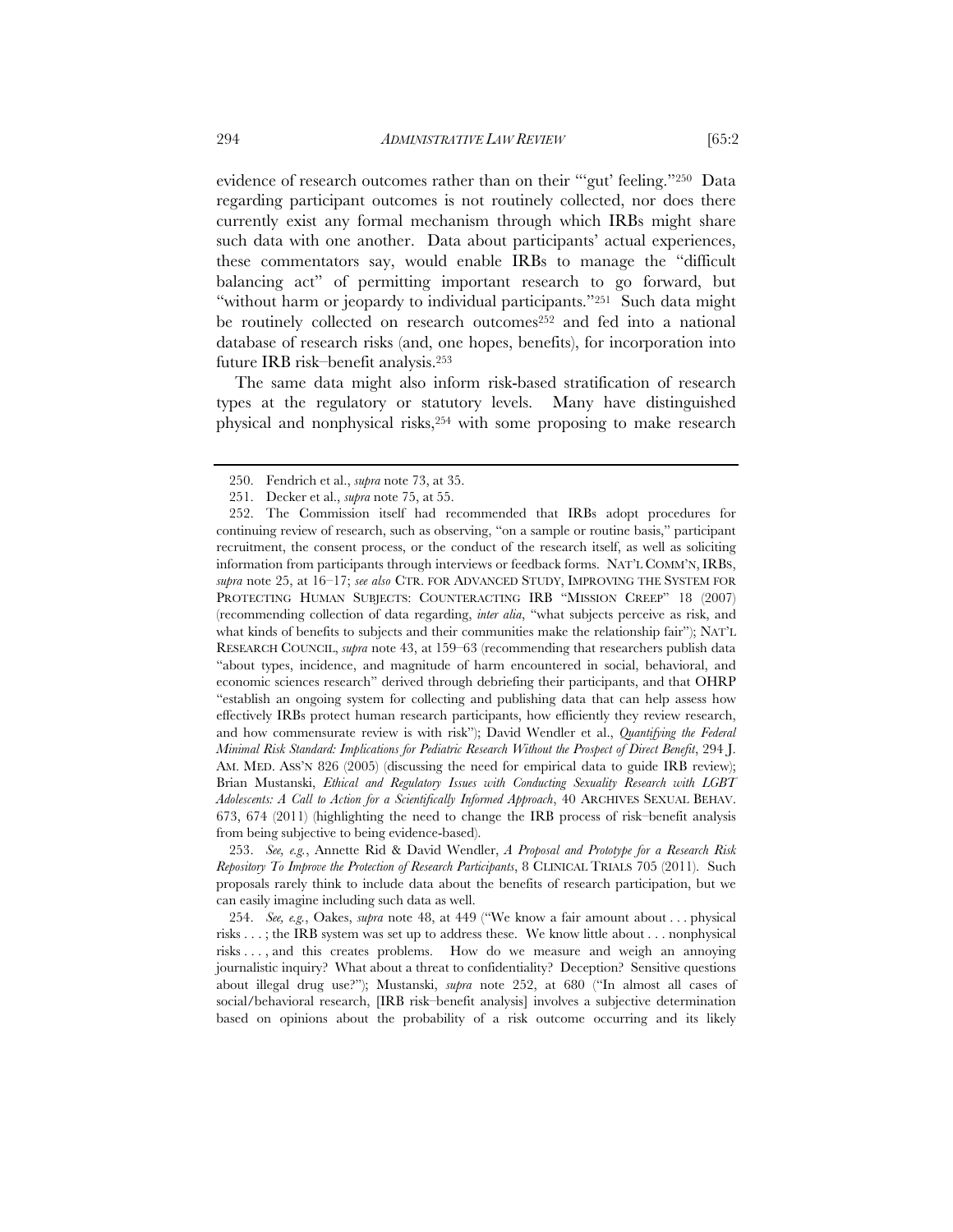review less burdensome by limiting IRB review to "high-risk" HSR involving physical interventions while deregulating "low-risk" HSR involving "mere" psychosocial risks.255

In July 2011, HHS and the Office of Science and Technology Policy released *Human Subjects Research Protections: Enhancing Protections for Research Subjects and Reducing Burden, Delay, and Ambiguity for Investigators*, an Advance Notice of Proposed Rulemaking (ANPRM) that contemplates potentially

Often, the proposed regulatory distinction between physical and nonphysical risks is, in turn, mapped onto a second distinction, between biomedical and nonbiomedical (i.e., social science, educational, humanities, and perhaps behavioral) research. The facts that the scandals that led to the current governance regime almost exclusively involved biomedical research and that the National Research Act refers repeatedly to "biomedical and behavioral research," with no clear mention of social science, and no mention whatever of education or humanities research, do make for odd beginnings in a story that ends with the broadly applicable regulations described in Part I. Typically, the proffered standard relies on a distinction between the psychosocial risks that are typical of nonbiomedical research and the physical risks that are typically limited to biomedical research.

But questions of agencies' statutory authority to apply the regulations widely aside, risk type does not neatly correspond to research methodology. All methodologies and all disciplines have the potential to set back the interests of research participants. Biomedical studies often involve no serious physical risks, or even any physical risks at all, but sometimes do involve psychosocial, economic, or legal risks. Conversely, behavioral and social science studies can involve physical risks.

We might abandon methodological proxies and base risk-proportionate regulation on the kinds of risks themselves—physical versus nonphysical. But physical harms are not, as a rule, always greater in magnitude, more costly for the victim or society, more irreversible, or otherwise more important to avoid than are psychological, social, economic, and legal harms.

consequences.").

 <sup>255.</sup> *See, e.g.*, ZACHARY M. SCHRAG, ETHICAL IMPERIALISM: INSTITUTIONAL REVIEW BOARDS AND THE SOCIAL SCIENCES 1965–2009 (2010) (suggesting that biomedical and behavioral (i.e., psychology) research be regulated differently than social science, humanities and education research, primarily on the basis of differences in riskiness); Philip Hamburger, *The New Censorship: Institutional Review Boards*, 2004 SUP. CT. REV. 271, 272 (invoking, implicitly, the distinction by lamenting that a researcher must "get . . . prior permission not only if he wants to conduct a dangerous physiological experiment but also if he merely wants to ask individuals about their political opinions"); CTR. FOR ADVANCED STUDY, *supra* note 252, at 5 ("Those cases that pose the greatest chances for risk and harm are, and always have been, in the fields of biomedical research in general and clinical trials in particular."); E.L. Pattullo, *Commentary: Exemption from Review, Not Informed Consent*, IRB: ETHICS & HUM. RES., Sept.–Oct. 1987, at 6, 6 (proposing that prospective review be limited to research involving deception, intrusion upon the subject's person, or denial of or reduction in benefits); Oakes, *supra* note 48, at 449 fig. 1 (depicting "Typical Risk Spectrum by Research Discipline," according to which the low-risk end of the spectrum begins with journalism, whose primary risk is annoyance, proceeds through oral history, anthropological investigations, evaluation research, biomedical epidemiological studies and pharmacological trials, and concludes at the high-risk end with surgical trials, which carry the risk of death).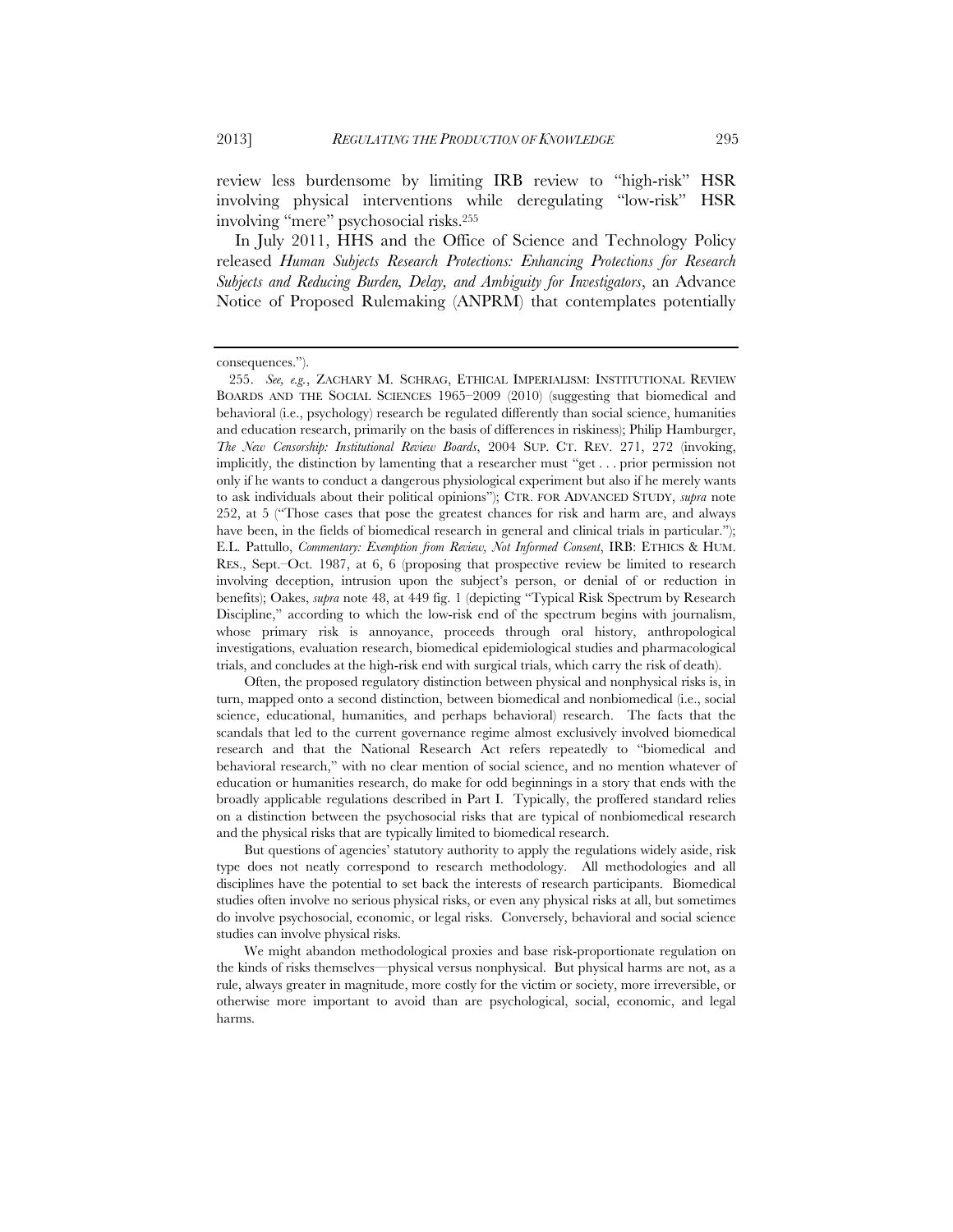sweeping changes to the regulations under which IRBs operate.256 As its title suggests, the ANPRM attempts to appease both camps of critics by reallocating IRB review and agency oversight resources from "low-risk" studies, where they are inefficient, to studies that "pose risks of serious physical or psychological harm," which currently suffer from insufficiently rigorous review.

The ANPRM is but one nation's contribution to a global trend toward "risk-proportionate" regulation of HSR,<sup>257</sup> increasingly supported by scholars,258 in which the kind and extent of IRB review and other oversight are proportionate to the riskiness of the research. Risk-proportionate regulation has the potential to appease both camps by IRB reallocating resources that are today spent on review of low-risk research to a more thorough review of high-risk research, thus simultaneously eliminating unnecessary burdens on benign research and freeing up resources to better protect participants from serious harms. It aims for two politically unassailable goals—the safety and welfare of research participants and the efficient use of scarce resources—and wraps these goals in the seemingly unobjectionable language of "proportionality."

Of course, risk-proportionate regulation of HSR requires a meaningful way for IRBs, regulators or legislators to distinguish "low-" from "high-risk" research. That is, it requires a basis on which some social planner can, in advance and with respect to all prospective participants, deem some research-related harms insufficiently probable or significant to warrant the full panoply of protections afforded participants in other studies. Using research outcomes data as the basis for risk-proportionate regulation (or for "evidence-based" IRB risk–benefit analysis at the protocol

 <sup>256.</sup> ANPRM, *supra* note 34.

 <sup>257.</sup> *See id.*; *see also* Eur. Comm'n on Health and Consumers Directorate-Gen., *Revision of the 'Clinical Trials Directive', 2001/20/EC*, SANCO/C/8/PB/SF D(2011) 143488 (Sept. 2, 2011); ACAD. OF MED. SCIS., A NEW PATHWAY FOR THE REGULATION AND GOVERNANCE OF HEALTH RESEARCH (2011) (U.K.); PRESIDENTIAL COMM'N FOR THE STUDY OF BIOETHICAL ISSUES, *supra* note 205, at 33 (U.S.); NAT'L RESEARCH COUNCIL, *supra* note 43, at 143 (noting that "IRBs in some instances may overestimate the risks of harm to participants in [social, behavioral, and economic sciences] (and biomedical) research" while "[a]t the other extreme a few IRBs may underestimate risk" and calling for IRB review that is commensurate to study risk); INST. OF MED., *supra* note 205.

 <sup>258.</sup> *See, e.g.*, Dale Carpenter, *Institutional Review Boards, Regulatory Incentives, and Some Modest Proposals for Reform*, 101 NW. U. L. REV. 687, 688–89 (2007) (proposing that IRBs be required to expedite review of low-risk social science research, absent a finding that the study's risks "substantially outweigh" its anticipated benefits) (emphasis omitted)); Scott Kim, Peter Ubel & Raymond De Vries, *Pruning the Regulatory Tree*, 457 NATURE 534 (2009) (suggesting that low-risk research be exempt from IRB review); Adil E. Shamoo, *Deregulating Low-Risk Research*, CHRON. REV., Aug. 3, 2007, at B16 (supporting the exemption of low-risk studies from federal regulation).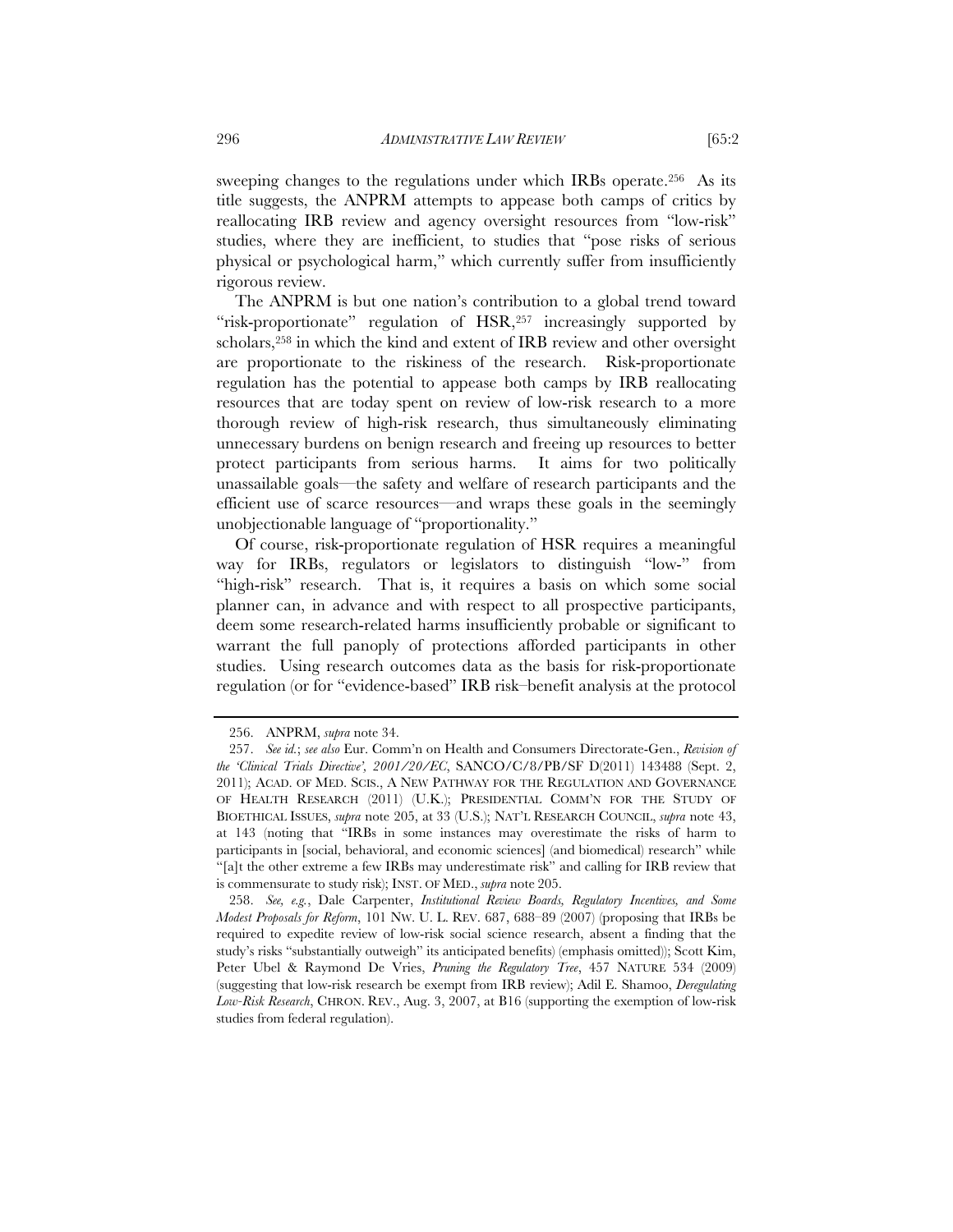level) faces significant problems. In addition to the not inconsiderable expense involved,259 such data would address the information aspect of the heterogeneity problem only crudely. Data about the preferences of particular individuals based on debriefing from particular past studies can only very imperfectly predict the preferences of other, as-yet unidentified individuals regarding other, future studies. And, like other reform proposals, evidence-based risk–benefit analysis would do nothing to address the aggregation problem.260

## **CONCLUSION**

IRBs are quasi-governmental actors charged with protecting research participants, largely by permitting participants to be invited to enroll in a study if and only if the IRB determines that the study's risks to participants are reasonable in relation to its expected benefits for them, if any, and for society. But as central actors who lack information about the preferences and circumstances of individual prospective participants—and who, in any case, must make a single decision for each study applicable to diverse individuals—IRBs are incapable of determining whether a study's risk– benefit profile is in fact "reasonable" to any particular prospective participant. Moreover, by employing a broad understanding of research risk and a narrow understanding of research benefit, IRBs tend to assign to proposed studies risk–benefit profiles that are likely to reflect the preferences of the most risk-averse minority of prospective participants. Erring on the side of restricting the kinds of research opportunities to which individuals may be invited is benign only if we assume that individuals can only be harmed, and never benefitted, by participating in research. That claim is refuted by much of the empirical evidence discussed in this Article.

Given its intractability, it should come as little surprise that, on the rare

 <sup>259.</sup> The National Commission itself recognized that this massive data collection and analysis would entail "a substantial strain on the limited resources" of IRBs, which are now under exponentially greater constraints than they were in 1978. NAT'L COMM'N, IRBS, *supra* note 25, at 16–17. And since such data collection would itself constitute human subject research, still further IRB costs would presumably accrue.

 <sup>260.</sup> Moreover, even if past preference data sufficiently reflected all prospective participants' preferences (in the highly unlikely case that participant preferences turn out to be both homogeneous and stable), there are reasons to doubt that IRBs would base their risk–benefit decisions on at least some of this data. IRBs, like all regulators (indeed, arguably like all human actors), have psychological incentives to resist data when it undermines their *raison d'être*—in this case, data that suggests that research entails very little risk. Similarly, considerable empirical research suggests that decisionmakers are more risk averse when deciding for others than they are when they make the same choice for themselves. The debiasing effect of data on this tendency is unclear. I discuss these and other regulatory and cognitive biases of IRBs in a companion article. *See* Meyer, *supra* note 22.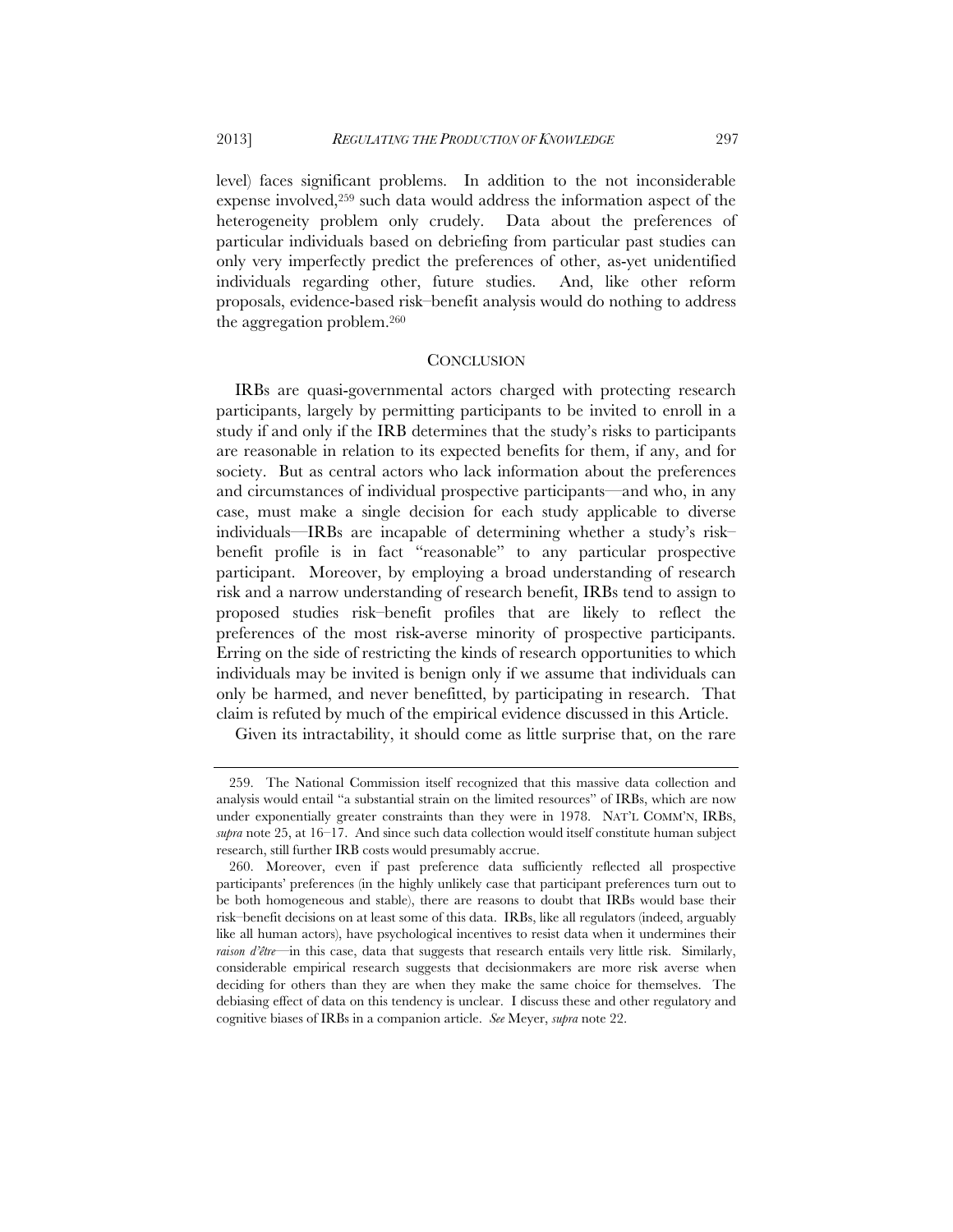occasion when a regulator acknowledges the heterogeneity problem, its counsel to IRBs does not inspire confidence. New York State's HSR guidelines offer a representative example:

[T]olerance for discomfort and inconvenience may vary considerably, causing what may be perceived as ordinary discomfort or inconvenience by some subjects to escalate to significant harm for others. Examples include a bronchoscopy or bone marrow biopsy, which may be experienced as unpleasant by some subjects and as severe discomfort by others, or a sleep study that reverses day and night, which upon completion may require no readjustment by some subjects and a psychologically difficult readjustment by others.261

New York IRBs are told to be "cognizant of" participant heterogeneity and to "consider this information in their assessment of the protocol's risks."262 As we have seen, however, the idea that IRB risk–benefit analysis meaningfully establishes when research risks are reasonable in relation to their expected benefits is a legal fiction.

We can continue to perpetuate this legal fiction, demanding that quasigovernmental actors perform an essentially impossible task; alienating and disillusioning researchers; and driving researchers and IRBs to strategies of evasion and risk aversion, respectively, that are costly for all stakeholders, reducing the amount, quality, and timeliness of knowledge production, and—less obviously, but just as importantly—denying would-be participants valuable opportunities that would advance their welfare.

Or, we can embrace the implicit utilitarianism of those scholars of regulation who argue that the extent to which IRBs protect participants is not justified by the costs to researchers and society of prospective IRB review. That is, we could reconceive research as "reasonable" whenever its total expected benefits for society and participants (if any) *outweigh* its expected costs—that is, whenever research is expected to maximize social welfare. This, however, would constitute a radical departure from the historical purpose of our system of HSR governance. The Common Rule is singularly devoted to protecting participants from research-related harm. Just as neither Title II of the National Research Act nor its implementing regulations contemplates cost–benefit analysis or any other way in which individual participant welfare might be acceptably sacrificed in service of social welfare,<sup>263</sup> they do not contemplate knowingly sacrificing the welfare of participants with idiosyncratic preferences.

I suggest that there is a third way. We can embrace rather than deny

 <sup>261.</sup> N.Y. IRB GUIDELINES, *supra* note 181, at 9 (footnote omitted).

 <sup>262.</sup> *Id.*

 <sup>263.</sup> *See supra* Part II.C.1.a.